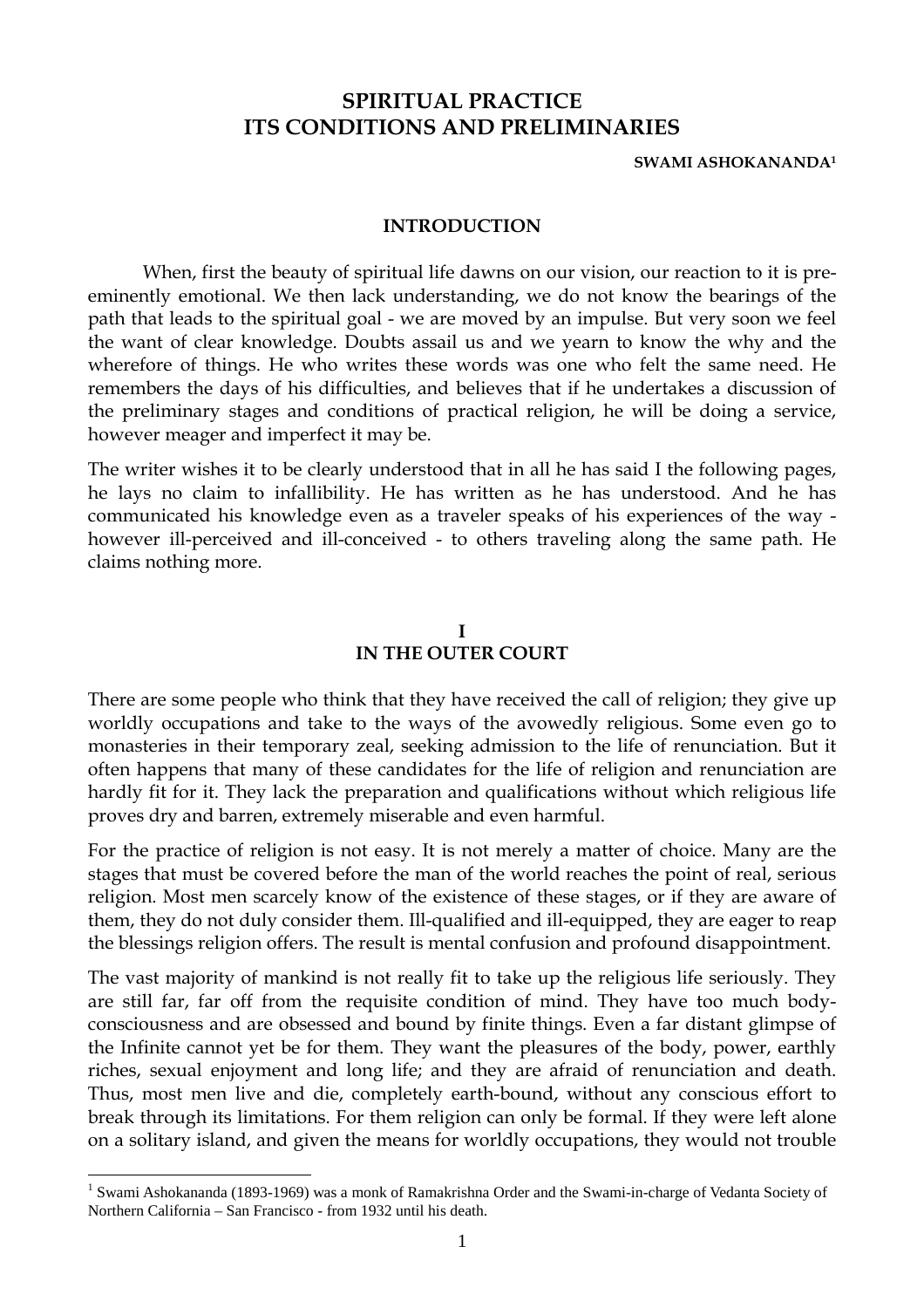about religion. But since they have to live in human society where religion exists as a universal institution and where they learn certain habits of thought and actions, apparently religious, they appear to be interested in religion. But they have no real idea of it.

This, however, is not a complete picture of even the worldly man. There is another and brighter side of the picture. This other side depicts the hope and the unfolding glory of man. Man does not live for himself alone. Even the most ordinary man of the world cannot remain satisfied with loving himself alone. He also loves others, even though they may only be his own relations. He has moral consciousness. He seeks more and more knowledge: he has caught the lure of truth. He has the sense of beauty. It is true this latter aspect is dormant in the life of most men, but it exists nevertheless.

It is this that leads man upwards to the realization of truth and the fulfillment of life. Moral sense, aesthetic sense, love, hunger for knowledge and truth, activity - these are the saving and ennobling elements in a man's life. Out of them springs religion. In the complete elimination of the former aspect and the full and complete development of the latter, lies the culmination of religion.

In the primary stages when the animal is strong in man, religion for him can only be submission to sacred beliefs and observance of forms and ceremonies. Religion is not real and vital to him. Nevertheless the sincere observance of the forms and adherence to the beliefs are essentially necessary for him and play an important part in the evolution of his spiritual consciousness. To most persons religion appeals for its occasions of festivity an aesthetic enjoyment. Hence in all countries we have temples, images, mythologies, gorgeous ceremonials and festivals connected with religion. The fact is man has to transcend the grossness of matter and train his mind to dwell on finer realities before he can ever hope to be religious. Art, morality, search for knowledge, intense activity and charity and love help immensely in training the mind to feel and perceive finely.

What is art? It is the presentation of matte and objects of the senses clothed in the light of the supernatural. We all know why we take food, wear clothes or live in a house. Yet we are always trying to forget the ostensible purpose of these actions. For their immediate objects are gross, however necessary they may be to life; and we want to forget the material aspects of our life. So we clothe them with art. We try to drown the material side of eating, dressing or dwelling in the consciousness of superfine beauty. Mere nourishing food is not enough for us. The food must be delectable, having fine form, color, smell, and taste. It must be served in an artistic fashion, on choice plates and dishes. The eating place must be beautiful, and we must hold interesting conversation as if it were the important part and eating only secondary. Our clothes must not only be sufficient to protect us against the ravages of weather, but they must be beautiful. To the mind, beauty is more important in a cloth than its wearing qualities. It is the same with our dwellings. In this way, we learn to transcend the gross and perceive the finer realities, and the mind learns to feel a profound dissatisfaction for the material life and to yearn for higher realities.

But art by itself is not enough for the elevation of the mind of the ordinary man. It may debilitate it also; for beauty is elusive and we may often mistake the phantom for the reality. Hence there must also be moral struggle. Nothing but a strong moral consciousness and aspiration after high ideals, not merely a profession thereof, can give wings to our perceptions of beauty and make them soar into the serene heights of spirituality. Devoid of moral consciousness, art often wallows in the mire of earthliness.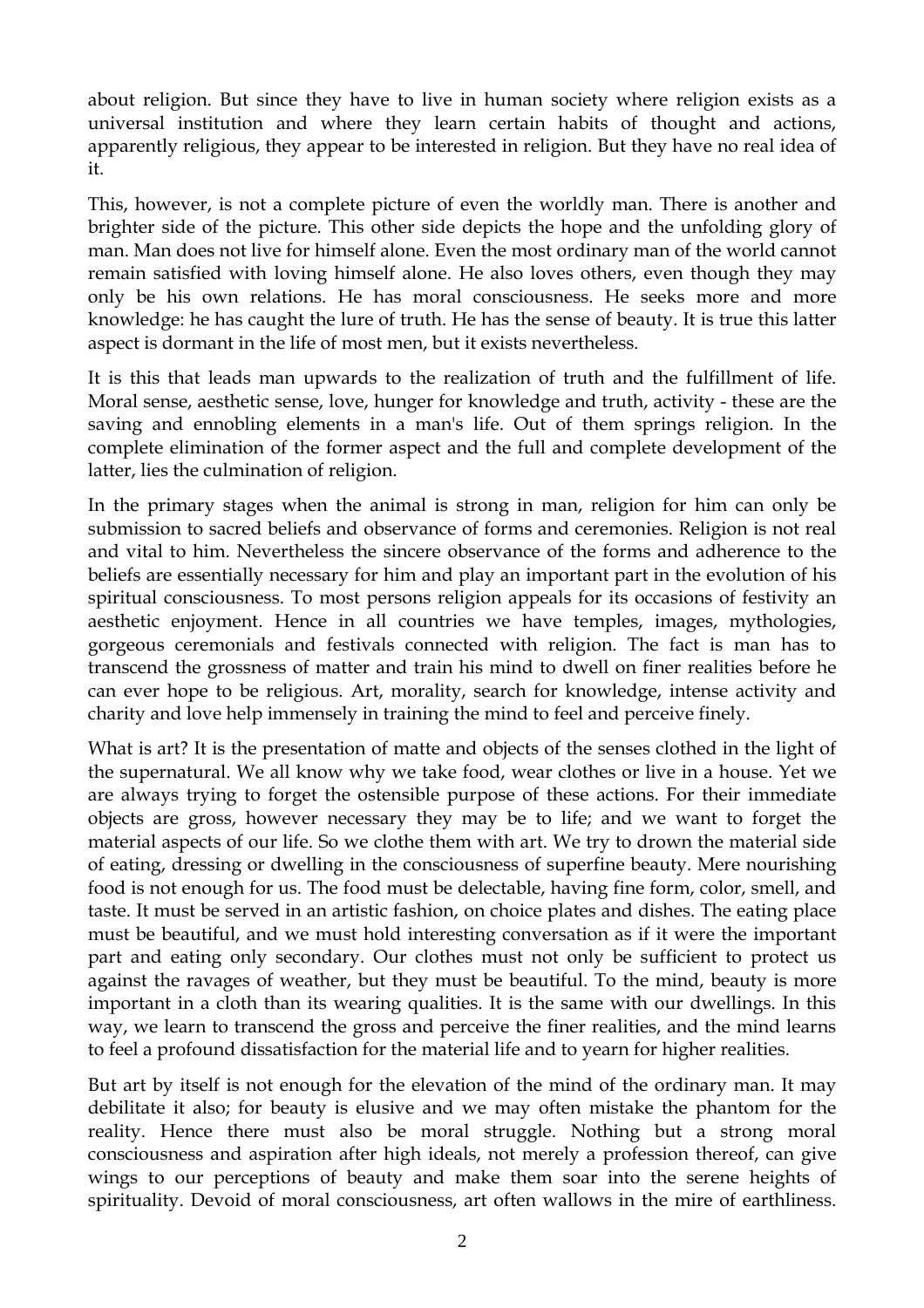Morality gives us strength. It teaches us to stand on and live by impersonal principles. Through morality also we overcome the gross and rise to the planes of the fine.

Morality gives a correct tone to all our motives and actions, our labors in and our relations to the world. Love equally releases us from the limitations of the gross. Love and service kill the little self and rend asunder the bonds that hold us to the world of matter, to our body. Similarly, knowledge and activity. Knowledge reveals wonders within the apparently common-place and leads us on from the visible and apparent to the world lying beyond our present conception. And intense activity satisfies and eventually destroys our worldly instincts, and gives us the taste of a higher, finer life. The little things of the world, the little acquisitions, and exultations over little triumphs no longer satisfy us. We want spaciousness and bigger things.

All these forces are working slowly but steadily for the uplift and liberation of man. They are impelling him towards real religion. Without them the intermediate stages between the ordinary man and the religious man cannot be covered. The essential condition of spirituality is the annihilation of the lower self and the desire for earthly things. A mind scattered over a million objects of desire cannot reach out towards God. It must unite and propel its scattered rays in one single direction; then only will it reveal the face of God. But such renunciation of desire is at first impossible for it. It is too gross; it is almost hopelessly enmeshed in desire; it cannot perceive the finer realities. Art, morality, love, service, knowledge, and activity alone can help the mind out of its present worldliness.

But without adherence to a religion and submission to its fundamentals, none of these can be properly effective. In fact, unless we believe in some eternal, ultimate reality, and in the solidarity of life and the universe, art, morality, social service, or knowledge cannot properly flourish. We are not speaking here of those exceptional persons who instinctively achieve the highest without any conscious admission of religious truths. But most men cannot properly understand or benefit by art, morality, or charity, unless they relate them to the principle of Divinity. That is why in all ages we find art, morality, and service existing as aspects of religion, connected to its principles and institutions.

So for the benefit of the vast majority of mankind, in order that they may eventually be fit to live religion truly and seriously, it is necessary, absolutely necessary, that our corporate life should be made more and more aesthetic, more morally exalted, more full of charity, love, and service, of eagerness for knowledge and truth, and intense activity. In fact, if men were to be tremendously active, mindful at the same time of art, morality, and service, they would do much greater good to themselves than if they were to mumble prayers, visit temples, and play at religion as the majority do at present. Unfortunately, however, true moral or aesthetic development, or passion for service, is not possible for them without conscious relation to religious beliefs and institutions. Hence for practical purposes, formal religion, with its dogmas, myths, and rituals, must always be; but morality, art, service, industry, and knowledge must be developed to their fullest extent, for in these lies the real salvation of most men.

In Hindu phraseology, Tamas (inertia) must be overcome by Rajas (activity); Rajas should be conquered by Sattva (tranquil joy). But Sattva can only grow gradually. Sattva, serenity of mind, wherein alone Truth and Reality can be properly reflected, is not born suddenly. There are gradations, as represented by the mental efforts of art, morality, knowledge, love, service, etc.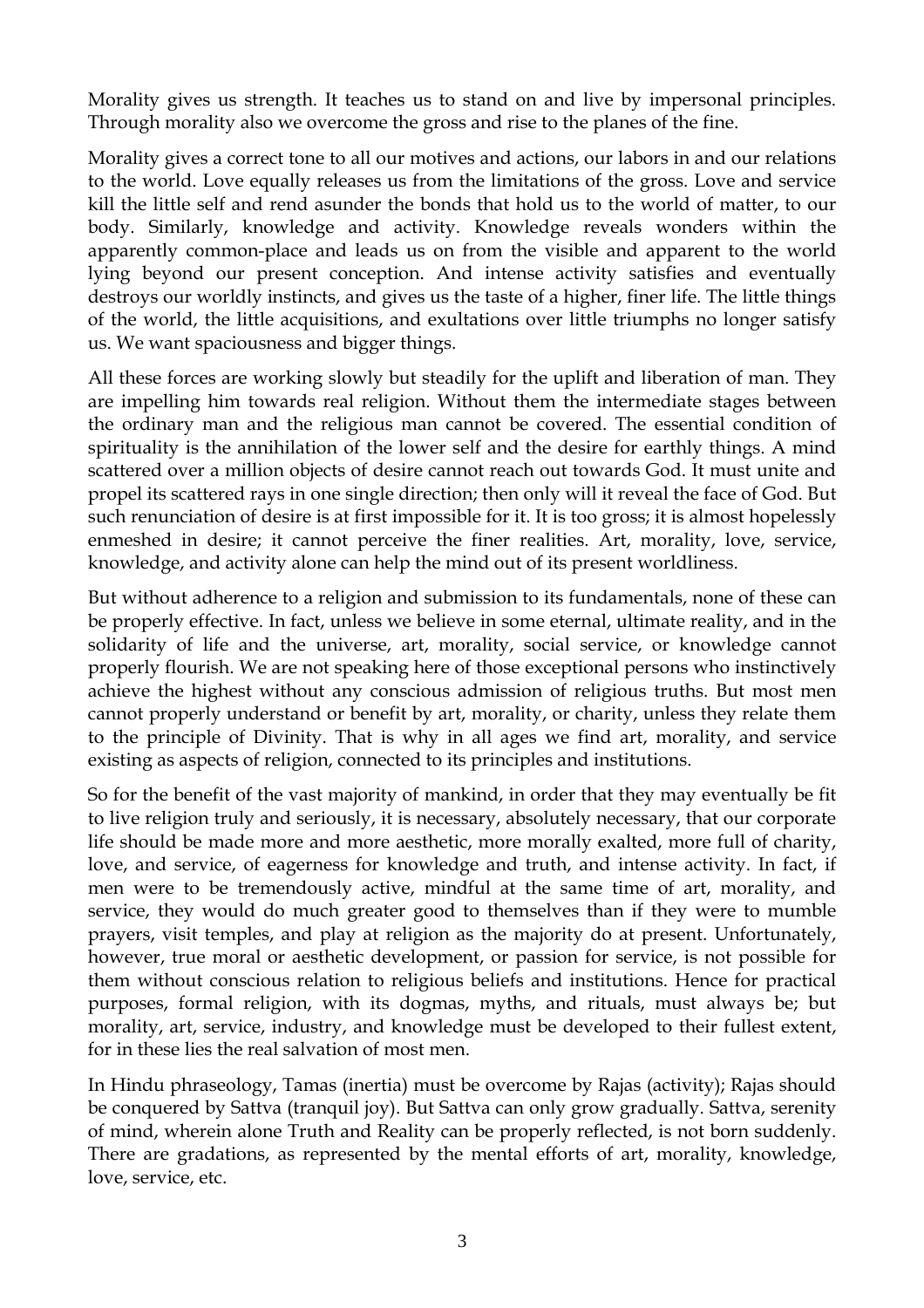But why do we insist on art, morality, etc., if religion itself can spiritualize the gross and the material? The question is a pertinent one. When religion becomes institutional, it is affirmed by people as a matter of course. Thus Hindus believe in their religion and accept the truth of its teachings. There are also rules and customs pertaining to it, which, though they differ with different sections of people and in different places, are yet more or less observed as sacred. Even where seriousness about religion is lacking, there is often an acceptance of beliefs and an observation of rules. Thus, before eating, most Hindus offer the food mentally to God. In all affairs of life, such association of the Divine idea with mundane things has become an established rule. Hinduism teaches its votaries to spiritualize life in all its activities and human relations. This direct relation of earthly things to God through spiritualization, without the aid of art etc., no doubt serves to train the mind to feel and perceive finer realities.

So long as people believe in religion, no doubt religion itself will be very beneficial in teaching them fineness of perception. But as religion is not taken seriously by the majority of people, more tangible means, more appealing intermediaries, must be found for them and associated with religion. Morality is more real and tangible to most people than the spiritual verities; knowledge is more effective; service is more fruitful. We should, therefore, lay the utmost emphasis on them in the case of the average man. Spiritualization of the concerns of life is all right. But most men can only slowly progress along that path without substantial aid from morality, art, knowledge, action and service.

If, then, any one proposes to us to enter the religious life, the first thing we should consider is whether he has got rid of Tamas, whether his mind has learnt to perceive and appreciate finer things, if he has a strong moral sense, and if the rays of his mind have been focused within a narrow circle. These are some of the essential conditions. Without them, a man is ill-qualified to take to the religious life. To such a man the best advice would be; Go and be active; be moral and serve your fellow-men selflessly and lovingly.

Unfortunately, there is no existing machinery whereby the fulfillment of these conditions can be made obligatory on candidates for a religious life. Even before we are half prepared, we begin the serious practice of religion. This often results in great confusion of thought and bitterness of failure. In fact, clear demarcation and regulation are not possible. The mind is an elusive thing; it is extremely difficult to ascertain its real condition at any given time. It often deceives and leads us into paths wherein we may be scarcely fit to walk. Necessarily there is suffering. Further, the religious life, like any other vocation, is open to all. It naturally is tempting to many who are perhaps not yet ready. Hence, we must always think calmly and long before we embrace it and provided we judge by the standard described above, we are certain not to go far astray.

# **II SANDHYÂ-VANDANÂ AND KIRTANÂ**

Our remarks towards the end of the last chapter may give rise to several questions. We have said therein: "As religion is not taken seriously by the majority of people, more tangible means, more appealing intermediaries, must be found for them and associated with religion. And we have mentioned morality, knowledge, service, etc. as those intermediaries. We have also said "Spiritualization of the concerns of life is all right. But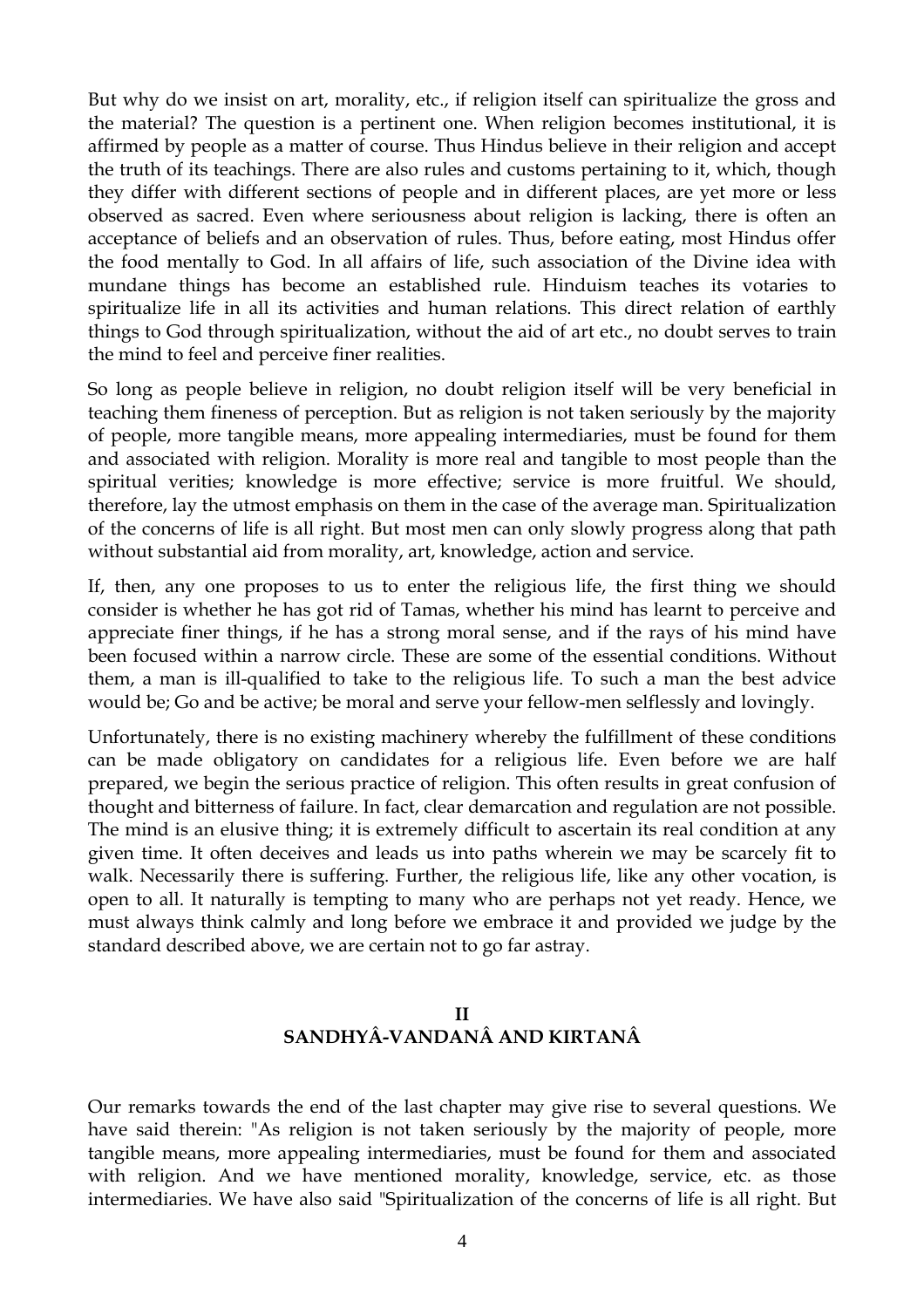most men can only slowly progress along that path without substantial aid from morality, art, knowledge, action and service." These statements do not seem to be fully in accord with prevailing beliefs. Of course, no one denies the need of morality on the path to religion and in the religious life itself. But most men will argue that there are other convenient means of attaining to the fineness of perception, which, as we have said, is an essential condition of religious practice. At least three such distinct means may be mentioned: (1) Sandhyâ-Vandanâ and such other daily and occasional practices; (2) the repetition and chanting of the names and praises of God or of some sacred formula; and (3) the practice of Prânâyâma.

We admit that these are efficacious means. We also said: "The sincere observance of the forms and adherence to the beliefs are essentially necessary for him and play an important part in the evolution of his spiritual consciousness."

But we must not be easily led away by prevailing customs. The Sandhyâ ceremonies are not equally effective in all persons; though all equally observe the forms. Much depends on the mental condition of the persons practicing them. Nothing is in vain. Even in the worst cases, such daily practices have an effect. The fact that a man detaches himself twice or thrice daily from his multifarious pursuits and sits quiet and silent for some minutes at a time trying to concentrate his mind on super mundane realities, is itself significant. But without other substantial helps, such little doses will not cure the disease. What good will the Sandhyâ-Vandanâ of a man do to him, if he passes the rest of the day in vicious and worldly pursuits? His daily activities themselves must be pure and exalted, if any appreciable progress is to be made towards religion. Herein lies the need of morality, art, etc. One is not asked to give up one's ceremonial practices. With the improvement of one's mind, these will become more and more potent and significant. But along with these, the culture of morality, knowledge, art, etc. is essential. These, of course, must be associated with religion to be truly effective.

We are discussing this question here, because there are many in India today - and for the matter of that, everywhere in the world, wherever religion is believed in and practiced who think that if they only continue with the prescribed practices, they will eventually reach the gate of Heaven. The gate of Heaven is not so easily attainable. It cannot be denied that a determined practice of rites and ceremonies produces some kind of power in man. For the matter of that, all kinds of concentration on subtle objects will produce a similar effect. But does man ever lack power? We always have more than enough of it. What we really need is not power, but sound judgement and the earnest desire to make a correct use of the power we already possess. And when we have learnt to utilize correctly the power that is already at our disposal, fresh powers will come to us of themselves. Cases often occur in which a man, having somehow acquired a little of supernormal power, becomes arrogant and does incalculable mischief to others and himself. Character is our sure guard at every point of the upward journey.

Similar is the repetition and singing of the Holy names, Kirtana. The repetition or singing by itself is of little value. All depends on the state of the mind. If we repeat mechanically, it will have little effect. If we repeat with determination, but without a sufficiently purified mind, we may acquire some unusual power, but not any real spirituality. Every mind has a certain natural level of action and aspiration, according to which it feels and utilizes whatever comes within its consciousness. Unless the natural level of the mind is spiritual,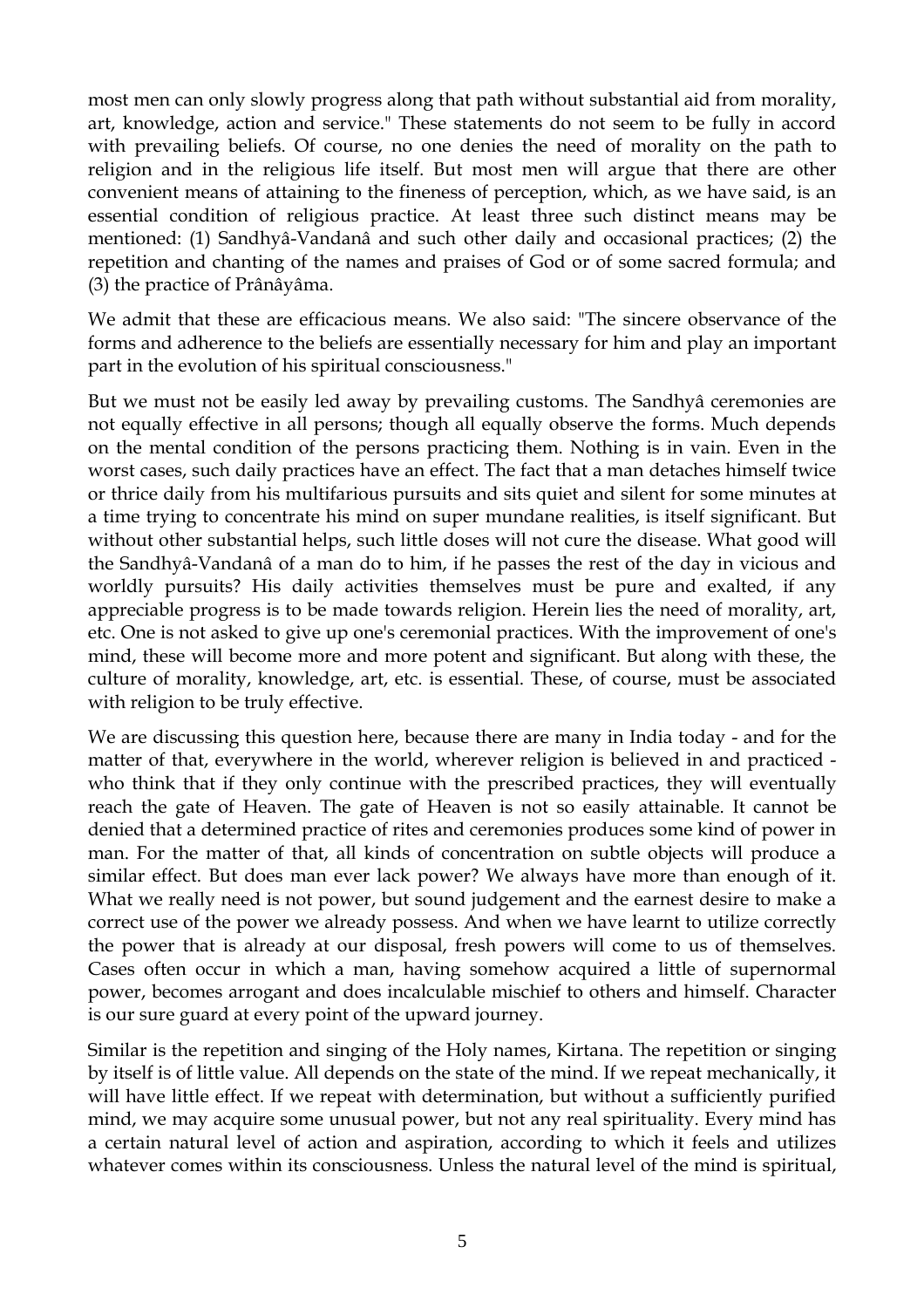we shall fail to be spiritually benefited by the super-normal powers that we may acquire through determined efforts at concentration.

Sri Chaitanya prescribed that the names of the Lord should be sung by one who is humbler than even grass and patient like a tree, and who, being himself devoid of all sense of self-esteem, respects others sincerely. Here the essential conditions to make the singing of the Lord's names effective have been clearly laid down. We must read between the lines to understand their true significance. Mere outward humility and patience are not meant, inner purification is essential. True humility comes only when we have risen high above worldly considerations, so that the standard of worldly judgement no longer affects us, and we feel in our inmost heart, every moment of our life, the presence of the Infinite, Omnipotent and Omniscient. Without at least a partial perception of spiritual immensity, real humility is impossible; it will be only mock humility. We must also distinguish between humility and timidity. In most cases our humility is only another form of timidity and ineffectuality; we are cowed by the immensity of powers playing around us, and feel that we cannot face it all. But the aspirant of God must not be cowed by worldly powers. He must rise above them. But is it easy to defy the world? We can then very well guess what a tremendous training the mind must pass through before the conditions as laid down by Sri Chaitanya can be properly fulfilled.

In India, especially in Bengal, we find people, whenever they think of becoming religious; they take to protracted singing of the Lord's names. This is no doubt good. But in most cases, the necessity of fulfilling the preliminary conditions is completely forgotten. The result is hardly helpful. People become peculiar and unnaturally emotional. The consequences of such emotionalism were thus described by Swami Vivekananda, in course of a conversation with a disciple:

'During meditation, suppress the emotional side altogether. That (emotionalism) is a great source of danger. Those that are very emotional, have no doubt their Kundâlini rushing quickly upwards, but it is as quick to come down as to go up. And when it comes down, it leaves the devotee in a state of utter ruin. It is for this reason that Kirtanâ and other auxiliaries to emotional development have a great drawback. It is true that by dancing and jumping etc., though a momentary impulse, that power is made to course upwards, but it is never enduring. On the contrary, when it traces back its course, it rouses violent lust in the individual. Listening to my lectures in America, through temporary excitement many among the audience used to get into an ecstatic state, and some would even become motionless like statues. But on inquiry I afterwards found that many of them had an excess of the carnal instinct immediately after that state.'

Kirtanâ, singing of Divine names and praise, without mental preparation, has this danger. It evokes too much emotion which drags the mind down to dangerously low levels. And the ultimate result is more loss than gain. Yet it is this practice which is considered by many as a most efficacious means of becoming religious!

From what we have said about Sandhyâ-Vandanâ or Kirtanâ, it must not be understood that we condemn them. In all conditions of our mind they are more or less efficacious, and when the mind has been purified and prepared, they are undoubtedly powerful means of spiritual advance. But in our present earth-bound state, they are not enough to lead us to real religion. They must be powerfully aided by those auxiliaries that we have mentioned before - morality, art, knowledge, etc. If we think that we may neglect them and reach the portal of religion by means of ritualistic practices alone, we are sadly mistaken.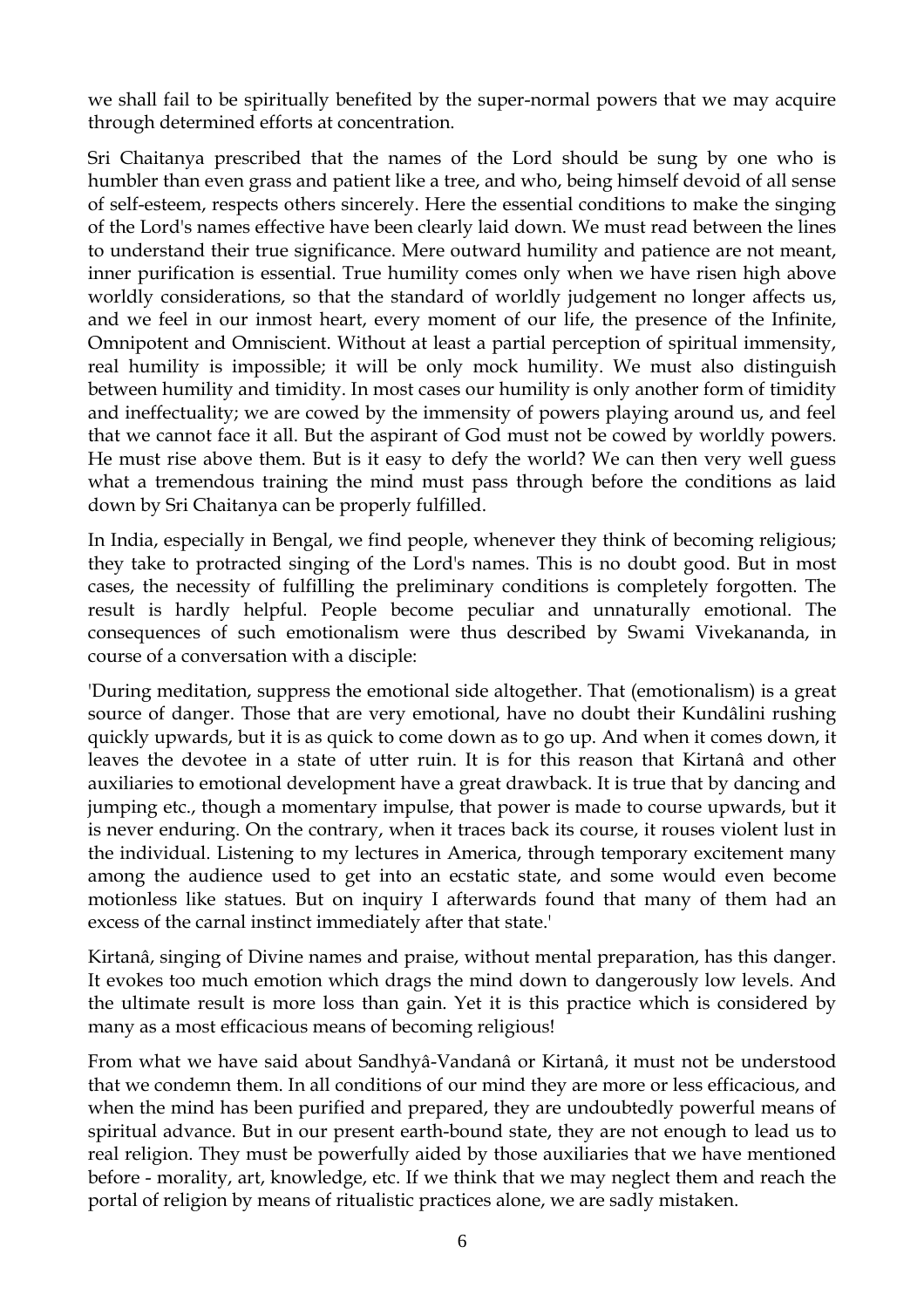### **III PRÂNÂYÂMA**

In the present chapter we propose to deal briefly with Prânâyâma. It is often thought that Prânâyâma is an effective means of attaining to subtle states of the mind, and that it not only prepares the mind for the serious practice of religion, but also easily leads the aspirant to the super-conscious state. There is, no doubt, as much truth in this suggestion as in those we have discussed in the last chapter. But certain essential conditions to the success of Prânâyâma are often carelessly ignored. Prânâyâma has a glamour about It seems so easy of practice! And the results said to be derivable from it are truly irresistible. The common mind is easily deluded by the prospects. We must not forget that we are considering here the case of the ordinary man, not the man of pure mind and intense Vairagya. Prânâyâma and such other Yogic practices have a tremendous fascination for a certain type of Westerner, and many Indians also fall an easy prey to it. We are eager for more and more power. And who does not know that Yoga can confer tremendous superhuman powers. So we begin the practice, with fatal results in most cases.

We shall not describe here the different processes of Prânâyâma. We are concerned here with the possible help it can give in the preparation for earnest religious life. What are the relations between the body and the mind? Which is the master? Does the mind control the body or the body the mind? Many different explanations have been given. But we Hindus believe that it is the mind that precedes the body and fashions and controls it, and not vice versa. As is the mind, so is the body. The Vâsanâs (desires) and Samskârâs (traits and tendencies) are the constructive forces in body-building. Evil thought gives an evil aspect to a man's appearance. Pure thought confers on it an angelic beauty. This is common experience. But it cannot be denied that the body also influences and changes he mind. Our food, our environment, climate, illness, all these cast their influences on the mind.

Mere external influences, however, cannot much affect the mind. The body and the external objects modify the mind only to a certain extent. Beyond that, it is the mind, the inner Samskârâs, that prevails. The fact is a certain part of the mind is almost on the same plane as the body. It is extremely difficult if not impossible, to explain how the mind and the body react on each other. But we feel that a certain part of the mind is in close connection and on the same level with the body; and hat if we produce necessary changes in the body, the mind also changes in the desired direction. Hence, the practice of Prânâyâma or breath-control.

Now, it has been found that the physical concomitant of pure and spiritual thought is rhythmic breathing and sometimes its complete cessation. If, therefore, we can practice rhythmic breathing and its perfect control, we may produce subtle and spiritual thoughts in the mind and eventually realize high psychical state. This seems to be a straight course. Things, however, do not happen so tamely and mechanically. The mind revolts; it refuses to be led by breathing tricks.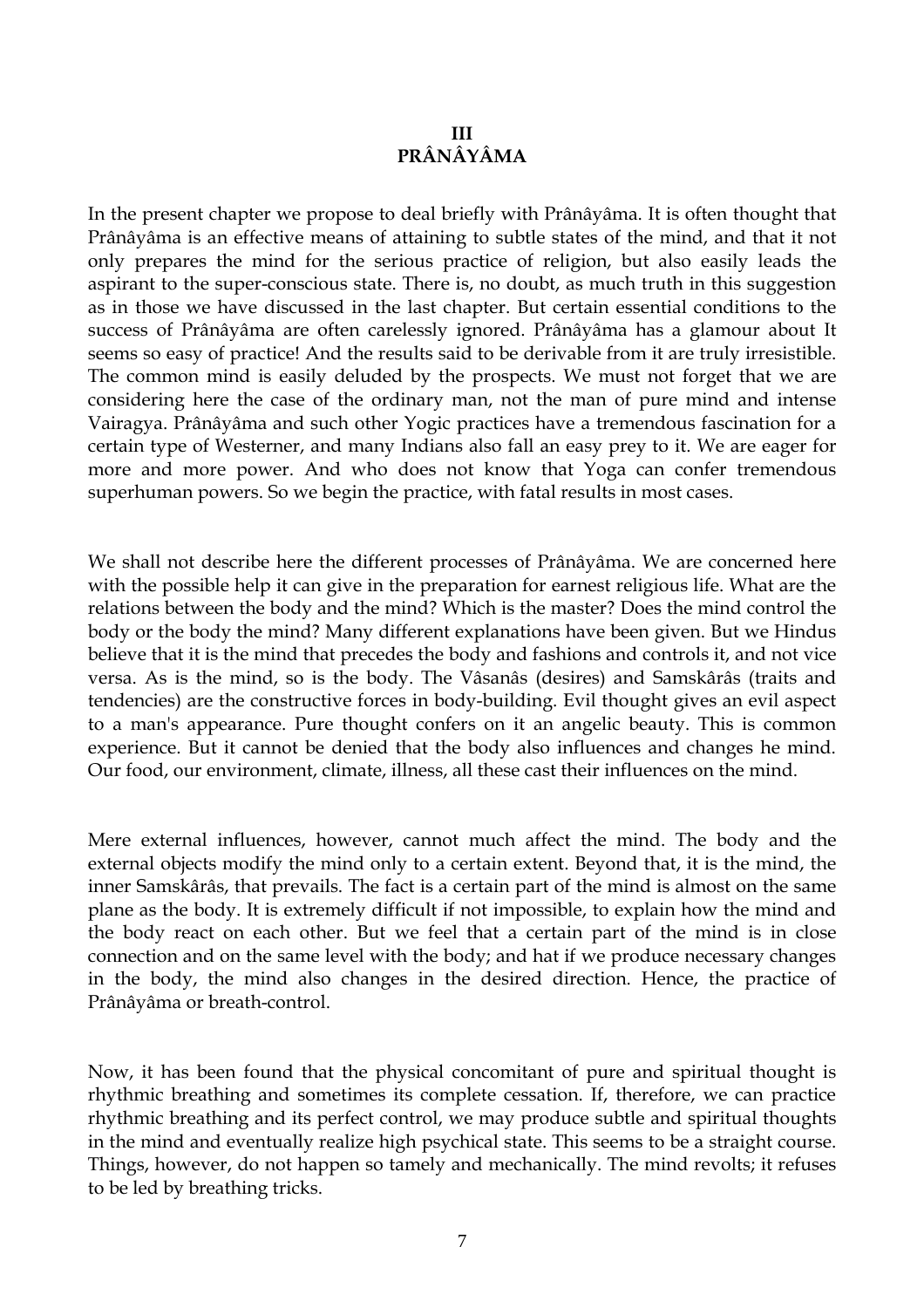The brain and the nervous system occupy a very important position in the mechanism of the life and mind. We have mentioned the Hindu conviction that the mind moulds the body. The brain and the nervous system may be called the main and the best physical representatives of the mind. Our predominant mental traits and tendencies, Samskârâs, not only give a peculiar mould to the grosser parts of the body, but also to the nerves and the brain. The nerves and the brain have the capacity to carry easily and perfectly only those ideas and feelings which are normal to the mind. They cannot easily convey abnormal or supernormal feelings and ideas. If we force them to do so, they may obey reluctantly for a time, but they will at last give way completely, and the results, physical and mental, will be disastrous.

Our mental life has to depend largely on the proper functioning of the nerves and the brain. We all know what happens to a man when even a tiny screw in his brain becomes loose. But we do not attach necessary importance to the nerves. All true perceptions and knowledge, all feelings of joy and sorrow and other emotions with their various shades, all sense of power and fruition, hope, enthusiasm, purposefulness, all that constitute the essentials of a healthy life, are possible chiefly through healthy and strong nerves. When the nerves are disturbed or diseased, or when they are overstrained, life becomes miserable. It seems dreary, joyless, and aimless. It seems to be at a standstill, and death seems the only relief. This is true not only of our so-called normal worldly life, but also and in a greater degree, of the spiritual life. In the spiritual life, we have to deal with very fine perceptions, ideas, motives, impulses, and emotions. Infinitely subtle are they and infinitely various are their forms. And it is no smooth sailing. We have carefully to check some and re-mould and nurture others. All this requires very strong and healthy nerves and brain. If we impair them in any way even in the name of religion, we do incalculable harm to ourselves.

Prânâyâma, if it is practiced unwisely, has every chance of ruining the nerves and the brain. We have mentioned that if we compel the nerves and the brain to carry thoughts and emotions to which they are not inured, they eventually give way. When we regulate our breath and make it flow rhythmically, or when we completely hold it, we give rise to unwanted, subtle thoughts in the mind (we have already mentioned the intimate correspondence between breath and thought). These thoughts are not always pure and noble. There are many evil tendencies latent in us. They do not generally come under our observation, but they nevertheless exist in the mind. When they are forced up to the level of consciousness, they run riot in the mind; and we, with our feeble self-control, can hardly restrain them. They course hot through the nerves and the brain and wreck them, and the result is often sexual degeneration. The subtle good thoughts also equally impair the brain and the nerves. For, the nerves and the brain have all along been accustomed to gross perceptions. The intensity and power of the subtle thoughts become too much for them to bear. Thus the consequences of Prânâyâma, in both these respects, are ruinous. It is not enough to release subtle thoughts. We must not forget that if Prânâyâma wakes up the gods in us, it also wakes up the devils; and both gods and devils, when they are suddenly roused, are harmful to us.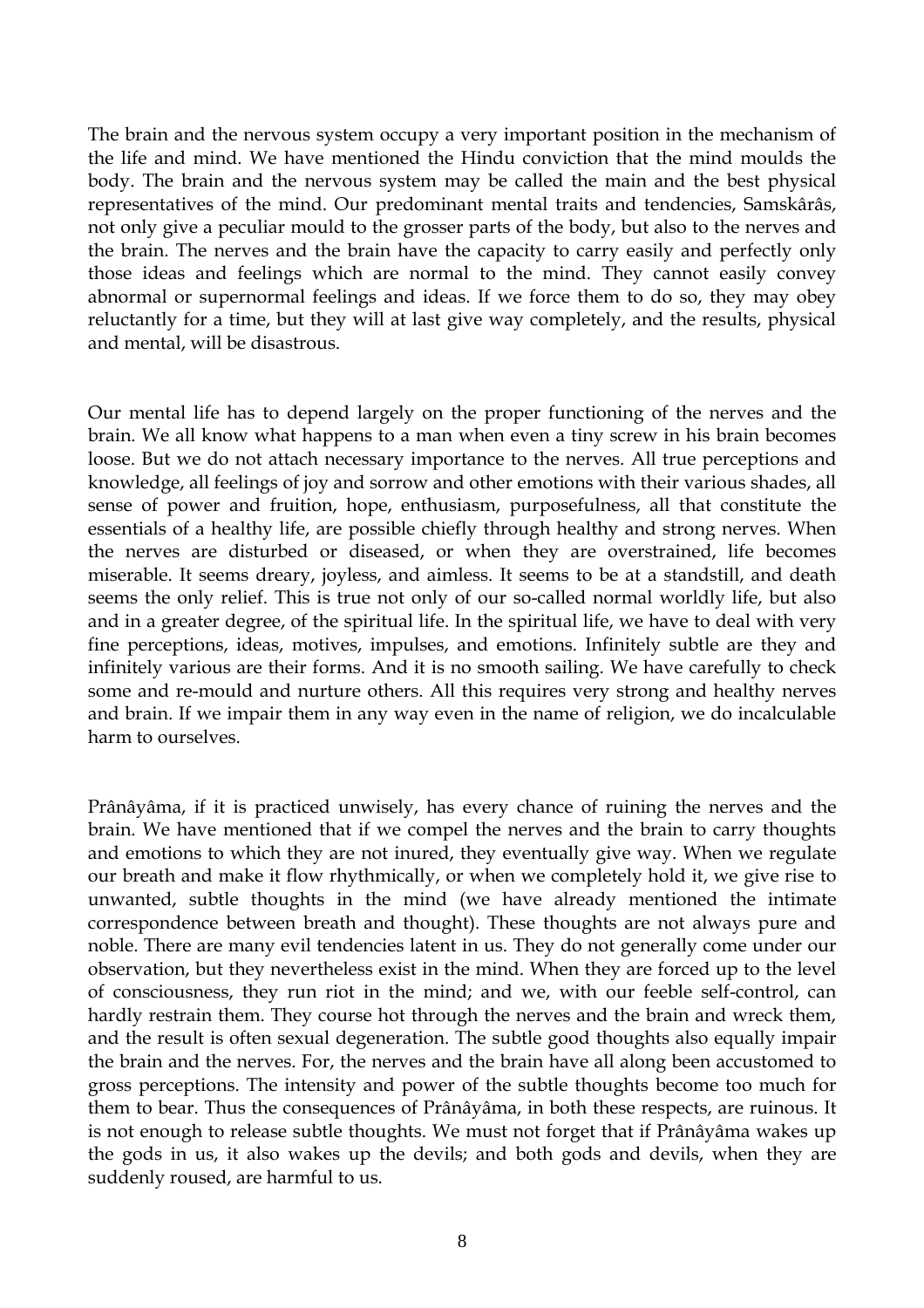Do we mean that Prânâyâma should never be practiced by any one? No, Prânâyâma can be profitably practiced only when we have been firmly established in moral character, when we have purged our mind of base desires and tendencies, when a high moral consciousness has become our normal level, when fine perceptions and emotions have become habitual to us, and when our nerves and brain have become accustomed to carrying subtle thoughts and emotions. That is to say, strenuous uphill work must be done before Prânâyâma can become a beneficial practice to us.

It has been repeatedly said in our books that Prânâyâma should never be practiced except under the guidance of an expert teacher. It should never be practiced seriously by anyone who is not observing Brahmacharya (continence). It will be too much for the weak nerves and brain of an incontinent person. In young age, when one is sexually pure and has moral fervor, one may benefit by a moderate practice of Prânâyâma. For then the mind is yet unformed, desires also have not waxed strong as they do with adolescence, and the nerves and the brain are fresh and healthy. A moderate practice then will have a beneficial effect.

From what we have said above, it will be clear that Prânâyâma can at best be only a secondary help to a worldly person in attaining that fitness of mind, which is an essential prerequisite of a truly religious life.

## **IV INTELLECTUALISM VERSUS SPIRITUALITY**

From what we have hitherto said about this necessity for knowledge, art, work, etc., in the preparation for a religious life, some may be led to think that they are integral parts of spirituality. That, however, is a wrong conclusion. There are people, especially those who have been influenced by the Protest and culture of England, who hold that spirituality is a harmonious development of head, heart, and hand. They say that a religious ideal which excludes or does not emphasize the development of intellect and the faculty of activity is at best imperfect; and that mere culture of the heart is little good and abnormal. It is possible our previous chapters have been construed by some as advocating such a view. To think so, as we have said, would be an error.

This harmonious conception appeals to many. It appears so natural. But religion is nothing if not the reversal of what is called the natural. The habit and experience of countless lives have taught us to regard what is really unnatural as natural. No religion ever really says that the human soul is material or finite. Reason also dictates that the immaterial and the infinite must be beyond all definition, limitation, or want, and that the ways of the infinite can never be those of the finite. Yet we have been so befooled and deluded that our conception of perfection often partakes of the nature of the limited and the imperfect. We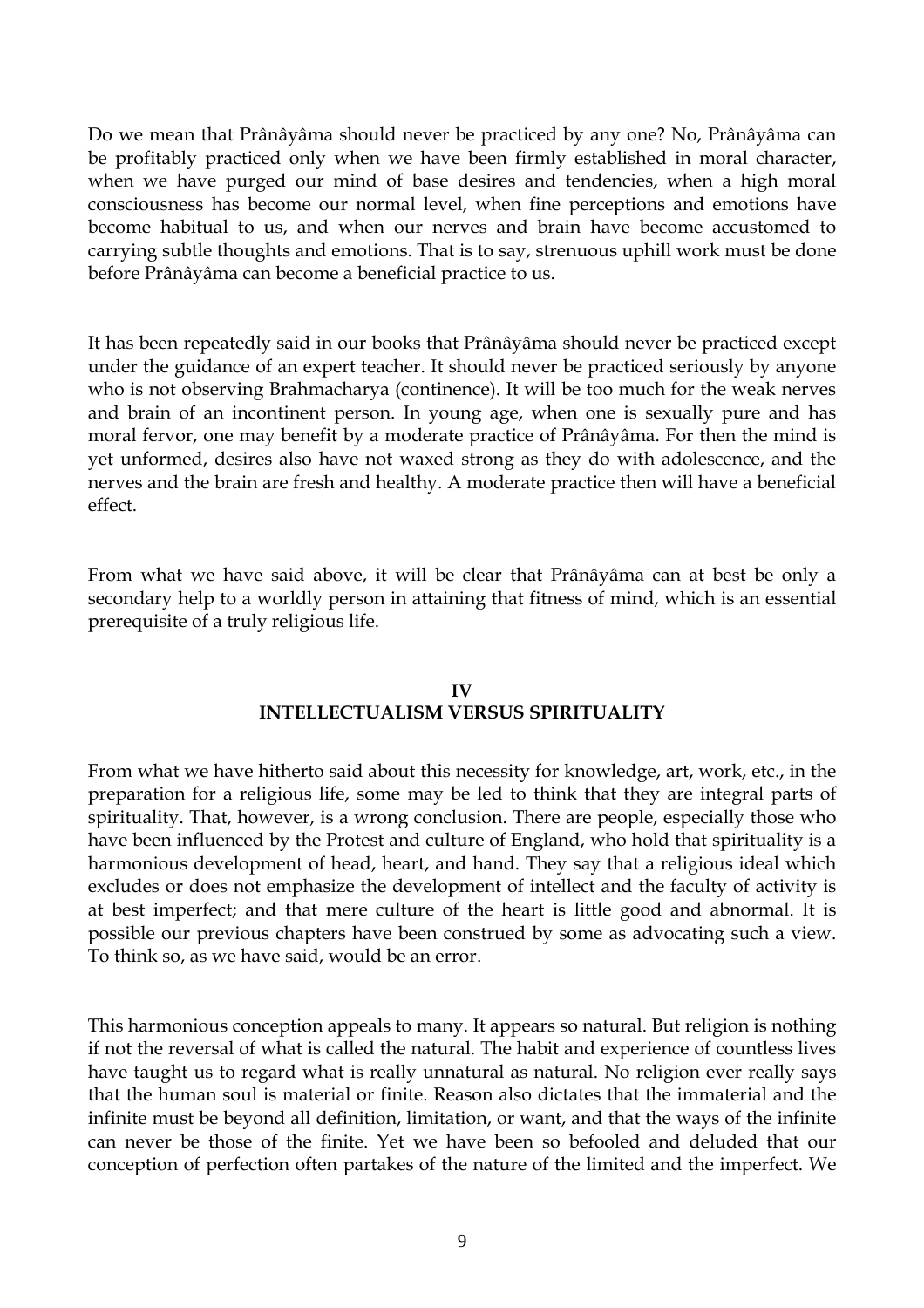resist the idea of the negation of our present nature. We magnify our imperfection and call it perfection.

The idea of the harmony of head, heart, and hand is an instance of this delusion. No doubt there is a stage in our spiritual progress, at which this harmony is beneficial and has to be practiced. But it would be harmful to consider it to be the goal itself. Let us consider intellectualism. Sri Ramakrishna said : 'In the Hindu almanac, it is mentioned that on a particular day there will be twenty adas (measure of capacity) of rain-water. But you will not be able to squeeze out of the almanac a single drop!' This saying of the Master goes to the very root of the matter. A map of a land is not the land itself. When we philosophize about God, we do not really perceive God. The concept of God is not God Himself. This distinction has to be clearly borne in mind. We must remember that reason or intellect is concerned with systematizing the knowledge of things, not with perceiving them. But things must first be perceived. That is essential, we perceive external objects through sense-intuition, and mental objects through mental intuition; and then we systematize those perceptions, which is an indirect process. Similarly we must perceive the Spirit through spiritual intuition. That is religion. That is spirituality, So intellectualism and spiritual intuition cannot be identical. They are altogether distinct. All of us have heard how Sir J.C. Bose has demonstrated that plants have life and sensibilities, Sir J.C. Bose's experiments have given us the intellectual comprehension that plants feel as we feel. But we do not yet perceive them as so feeling. To perceive them as living and feeling we must raise our consciousness to a higher and subtler level. We must acquire super-conscious perception. Otherwise the fact of plants being alive will ever remain with us a matter of intellectual conviction at best. To acquire the intellectual conviction, the manipulation of a few instruments is enough. But in order to perceive the life of plants, to feel plants as endowed with happiness and sorrow, joy and suffering, we have to acquire a new kind of perception. Therein lies a fundamental difference between intellectualism and spirituality.

In order to be religious, what is essential is the development of a new power of perception, whereby we come to know the universe not as material and mental, but as spiritual. Intellect is not that power. Therefore intellectualism does not help us spiritually. Hence we find that even giants of intellect are sometimes babies spiritually. Intellect is satisfied with the appearances of things. Spirituality penetrates beyond the appearances and reaches the heart of things, which is Divinity. We have said that one fundamental difference between intellect and religion is that the former is concerned with the conception of things and the latter with their perception. But that perception should be not of external aspects but of the very essence, which is always Divine. This, then, is another great difference between intellectualism and spirituality.

A third difference lies in the difference of the personal attitude towards Reality, as implied by intellect and religion. Intellect reduces even a living thing to an idea; religion makes even an idea a living thing. God, to intellect, is a concept; to religion, the soul of one's soul. In religion, we seek to realize Reality which appears to our present experience as a half material, half living universe, as the Eternal Person endowed with infinite consciousness. This differentiates religion essentially from intellectualism.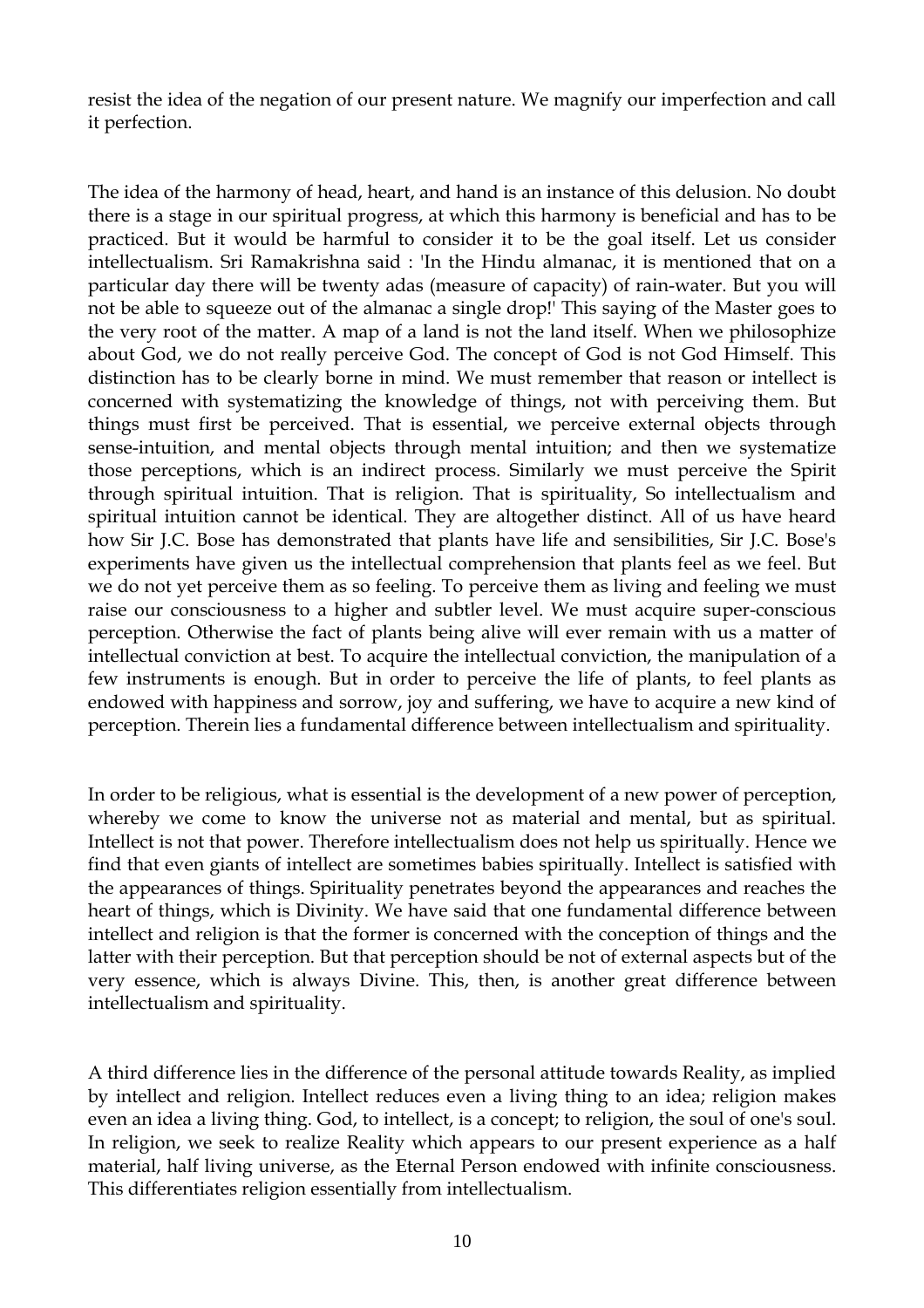If spirituality is so different from intellectualism, why did we recommend he pursuit of knowledge as a preparation for religion? The reason is obvious. The utility of knowledge is more or less negative in character. We want knowledge not for any positive gain, but to rid ourselves of the gross side of our nature, to reach a state of refinement where we can usefully and efficiently take up the culture of spirituality. When our mind has become fine enough, when through knowledge, activity, aesthetic and moral culture, and social service, our mind has become averse to sense-enjoyment, it longs for spiritual realities and searches for the One in the many. Then the time has come to take to new ways, to turn a sharp corner, to give up our habitual outlook on life and things and develop a new, the spiritual outlook. In fact, by then our mind has already unconsciously developed new ways. A new vision has been slowly rising of itself. What we have to do now is to leave off the old ways altogether and perfect the new vision. The world must now be completely forgotten. No more book-learning or intellectual gymnastics. No more so-called social service and moral idealism and aestheticism. Now, to know God, to drink deep of His love and to be forever lost in Him, and to that end, eradicate all feelings from our mind except the consciousness of God. Who cares for head and hand now? The heart is the temple of God. Is there room for philosophy in the communion of lovers? In order to love a man, do we require knowledge of biology, anatomy, or physiology?

It is a partial vision that looks upon head and hand as necessary associates of heart in the realization of perfect spirituality. What place is there for much knowledge in that realization which is of the One? The knowledge of the many has no place there. It is only where the phenomenal world exists, that knowledge of phenomena is useful. But where the manifold world is non-existent, there so-called knowledge of phenomena is useful. But where the manifold world is non-existent, there so-called knowledge is out of place. Such knowledge does not help us in the least to gain spiritual realization. And work? Work is possible only in our present condition of existence and knowledge. This condition, however, is due to our spiritual ignorance and has to be transcended.

Of course we are here speaking of the culmination itself At the intermediate stages, we cannot altogether do without the exercise of head and hand; in fact, it is beneficial and necessary, as we shall see later. What we are trying to do here is to indicate the nature of the state we must attempt to reach and the true value of intellectualism and the like. For many days yet, we shall have to play a double game, and, while feeling its ultimate worthlessness, we must yet utilize it for the realization of the higher spiritual vision. It, therefore, must not be understood that as soon as we have reached the stage of refinement where we can seriously take to religion, we are to give up all intellectual culture and become credulous fools. There are people who become fools in the name of religion. Because it is said that God cannot be realized through the intellect, they jump to the conclusion that religious maters must be without any reason and that to become credulous fools is the first step of spiritual progress. Religion is nothing of the kind. Once for all let us clearly realize that, although religion cannot be attained through reason or intellectualism but only through the development of distinct spiritual intuition, the ways and conclusions of religion are never irrational. If irrational and foolish things are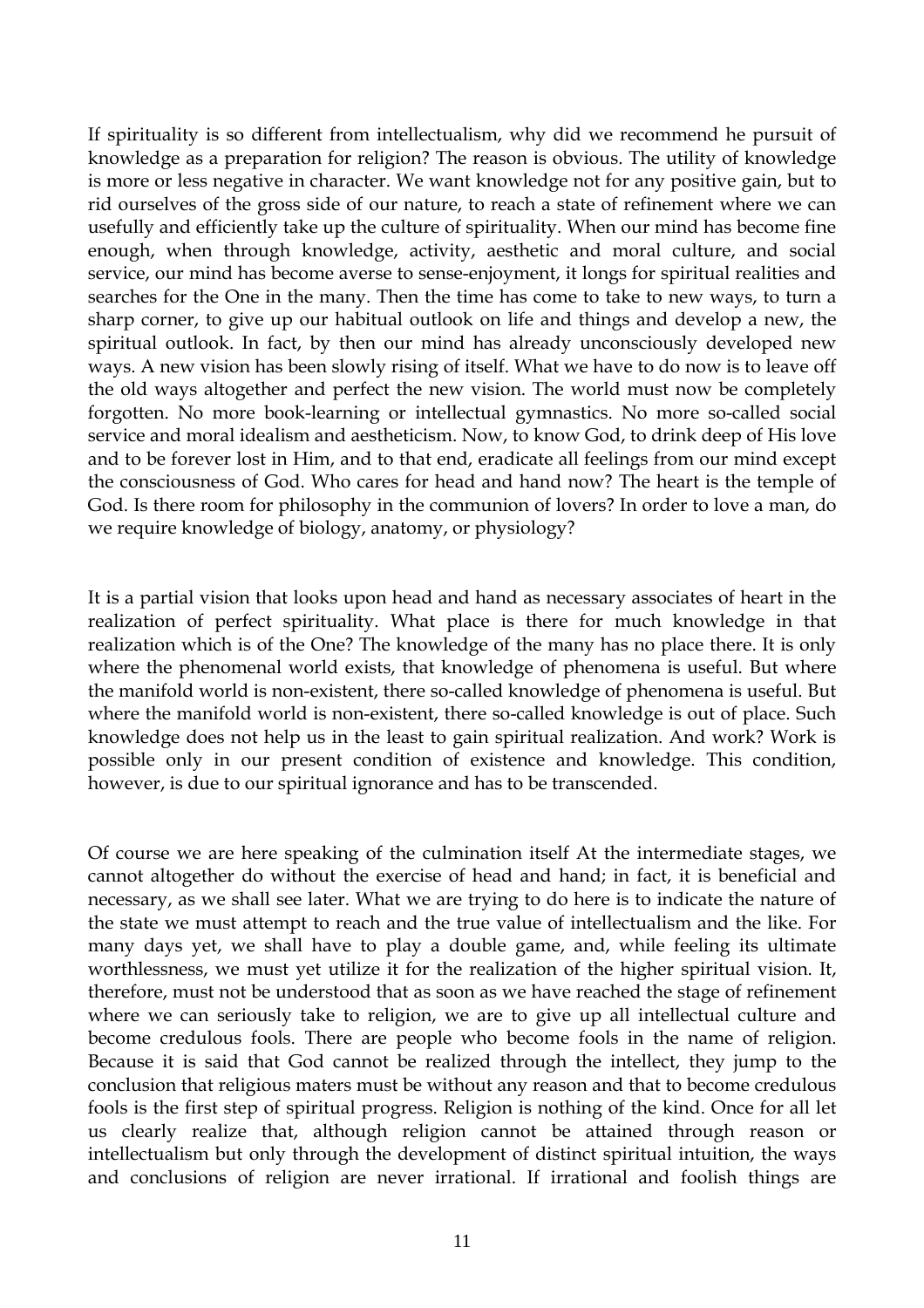presented in the name of religion, we may fearlessly discard them as nonsense. But of course we must judge calmly and carefully before we so discard them.

At all events the time has not yet arrived, when we can dispense with intellectualism. That time will come when we shall feel an overwhelming love for God, or at least when we shall be firmly established in the knowledge of the ideal we want to gasp and its pros and cons and ways and means. For, unless there is an unassailable conviction about the ideal in our mind, serious and uninterrupted practice is not possible. We are bound to be disturbed by conflicting ideas. Today occultism, tomorrow theosophy, on the third day another ism will come and disturb us, and we shall be tossed about like a shuttlecock. Not only conflicting attractions of different religious views and philosophies, but also secular ideals are bound to be disturbing. In these days people are so intimately associated with social, economical, political, cultural, national, and international, movements that unless their religious ideals are conceived in harmony with them, these other interests have every chance of interrupting the even flow of their religious life. Hence the urgent need for a thorough intellectual grasp of one's religious ideal in all its details and bearings.

We thus see three different evaluations of intellectualism. In the first stage, its culture is positively beneficial as it leads to the refinement of mind. In the second stage, we feel that it does not lead to spiritual knowledge proper, which we have to acquire through quite a different kind of perception, the spiritual intuition or Yoga-shakti. But though we feel the ultimate worthlessness of intellectualism, we still have to cultivate it, until we are engulfed by the overwhelming love of God, in order to be fully convinced of the truth and value of our chosen spiritual ideal so that there may not be any subsequent conflict. In the third stage, our mind has become thoroughly concentrated. We want to realize and love God alone and forget everything else. The world seems trash. Intellectualism is then an obstruction and even painful.

#### **V**

# **ON THE THRESHOLD**

For a long time yet, we have to play the double game. It must not be thought that even when one has overcome Tamas and acquired fineness of perception or has become unselfish and service-full, it is possible to give up all worldly quests and devote oneself solely to a religious life. Alas, alas, it is too difficult a life to be so easily accessible. A serious practice of religion must in most cases be begun together with a worldly life. That is to say, we must not give up external activities all of a sudden. The mind will stubbornly refuse to embrace religion at once and completely. So it is necessary to wean the mind gradually from its accustomed conditions.

On the threshold of religious life, we have to be very careful about two points: (1) whether our desire for religion is genuine or only a 'false hunger'; and (2) whether we shall be able to continue our pursuit of religion with unfaltering enthusiasm to the last.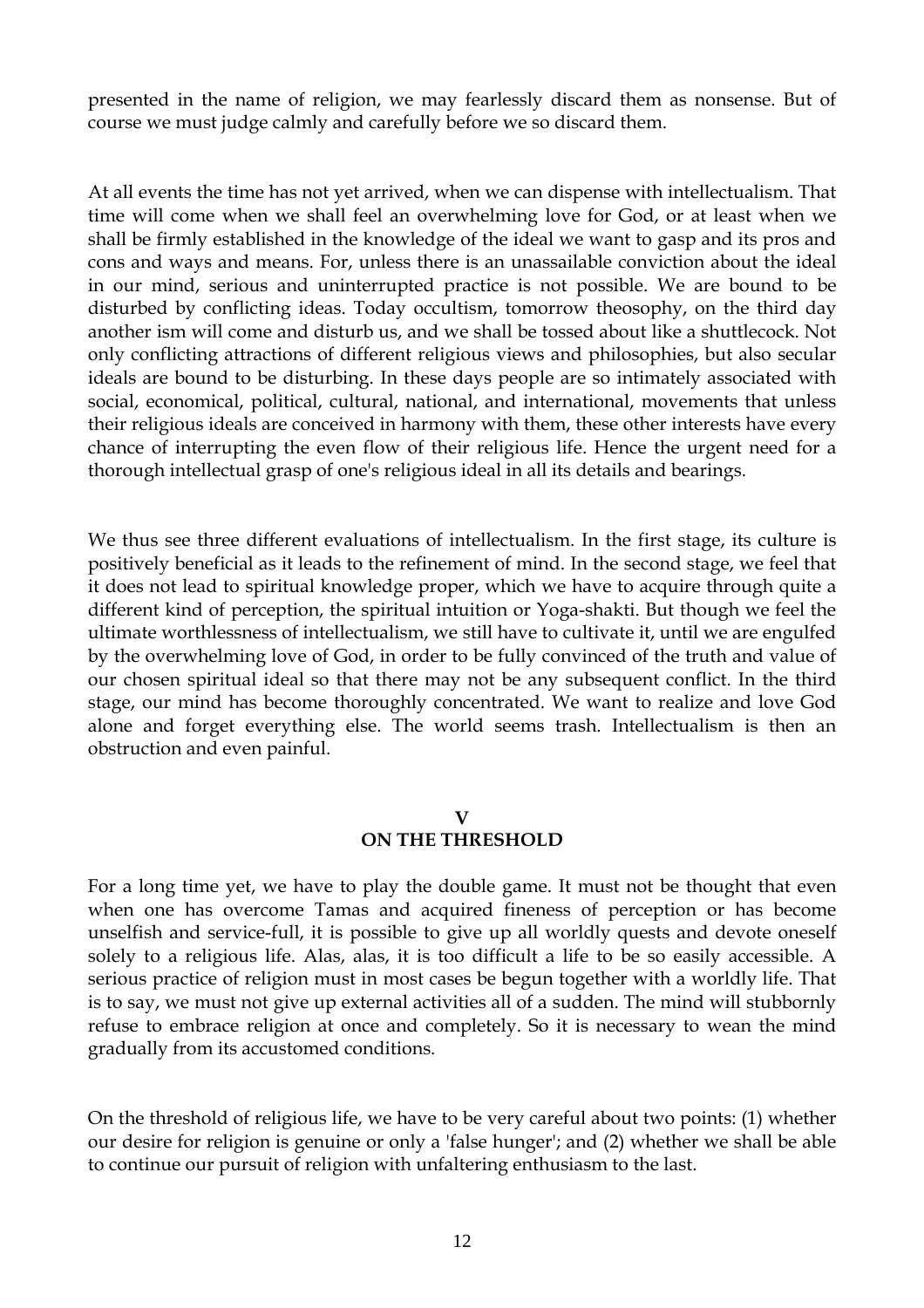The desire for religion can be conveniently called Vairâgya (literally, detachment from worldly things). Without Vairâgya there can be no religion. What is Vairâgya? It is detachment from worldly concerns and joys, and desire for the spiritual. Not only should our mind not wish for earthly things, it should also conceive an instinctive dislike for them. And there must be at the same time a hankering after God. Of course, in the beginning that hankering may not be quite explicit nor the object of that hankering quite definite. But there must be a sense of dissatisfaction and uneasiness. Existing conditions must prove uncomfortable and distasteful. This is the sign. This nausea may come suddenly or may come imperceptibly. Those who are regular and sincere in the observance of ritualistic religion and daily prayers, will find themselves, some of them, gradually being led to the borders of finer regions attended with a higher consciousness and joy. And the mind having glimpsed them from afar will be filled with a nostalgic fervor for those high sates. Their desire for them will grow slowly and steadily. But the higher consciousness may also come suddenly. Here we have to be very careful. The sudden desire for religion may be merely adventitious; occasioned by a bereavement, disappointment, or disease. It may be that a dear one has died. The mind may react violently and may conceive the world to be unreal. It often happens that in such circumstances, people take to religion and sometimes put on the ochre cloth and become mendicants. It is not that such steps are absolutely wrong. Sometimes it happens that some emotional shock rends asunder our bondage and does us permanent spiritual good. But more often we only yield to a momentary feeling. Such a religion and renunciation would only be false. And after some wandering, we shall return home and surrender ourselves to the joys of the flesh with redoubled vigor. It is then simply a waste of time and energy. We must not, under the stress of those extraordinary conditions, take any decisive step. We must stick to the forms of the old life. That does not mean that we are to crush or starve the religious fervor we may then feel. On the contrary, we should feed it by all means in our power. We should certainly become as deeply religious in thought and practice as possible, but without taking any extreme step. For religion, cultivated under any circumstances, for any length of time, must prove beneficial. But extreme measures are not good. They will also mean, when reaction sets in, an extreme revulsion of feeling.

So much for Vairâgya due to bereavement. But the Vairâgya caused by worldly failure or disease, is still more despicable. Such people are constantly met with in real life. The best thing they can do is to try their utmost within their natural limits. They must strive more vigorously for wealth and position and not run after God. And if they are diseased, the physician should be their first and foremost God.

When, therefore, one feels inclined to devote oneself to religion, one must carefully inquire into the motive. The mind is great deceiver and it can very cleverly camouflage the most sordid motives under golden rationalizations. We must find out the real conditions after long and careful observation. If we find that our Vairâgya is genuine, we may hopefully take the next step. But if our inquiry reveals a suspicious state of things, the best course is to continue the old life, until all dross has eventually been eliminated. It is extremely dangerous to build the spiritual life on doubtful foundations. We shall have to pay for it very dearly afterwards. The basis must be well and truly laid without any weakness anywhere. On that alone the spiritual life can really be built.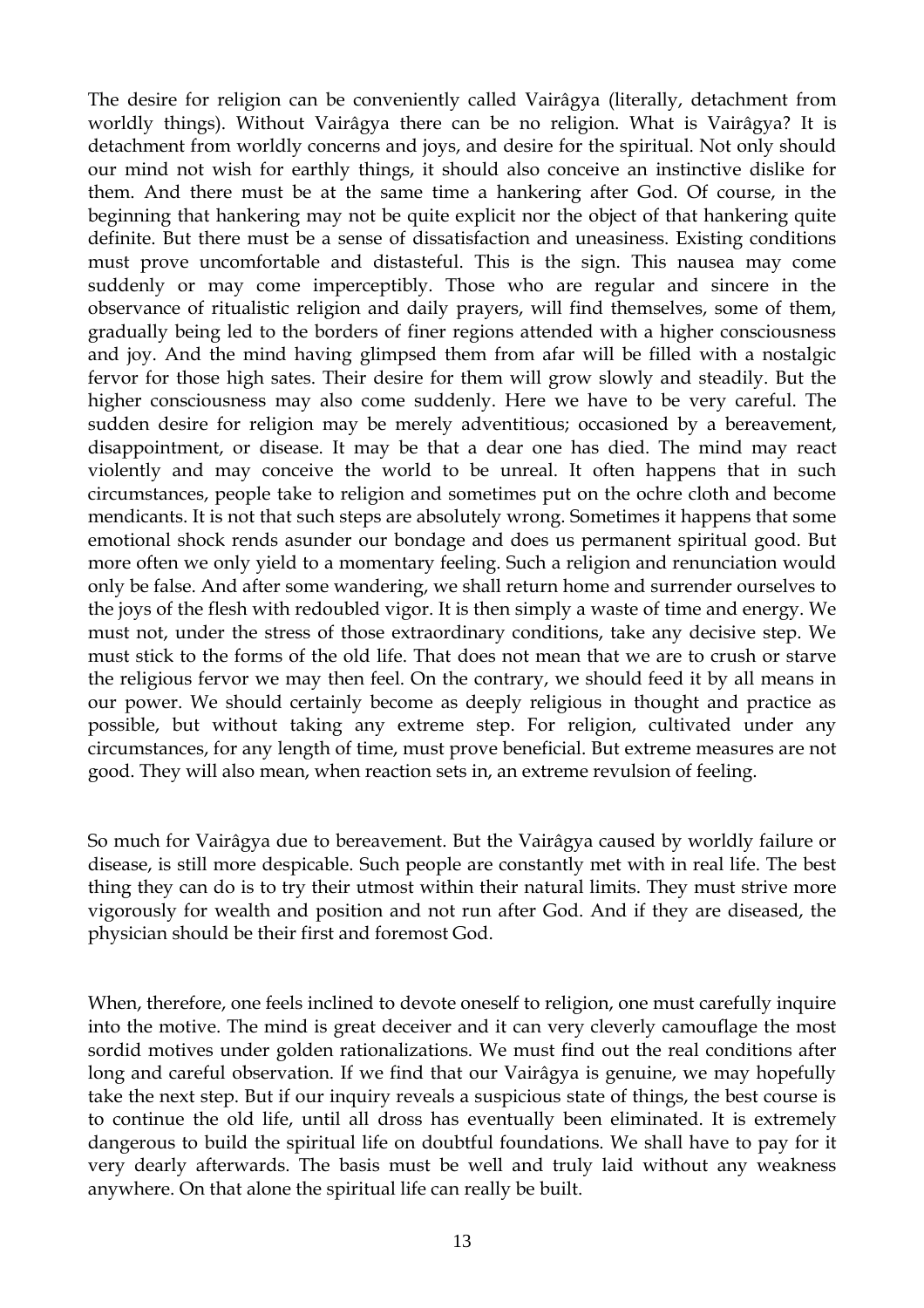When we have found our spiritual longing to be genuine, our next step should be to judge the strength of that longing. Much depends on a correct determination of this. For, according to its strength, the mode of our life will have to be chosen. If we expect it to last through life, the best course is to renounce the world formally. But if we are not sure of such permanency, we must not so renounce. We must continue in the world, tasting its sweets and its bitters, till our mind has become sufficiently pure.

One mistake is often made by the young. The young have a comparatively pure mind. Naturally when the first ebullition of spiritual enthusiasm comes, they give up their daily routine work and avidly surrender themselves to it. Students neglect their studies, others again, their household duties. At first such dereliction does not seem harmful. But in the long run, in most cases, the result is decidedly bad. Students especially should be very careful. As long as the mind is fresh, spiritual emotions seem to be all in all and the necessity for intellectual culture seems too mundane. But when they enter the world, face its stern realities and receive their cruel buffetings, they find themselves mentally weak and discover that they have wasted their student days. Repentance follows. Life then does not seem sufficiently helpful. We have seen the lives of many bright students being thus wasted. When they feel a hankering for spiritual truths, students should always try to harmonize it with their regular duties. They must never allow their emotions to run riot and upset the even course of life. Such discipline, though apparently a check to enthusiasm, will in fact strengthen the desire for spirituality and heighten the emotions. Perhaps at the close of our student days we shall renounce the world. Even so intellectual discipline and knowledge will prove very useful in the pure life of religion. It at least teaches us rigorous habits without which spiritual life is a mockery. And if perchance we enter the world, the knowledge and efficiency acquired will prove an asset, and there will not be any break between the life of the world and he spiritual life.

One point we must very clearly and deeply impress upon ourselves; spiritual life is very slow uphill work, it is a cruel drudgery and is for eternity. Somehow most of us have the idea, however subconscious it may be, that spirituality is something to be acquired in a brief space of time and then will follow a long holiday with leisured enjoyment. Eternal vigilance is the price of liberty. Spiritual life is for all eternity, that is to say, there is no such holiday as we contemplate. The same high tone of mind has to be continually maintained, without the slightest relaxation; the same watchfulness, the same caution, and the same rigor. So we have to prepare ourselves as a man facing capital punishment - there can be no revocation and return. That grim calmness is a sine qua non. If we remember this fact, we shall not allow our mind to be content with merely pleasurable action or emotion. We shall feel that the training of mind to regular habits is more urgent in spiritual life than indulgence in superfine emotions. Young people should carefully remember this and guard themselves accordingly. Naturally it will be found that not all who feel spiritual longings are fit or destined to renounce the world or devote themselves exclusively to religion. Most of them will have to continue the culture of spirituality along with worldly avocations. They will have to play the double game. They will have so to perform their worldly duties that these may not prove antagonistic to their spiritual life but on the other hand, may prove helpful. Of course this problem and its solution will be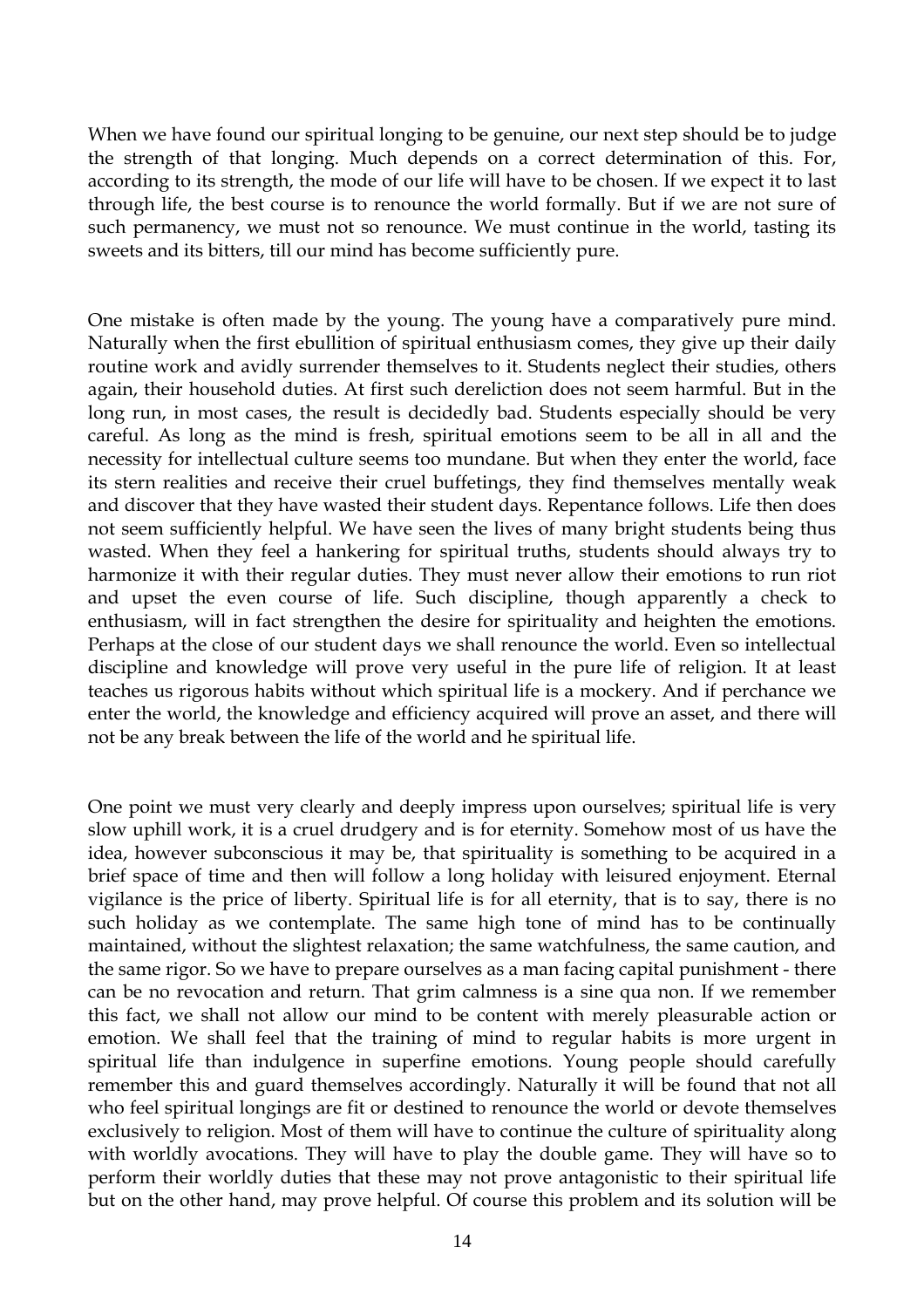different with different people. The problem of the married will be different from that of the unmarried. The solution also will be different in each case.

## **VI WHEN SHALL WE RENOUNCE?**

When is one in a condition to renounce the world? This is an important question. Much of the success of spiritual life depends on a correct answer to it. If we renounce when we have not yet acquired fitness for it, failure will be writ large on our future. Dryness and despair will overtake us and the mind will go astray. If we are fit and yet do not renounce, we shall waste precious qualifications and shall be deprived of the spiritual glory which otherwise might be ours.

Yet it is true that it is very difficult to give a correct reply to the above question. Various answers have been given to it by various people. Swami Vivekananda repeatedly said that a beggar cannot renounce. Only one who possesses worldly powers or prosperity can renounce. Renunciation by one who has nothing is meaningless. Does this mean that unless one is materially prosperous one cannot renounce? No. What the Swami meant is that a man must have the requisite power and energy within him for the acquisition of earthly glory. There must be the consciousness of that power; there must be that sense of triumph and not the sense of fear and defeat and flight. This is cowardice, and cowards are ill fitted to embrace the life of renunciation. This inner consciousness of power was meant by Swami Vivekananda. And when we have that, we choose to employ it for spiritual purposes, we withdraw it from the world, and then it is renunciation. Worldly people have the idea that they are capable of managing the so-called affairs of the world more efficiently than monks. That is a delusion. Monks possess a power which, if they employ in the discharge of so-called worldly duties, makes them more than a match for the most astute of the worldly wise. And why? Because they have not escaped from the world by the backdoor, but have scaled the heights and soared into the golden empyrean.

And the one who sincerely watches his mind, can easily discover whether he has acquired that inner power and sense of victory. If he has, then it is a sign for renunciation. He will prosper in the new life.

There is another sign which we consider to be very sure and comprehensive. The average man is full of desire, especially for sexual enjoyment and earthly power. He is ever athirst for them. He eagerly seeks to possess the objects of sense-enjoyment. His whole life and energy are devoted to their pursuit. If he is debarred from enjoying them or acquiring them, he will become mad and eventually die. But all people do not share this nature. There are some few who have reached a higher state. They do not seek for senseenjoyment. Their mind is generally turned inwards. But they are not yet free from evil Samskâarâas. They have the desire for enjoyment latent in their minds. So whenever any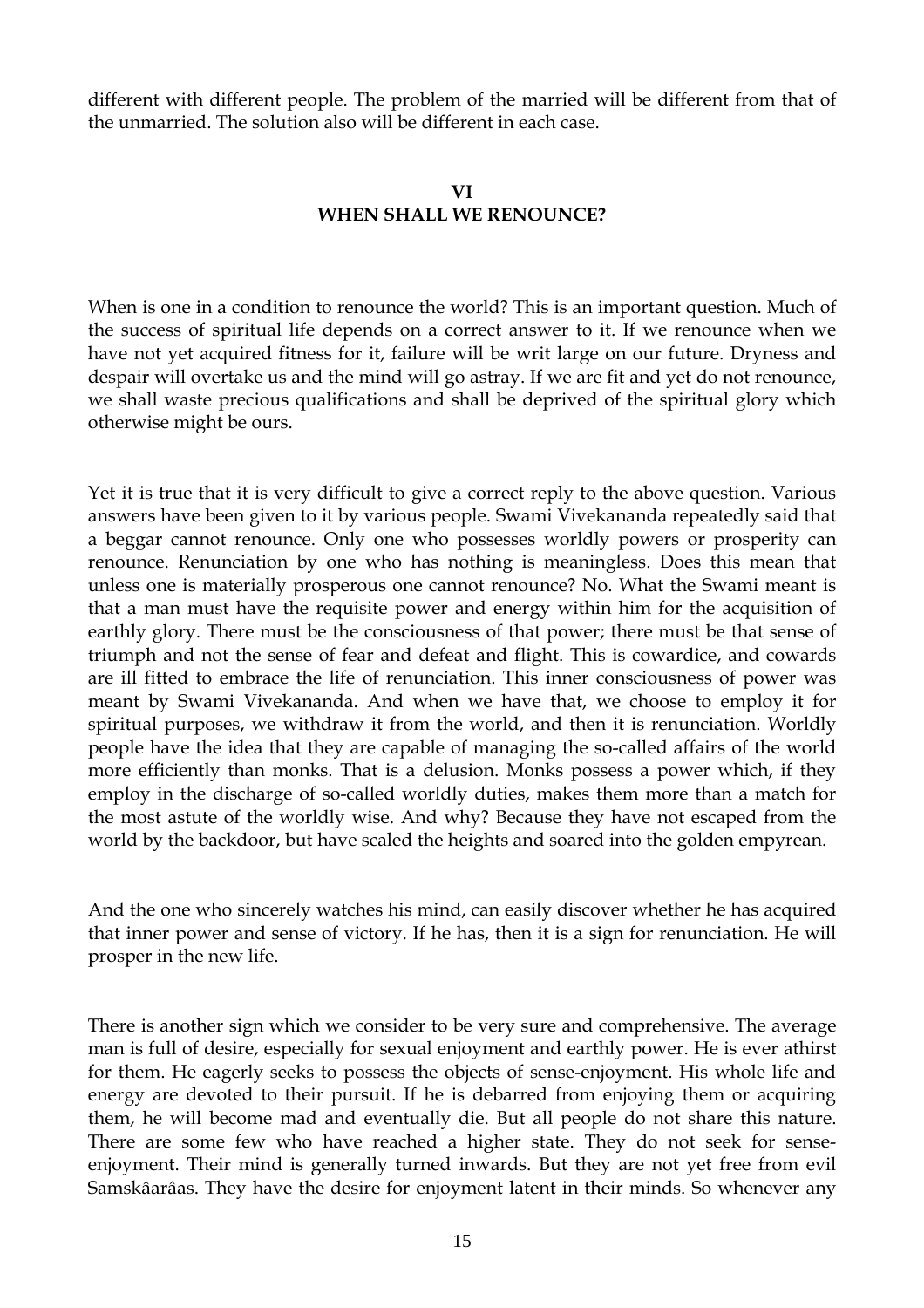object of enjoyment approaches them, their mind is disturbed and goes forward to enjoy it. If, however, they turn away from it, their mind calms down and goes inwards again. Such men, if they do not come in contact with the external objects of enjoyment, may after a time rid themselves of their bad Samskârâs and eventually transcend all desire. In that exalted state they will not be affected even if sensual pleasures are thrust upon them. Their mind will never lose its calm and poise and will always remain fixed in the Atman.

Of course, people who have reached this last stage are the best fitted to renounce. In fact, they have already done so. They are already free. For them renunciation will mean only a formal change. Their number, however, is very small and we need not consider them on the present occasion. The middle class, those who live above desires when aloof from external objects of enjoyment, are the persons who concern us most. Such persons indeed are fit to renounce. Let us watch ourselves. If we find that when we are not in contact with the objects of enjoyment, we do not feel any desire for them, we may be sure that we are in a position to renounce. Renunciation will then be extremely helpful to us. This is the sign. If our mind hankers for sense-objects, even when they are not perceived, we may be certain that we are not yet ready. We must plod on in the world until the mind becomes sufficiently pure.

External renunciation is necessary and beneficial. There are some who argue that only internal renunciation is necessary. They are self-deceived. If we are to grow spiritually we must keep the mind free from the agitations of desire. Most spiritual aspirants belong to the middle group. They feel alright when they are not in contact with the objects of desire, when they live away from them. Such a favorable situation cannot be created without external renunciation.

The greatest hindrance to renunciation is lust. Because of this, people seek mates and this, in turn, creates a household with its innumerable obligations, ties and miseries. The mind, therefore, should be carefully observed as regards lust. Is it free from it? Or how strong is the passion? As we have indicated above, the condition of renunciation is not necessarily absolute freedom from lust. This absolute freedom, Sri Ramakrishna said again and again, cannot come without the realization of God. Till one has realized God, lust will remain to a greater or less degree. But we must observe whether the mind hankers after the satisfaction of lust, or if it is agitated only when the objects of passion are near at hand. In the latter case renunciation is safe. If one avoids those objects and lives in a pure atmosphere, the latent Samskâras can easily be controlled and slowly eradicated.

Apart from these inner conditions, external conditions must also be considered. Swami Vivekananda thus explained Sanyasa in course of a lecture in America:

"When a man has fulfilled the duties and obligations of that stage of life in which he is born, and his aspirations lead him to seek a spiritual life, and to abandon altogether the worldly pursuits of possession, fame or power, when by the growth of insight into the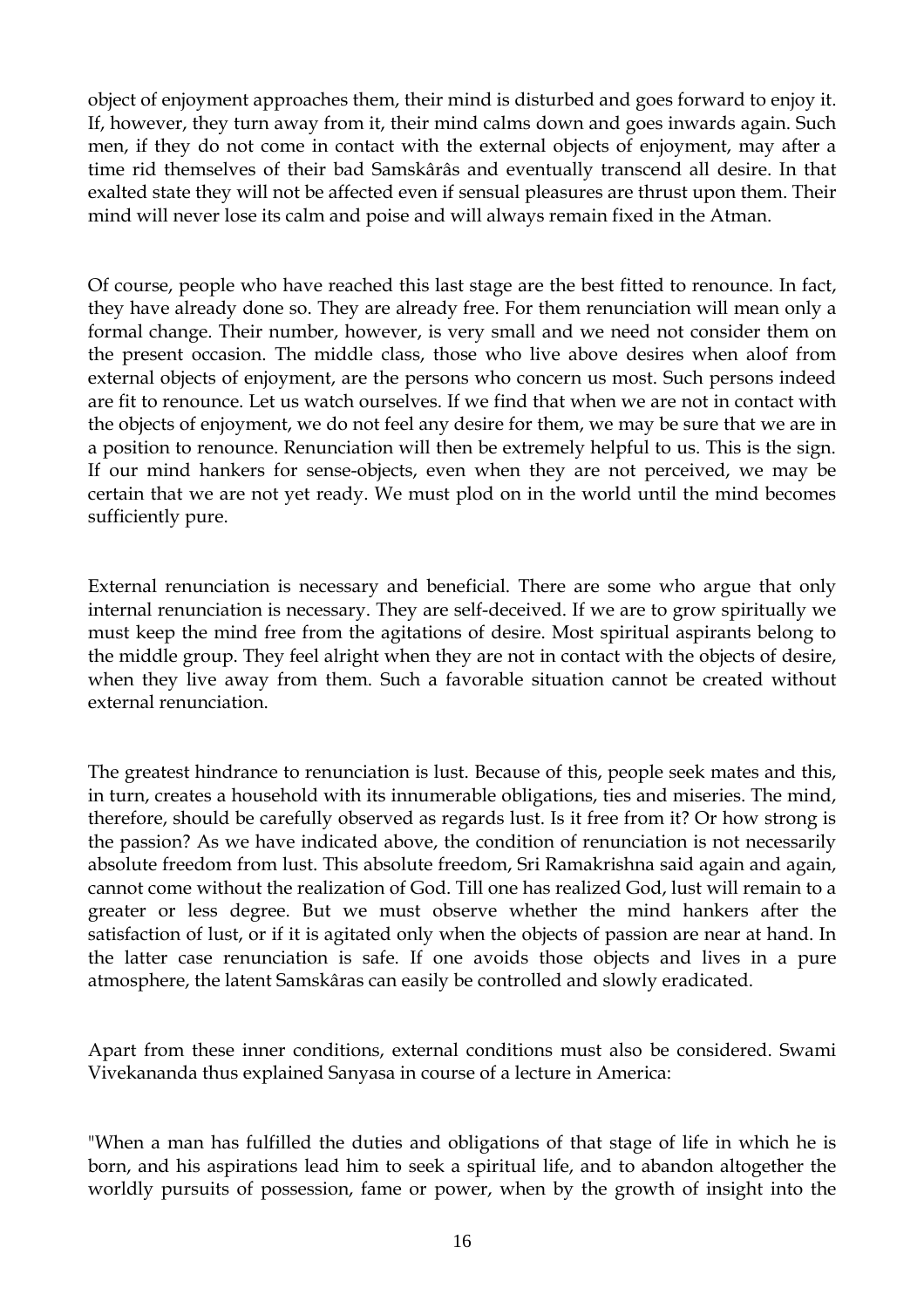nature of the world, he sees its impermanence, its strife, its misery and the paltry nature of its prizes, and turns away from these, then he seeks the True, the Eternal Love, and the Refuge. He makes complete renunciation (Sannyâsa) of worldly position, property and name, and wanders forth into the world to live a life of self-sacrifice, and to persistently seek spiritual knowledge, striving to excel in love and compassion, and to acquire lasting insight. Gaining these pearls of wisdom by years of meditation, discipline, and inquiry, he in his turn becomes a teacher, and hands on to disciples, lay or professed, who may seek them from him, all that he can of wisdom and beneficence."

The Swami says: 'When a man has fulfilled the duties and obligations of that stage of life in which he is born....' The duties of our present life have to be fulfilled, before we can renounce. There are two aspects of this prescription. As to the external, i.e. domestic and social, one cannot perhaps ever completely fulfill them. One idea (which is very prevalent in the South) is that one should not renounce till one has married and brought forth a son. The idea is no doubt to perpetuate the family and the family-culture as a factor of social well-being. But to seek to fulfill this condition is always dangerous. One who has once tasted sexual joy, will find it very hard to relinquish it afterwards. The little Vairâgya that he might have had before, will vanish with the enjoyment of conjugal felicity. There is also no knowing when duties will come to an end. Duties are an interminable chain. One link produces another. One must break loose. Generally speaking, there is no automatic freedom. The Swami's prescription, therefore, should be taken more in its internal, psychological aspect than in the external. So long as we feel that we have not done our duty by our relations, and so long as the consciousness of this negligence pricks our conscience, it is better for us not to renounce. For, if we do so, our mind will always hark back and secretly dwell on the sufferings of those we have left behind and this will weaken it and impede our pursuit of the new life. We must, therefore, first and foremost be sure of our own mind. Unless there is a burning desire for God realization, so much so that we feel that we shall die unless we renounce the world, the thought of our dear ones' suffering will always prove a hindrance to our spiritual progress. We must be sure that those who are dependent upon us do not suffer from want of food and other necessities of life when we renounce. That is enough. Mental suffering they will surely have, but it is impossible to make provision for that.

There are some stock arguments against renunciation which may be briefly considered here. One is that God's creation cannot continue unless people marry. There cannot be a more stupid argument than this. First of all, very few renounce. The celibacy of a handful of persons cannot affect God's creation. Secondly, how do we know that it is our duty to maintain God's creation? Did God ever say that? If God creates, He also destroys. Both are equally important to Him. Thirdly, man's supreme duty is to know and love God. A man who is attached to the world, can never know and love God. Man's sole aim is to realize God in everything. How can one, who aspires after that realization, make a brute of himself with regard to a woman?

A second argument is that a man must marry in order to please his parents and provide them with a daughter-in-law to cherish and serve them. This also is a foolish argument.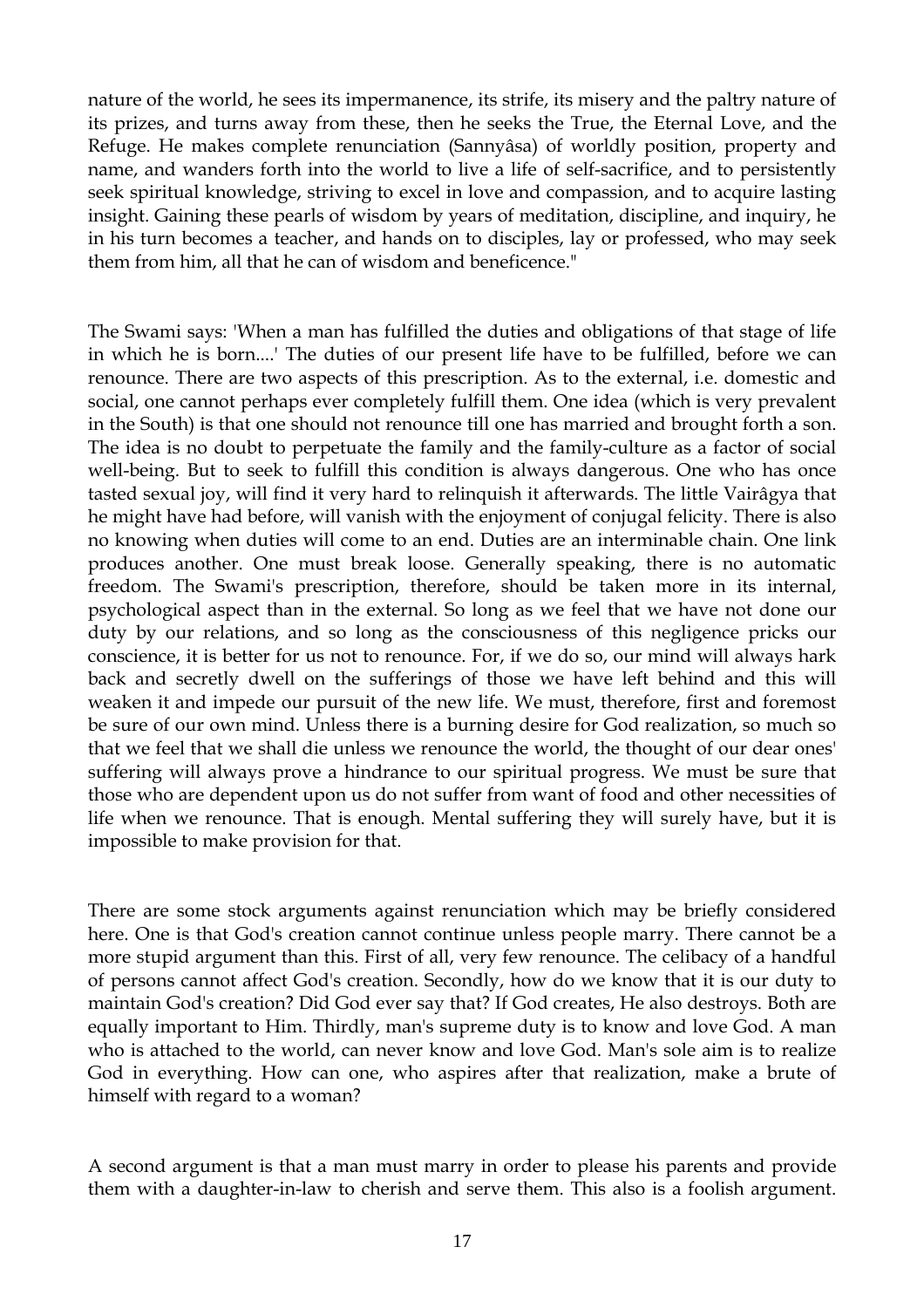Parents cannot always be satisfied. No one is bound so to satisfy them. With regard to service, one can oneself attend to them so long as they live. Parents do not live for ever. Some day they will pass away. One will then be entirely free. For the service of parents, marriage is not necessary.

A third argument is more real. It is that it is best to marry so long as there are sexual instincts in the mind. We have already said that if the instincts are too strong, marriage is desirable. But if they are feeble, one should not be unnerved and place the noose of wedlock round one's neck. Indulgence of sexual passions will not rid one of them. There may be external pacification through marriage, but not that victory over them, which we seek.

The question is often asked: 'Shall I renounce?' Yes, renunciation the most natural course. We are born alone, we die alone. We must also live alone. That is natural. To marry and beget children is really unnatural. But a man must be fit to renounce. We have indicated the means of judging this fitness. Let us watch our mind and see what it wants and how it behaves. If it does not want enjoyment unless the objects of desire are near it, we may safely renounce. But let us also consider external conditions, if our Vairagya is not too strong. Let nobody suffer from want of physical necessities because of our renunciation. Let us also see if renunciation will make us feel guilty of neglecting our duty. We must carefully consider these points. Otherwise the mind will be enfeebled and our pursuit of the new life will be lame and half-hearted.

## **VII IS RENUNCIATION NECESSARY?**

At this point it may be profitable to discuss the necessity of renunciation. Many fight shy of renunciation. Various arguments are put forward to prove its uselessness and even harmfulness. In the preceding chapter, we have shown that the stock arguments against celibacy are mostly stupid and meaningless. Celibacy is the very basis of spiritual power. Without it no great progress in spirituality is possible. And without renunciation true celibacy is almost impracticable.

Is renunciation necessary for progress in spiritual life? All religions and genuine religious teachers agree that without mental renunciation it is impossible to attain God-realization or Divine love. They are all emphatic upon this point. Of course, we hear now and then of crusades against renunciation by some of the modern teachers, but they are all invariably pseudo-sensualists. They may be great in other respects, but it is our habit to consider a great man great in every respect. If there is a great poet, we at once dub him a saint. If there is a great intellectual, we at once consider him a Rishi. And whatever he says on any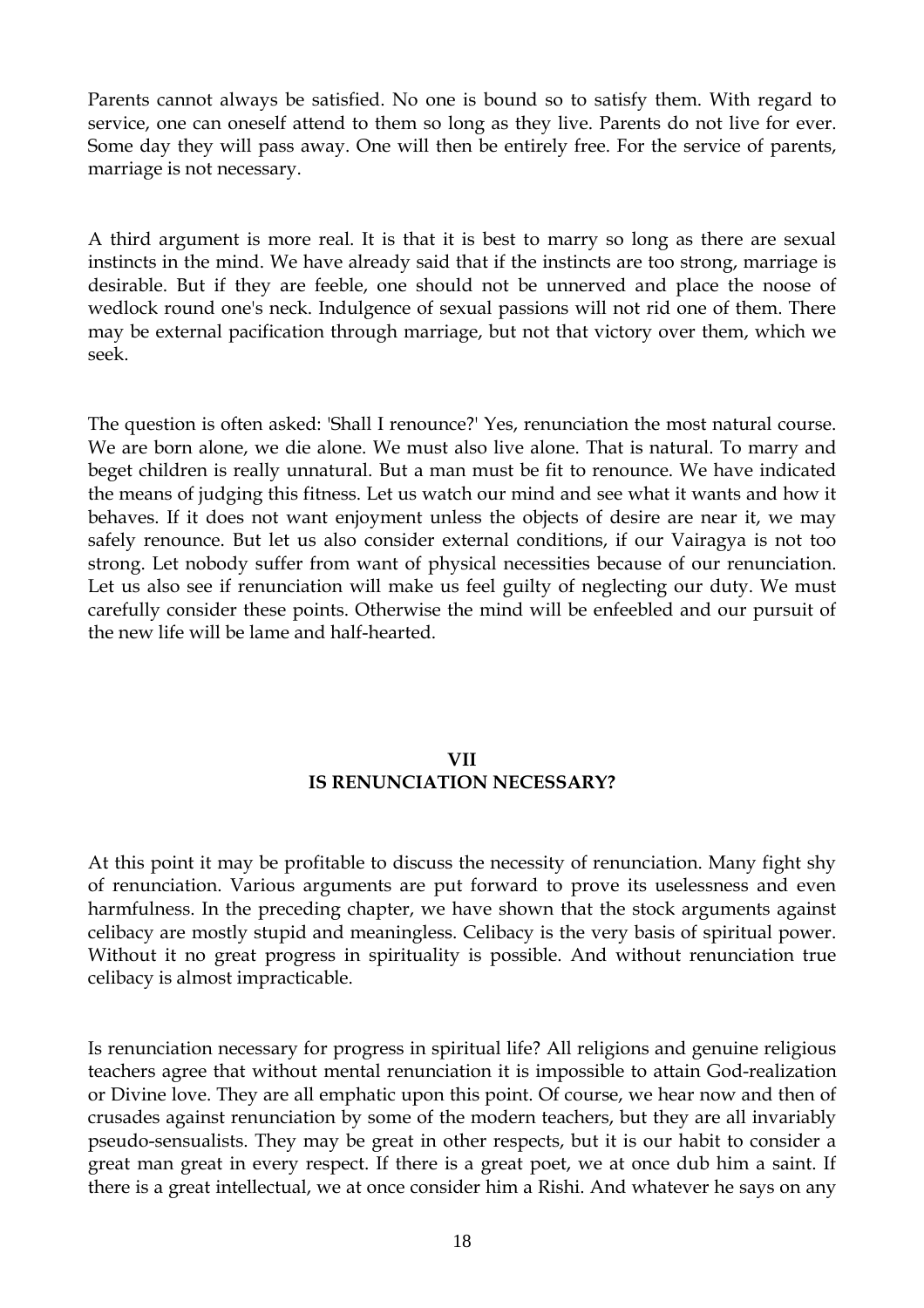subject, we accept as gospel truth. We forget that a man may be great in many respects and yet may be a veritable baby as regards religion. Religion is not the spinning of ideas. It is assiduous practice and realization. There are moderns posing as teachers, who belittle reununciation, because they themselves are still in the grip of desire. But all genuine teachers, past and present, are unanimous with regard to the need for at least inner renunciation. They all agree that the knowledge of the not-Self or the phenomenal world and attachment to it are the very antithesis of Divine knowledge and Divine love. The two are not on the same plane, the one does not lead to the other. We must give up all consciousness of and desire for earthly things in order to know God and attain Him. So long as we have the slightest desire for anything other than God, we cannot have Him.

We are often misled by our desires. They do not always appear in their true colors. They sometimes assume holy attire and lead us to believe that they are spiritual. There are many subtle desires in the mind, of which we know nothing at present. When the present gross desires have been eradicated, the subtle ones will emerge. Only Sâdhakâs, those who have renounced the objects of gross desire, can know them. Two are the greatest and basic enemies of spirituality - Kâma (lust) and Kânchana (gold). These passions can and do take variegated forms. The motives of thought and action should always be analyzed. Even desire for service, apparently so noble, may sometimes be nothing but a veiled form of lust and passion for possession. We have, therefore, to be on the watch every moment of our life.

Apart from these dangers of delusion, there is also danger from false philosophy. The modern age is predominantly materialistic. Materialism also has its finer forms. There is a materialism which is frank and open. It says that there is no God, no soul, no hereafter; that a man is nothing but the body; therefore, eat, drink and be merry. This kind of materialism has no longer much hold on men. But there is a subtle materialism which says that God alone is not enough, there must be the universe beside Him. To know God alone is, according to the votaries of this creed, imperfection - perfection is to know the universe along with God. And they advance many subtle arguments in support of their thesis. If reason and the teachings of other great teachers do not support them, they have no hesitation in accusing them of ignorance. We have known persons who call in question even the knowledge of the great Shankarâ! They say that there is plane of mind where reason does not prevail. Things happen there, which we cannot evaluate by reason. There, Self and not-Self coexist, God and the world are inter-linked; and that is the highest state. This statement is very misleading. It is true that God is beyond reason and that we cannot reach the superconscious plane through reason. But it does not therefore follow that things on that high plane are irrational. Swami Vivekananda clearly stated that though the superconscious cannot be attained through reason, it is not against reason. All great teachers have upheld this view.

We can soon discover the errors in this school of thought. All admit that the mind is limited and that Brahman is beyond mind. So long as the mind remains, 'knowledge' of Brahman is impossible. We have to go beyond it. Where is no mind, how can there be a world? Without the mind, the world cannot exist, for it is not an independent existence. Its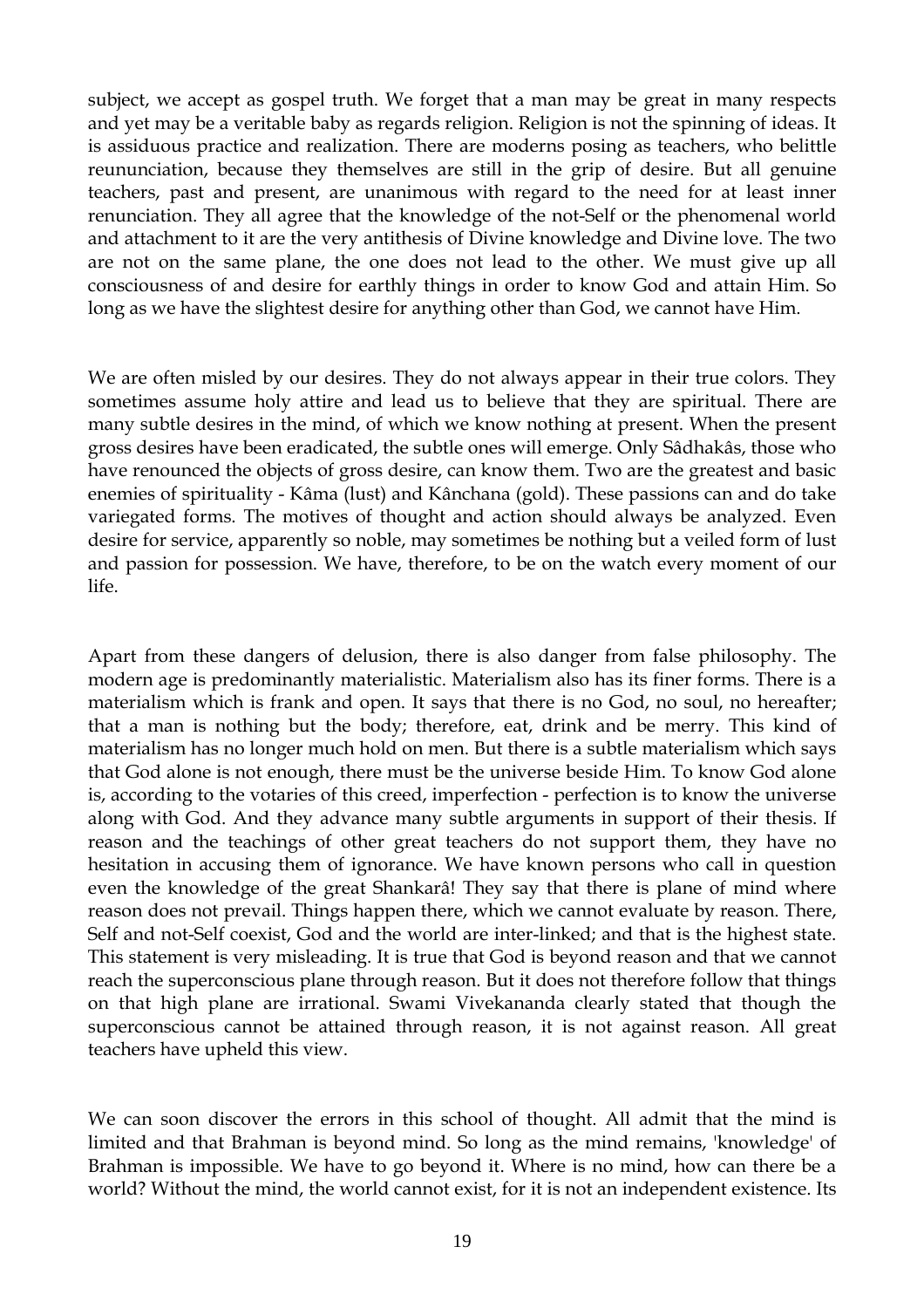existence is dependent on its knower. Perhaps the pseudo-materialist will say: 'That may seem very true from a logical standpoint. But reality is alogical. It does not abide by the laws of logic. So your arguments do not apply to it. We can know Brahman and the world at the same time.' But if reality is above logic, our mind and knowledge are not. And it is after all we who are to know God. We cannot transcend our own nature. And our nature in its last limit is such that it cannot dwell on this alogical ground. In perfect reason alone is its stability, it cannot subsume contradictory principles at the same time; there is no rest for it until it has reached unbroken unity. This fact has been confirmed by repeated experience of Sâdhakâs and Siddhâs (those who strive and those who have realized).

What is spirituality? It is the complete cessation of Vrittis, mental modifications. The universe, subjectively speaking, is nothing but an aggregate of Vrittis. Spiritual progress consists in reducing the number of these Vrittis, until the Vritti relating to God alone remains in the mind. We reach this state through concentration and meditation. We reduce the Vrittis one by one. We concentrate the mind on one single object of meditation. Other Vrittis gradually die away and only the God-Vritti remains. This is not, however, the culmination. We have to go a step further. The last Vritti also has to be destroyed. When that is done, Brahman alone remains. Mind dies. What remains none can tell. The Upanishad declares that 'words with mind turn back without attaining It'. Here also we find that God and the world cannot coexist. For, to know the world the world-Vritti must be in the mind. But the moment the world-Vritti arises in the mind, the God-Vritti will vanish. For, the God-Vritti cannot arise in the mind until the whole mind has become one. Only the entire mind, unruffled by any other Vritti, can reflect the reality of God. The fact is, the opposition between Brahman and the world cannot be overcome in any way. There is a mysterious gulf between them which is unbridgeable. This new philosophy of the alliance of God and the world should, therefore, be viewed with suspicion. It is better and safer to be on the side of reason and the host of ancient and modern sages then on that of unreason and crypto-materialists.

Why are they so eager to link God with the world? Because they have a secret, may be unconscious, desire for the world. Their renunciation is not complete. Their mind is not yet fully ready for God. Hence this eager attempt at refuting the Mâya-vâda (theory of the unreality of the world) and proving the eternity of the world. Time will show the falsity of this philosophy. It has not come from actual spiritual experience and is little better than intellectual nonsense.

So renunciation is necessary. All teachers therefore, emphasize at least mental renunciation. We must so train the mind that it can give up its outward tendency and its attachment to worldly things, and learn to dwell constantly on God. Wherever we may be, in whatever condition, we must learn to be unattached to everything else but God. Distractions will come in the name of national service, of the service of man, of kindness and pity, of intellectual ideals. He who wants God must rise above all these. They are excellent things, no doubt, but they must be attended to by those who are still attached to the world. To them they will be a help. But those who have felt in their heart of hearts that God alone is real, must forget all except God and devote their entire mind and energy to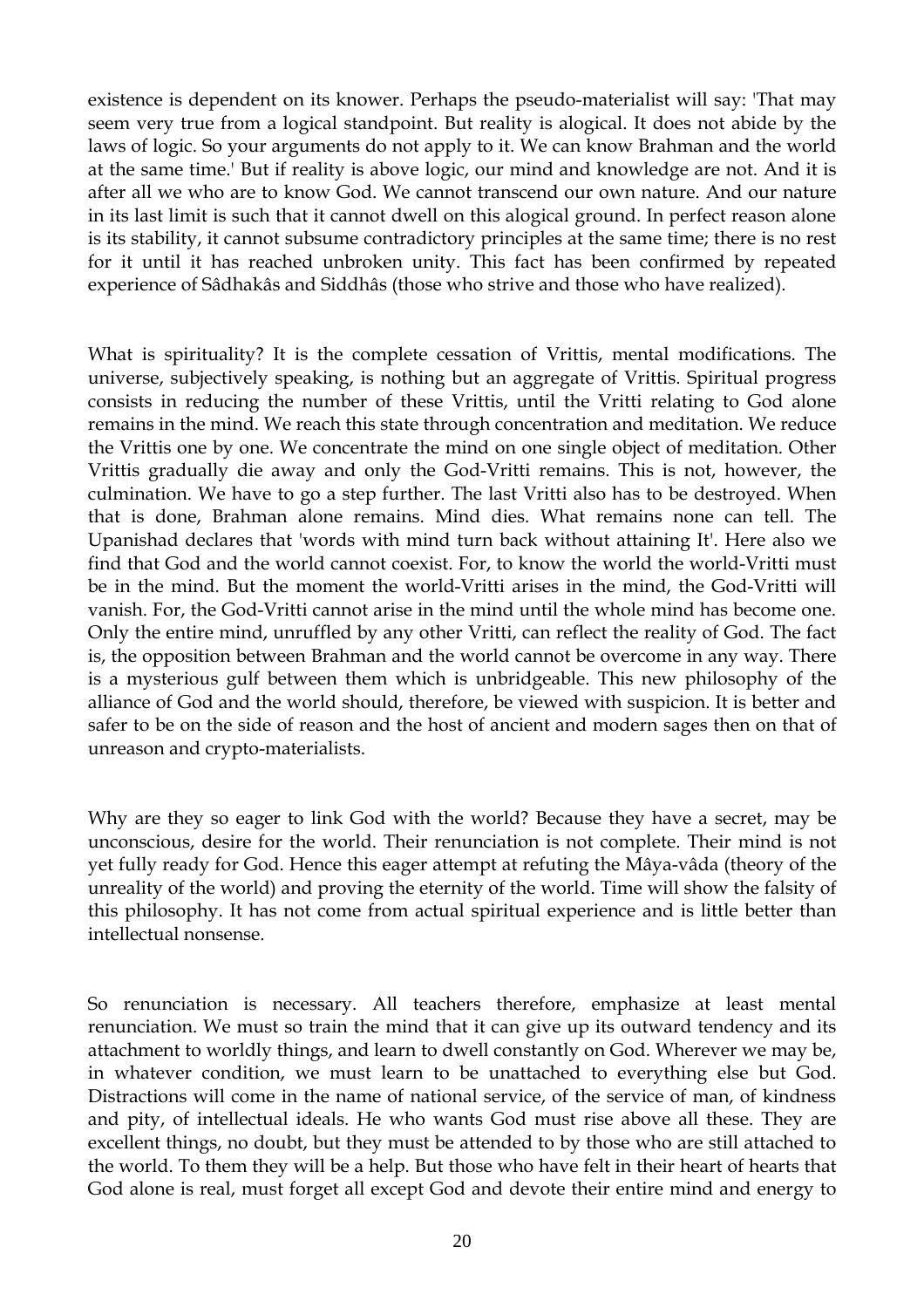His realization. The modern mind is apt to judge even God-realization by its effect on society, the nation and humanity. This is obviously a wrong attitude and is due to the prevalent materialism. The reverse is the truth; we must judge everything by its capacity to give us God-realization.

#### **VIII EXTERNAL RENUNCIATION**

Is external renunciation also necessary? Is not mental renunciation enough? Our opinion is that inner renunciation is not enough. One reason is obvious. Our external behaviour is the expression of our thoughts and motives. If we renounce internally, it must express itself outwardly as well, if we are sincere. He who has no world, no family inside, cannot have them outside. He becomes like a dry leaf swept by the wind of God's will. He wanders about unattached to any fixed set of persons or places. He cannot have a home. If we find any difference between the inside and the outside, between thought and behaviour, we may know that somewhere there is a flaw in the internal renunciation; it is not yet complete and sincere.

But this is ideal renunciation. We admit that there may be persons who are sufficiently unattached in the mind, though they are still in the world. Their number is very small; and they should be looked upon more as exceptions than as the general rule. King Janakas ARE not plentiful. We should not make him our ideal to follow and realize. We shall more often fail than succeed. If we can, we must take to normal and natural, that is, to both internal and external renunciation. But if we are so circumstanced that we cannot formally renounce, we must then try to realize the Janaka-ideal, however difficult it may be, since we have no other choice.

We shall discuss here only the case of those who can renounce. Is it necessary for them to renounce externally? Has such renunciation any special value? We would ask our readers to remember in this connection what we said about the fitness for and conditions of external renunciation in a previous chapter. We would ask them to recall the condition of mind that we stated was favourable to renunciation. If they do, they will at once discover why we insist on formal renunciation. We said that there is a state of mind, in which the mind by itself does not hanker after the objects of enjoyment, but that if those objects are contiguous, the mind is disturbed and yearns to grab them. If we are convinced that our sole aim is to free the mind completely from desire, we must, in that condition of mind, live far off from the objects of desire. We must physically go out of society, family and the company of women and children. After all, villages and towns are pre-eminently places of enjoyment - we use the word in a broad sense. In them practically all men and women are seeking self-gratification, either consciously or unconsciously, grossly or finely. Constant contact with them and with the objects of enjoyment which abound every where, will unconsciously drag the mind down to the level of self-gratification, either consciously or unconsciously, grossly or finely. Constant contact with them and with the objects of enjoyment which abound every where, will unconsciously drag the mind down to the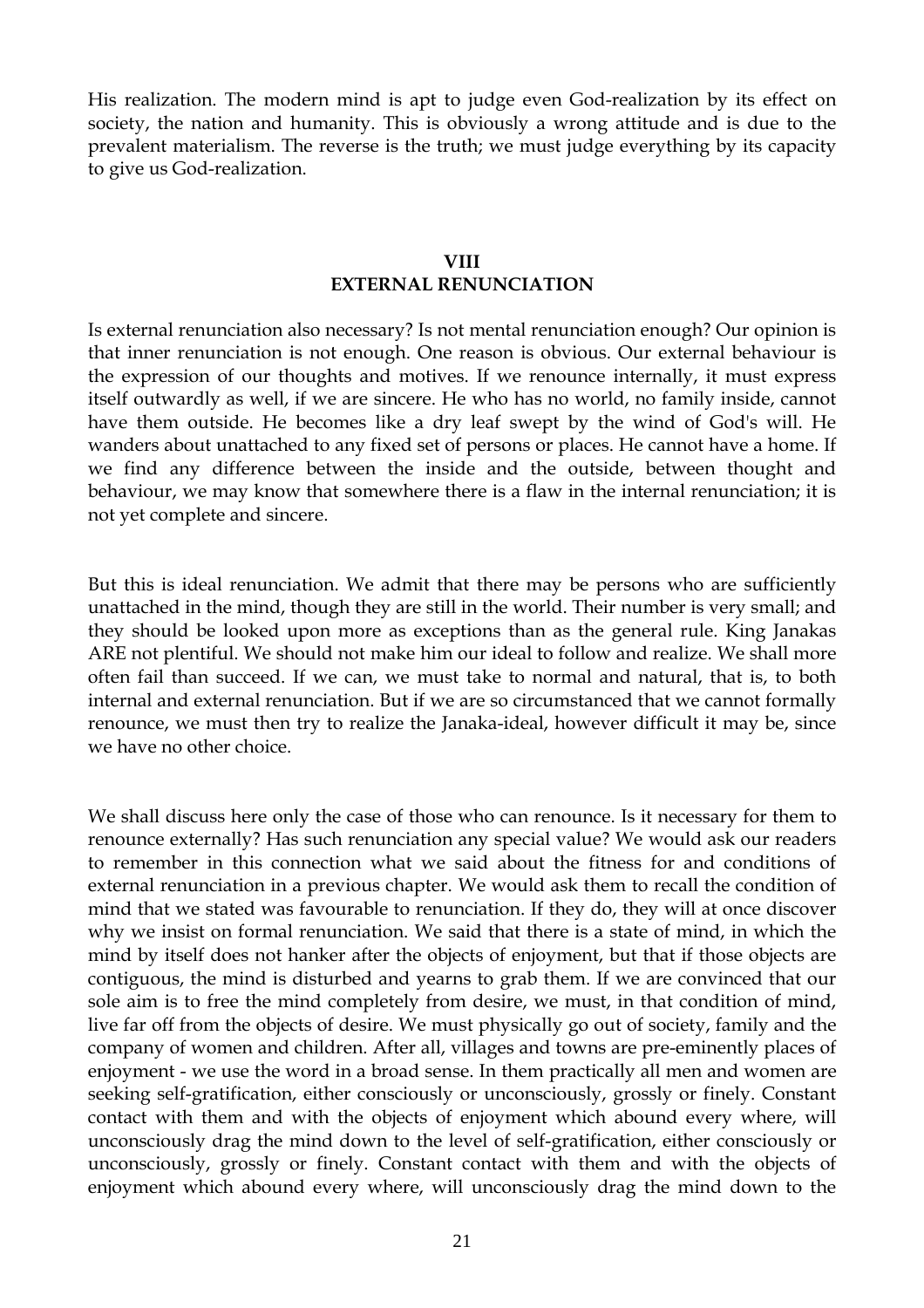level of self-gratification. The best course for a man, intent on spiritual self-realization, is to retire from the habitations of householders and dwell apart. He should live in the company of those who have already renounced and in association with things and activities which are pre-eminently spiritual.

To live in the world and yet to grow in the spirit of renunciation means a tremendous waste of energy and failure more often than not. There is a constant struggle. The mind will be disturbed by low desires if it is always coming in contact with their objects. And it will have to be constantly pulled back to a safe level. This eternal play will go on - the sliding down of the mind and the drawing of it up. The energy that should be devoted to the realization of God, will thus be spent in looking after the mind. Hence, there will be little spiritual progress. It is a nerve-racking business - this struggle with the mind. Heaven knows the mind is sufficiently intractable even without outside stimulus. Constant struggle with the mind leads to neurosis; and this is dangerous. If we are sincere and serious, we must, retire from the world externally as well as internally.

We often come across serene-minded householders, who appear undisturbed by passion and quite self-poised. There are a few who are really highly developed, but, as we have said, they are exceptional. Most of those who appear peaceful are not really so. In the first place appearances are often deceptive and in the second, there is a psychological reason why they appear outwardly calm. It is that they have the constant subconscious knowledge that the objects of enjoyment are within their possession. This consciousness of possession naturally keeps the mind calm. It is not that we want to enjoy them every minute of the twenty-four hours, but that we want to possess them every moment. Take away from an apparently calm person the objects of his enjoyment, and you will find that he has lost his peace of mind - his nature is completely changed. When you renounce, your mind becomes unusually sensitive about enjoyment. Desires appear much stronger and more hideous than when you were in the world. They appear in all their hitherto potential power and ugliness. Then the real fight begins and you have to win the battle. In the world, these subtle forms have hardly any occasion or opportunity to appear to the conscious mind, for it already abounds in gross forms. We often congratulate ourselves on the conquest of desires simply by minimizing the gross desires, because we do not know that the subtle desires are lurking like wild animals in the subconscious regions of the mind. External renunciation makes them rise to the surface, and then they can be fought and conquered.

This is not the only reason why we should renounce. There are certain ideals which every man aspiring after God-realization has to try to follow and realize. For, they are the emanations of God Himself. We have to become absolutely unselfish. We must practice and realize universal love. We must be fearless and truthful. These are all concomitants of Divine realization. We cannot hope to realize God without becoming all these. But can we be truly unselfish, living in the world? A householder may give to charities but he must necessarily devote his best energies and resources to the service of his parents, wife, children, relations and friends. Although from the standpoint of a householder such preference is a duty and not reprehensible, from the higher standpoint of one who is seeking to realize God, it is far short of the whole duty of man. Any distinction between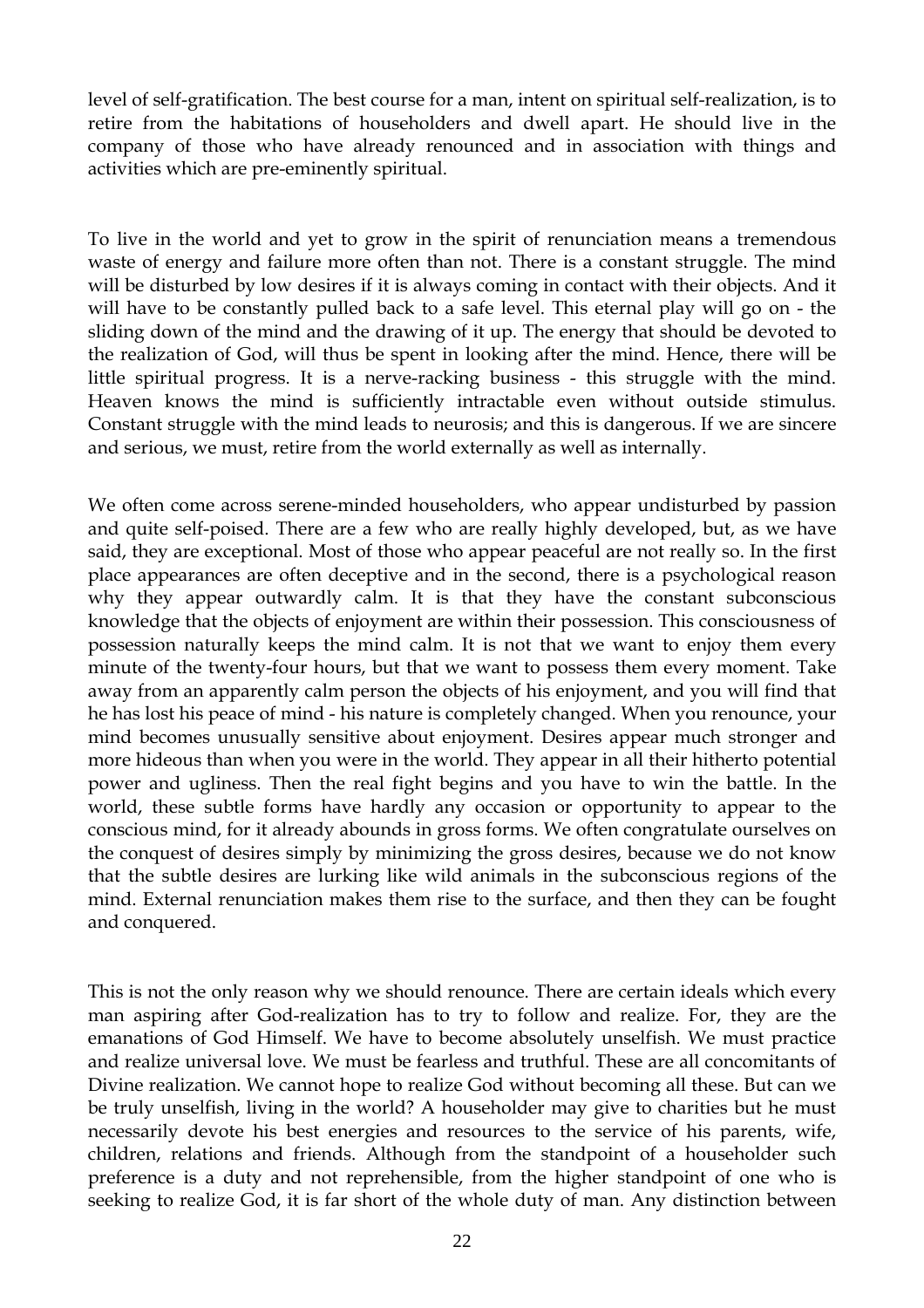relatives and other persons is born of ignorance and physical attachment, and contradicts Divine knowledge. There is always an urge in us to remove this distinction. He who surrenders to this urge, eventually goes out of the world. But most persons drown the voice of their conscience in their love for their own. They devote the best part of themselves to their wives and children and relatives, and care little for the suffering millions outside their families. How can even internal renunciation be possible in such a life, not to speak of God realization? A householder can never practice universal love. The very mode of his life is a contradiction. To love all, one must serve equally. A householder, however spiritual, cannot do so.

Spirituality cannot come without a true estimate of the value of things. We confuse values. A seer knows that the world has no value; it is unsubstantial, empty and insignificant. Its grandeur, its societies, its governments, its powers, are as nothing. We must grow to this consciousness if we want to be spiritual. That is, we must have a keen sense of freedom. We must never feel that we are bound to anything or to any person. Absolute freedom that is the ideal. Can a householder ever feel and realize it? He cannot. The moment a man attaches any value to things or persons, the moment he wants to possess them, that moment he comes under the jurisdiction of society, government, conventions, customs, and vulgar criticism. He is no longer free to do what he feels to be right. He has to submit to other powers than his conscience. His thoughts, words, and deeds must be guarded lest they jeopardize the interests of his family, relations, friends and community. It is impossible for him to stand by truth alone. He can antagonize society only when he is confident of the protection of another society. Real freedom, real fearlessness and real truthfulness can never belong to one who is hampered by family or earthly possessions. Only a Sannyâsin can have them. We do not mean that all Sannyâsins succeed. But they have the opportunity to realize them. Householders have not, even if they want to realize them. These qualities can only be acquired through constant practice, whether by a householder or a Sannâyasin.

And above all, power. Tremendous power is necessary for the conquest of the turbulent mind and the defeat of the inexorable Mâyâ. That power can never be acquired without renunciation. Freedom alone gives power. The mind must be absolutely free to be powerful. This freedom is so precious to a spiritual aspirant that when one of his young disciples entered into a service, Sri Ramakrishna wept aloud in the bitter agony of his heart, and said that he would not have been more pained to hear of his death. Indeed the full growth of spiritual life, even the fullness of manhood, is impossible without external renunciation.

We must last of all mention that the true import of renunciation can never be felt until it has actually taken place. No effort of imagination can bring its significance to one who is still in the world, married or unmarried. A new world is revealed when the Rubicon has been crossed. That world is known only the man who has renounced.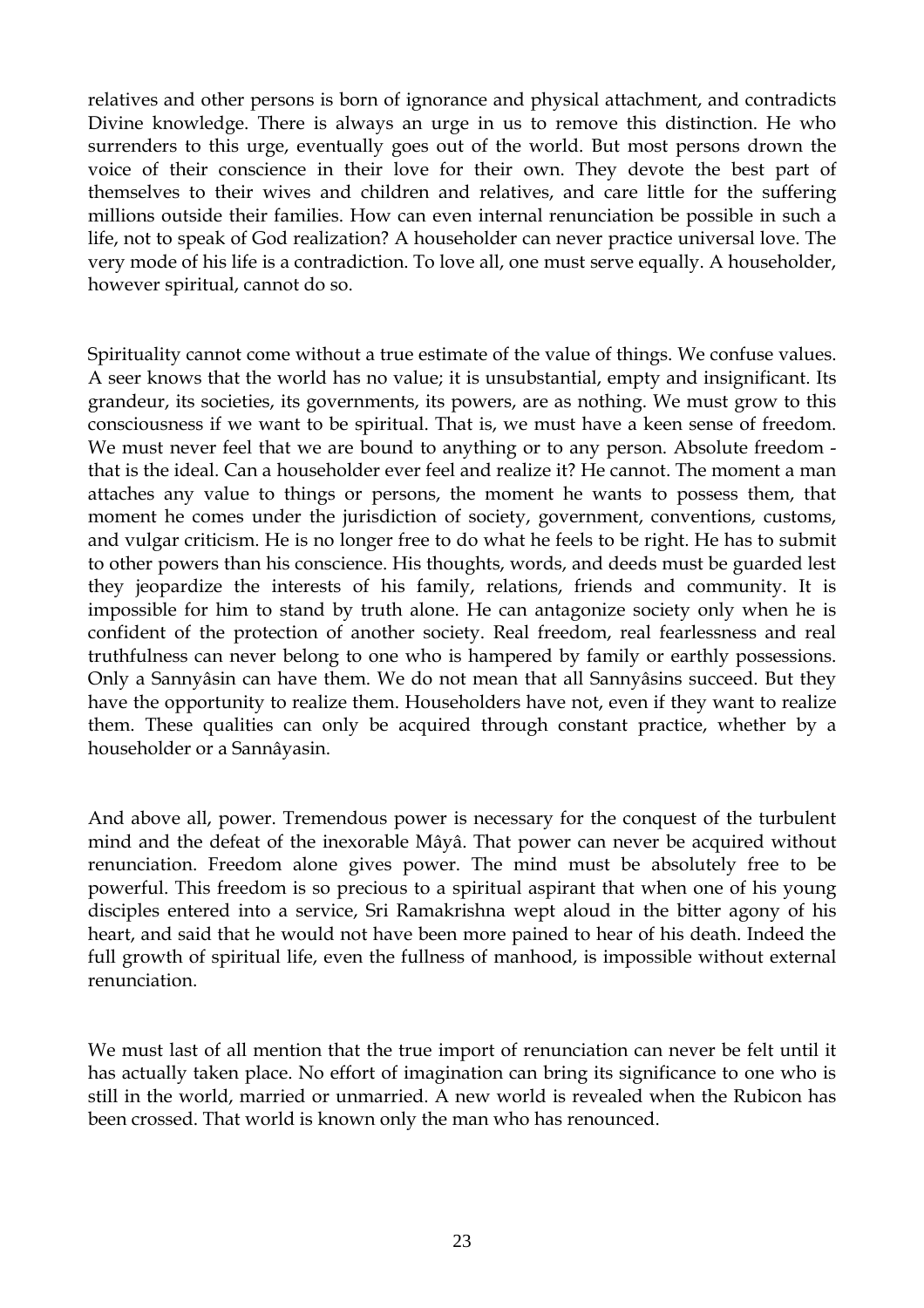#### **IX IS HUMAN LOVE A HELP?**

Is human love a help or a hindrance to spiritual progress? This is a question which occurs to many minds and a consideration of it will not be without value. No categorical reply can possibly be given to it. First of all, what is human love? Different minds hold different ideas about it. With some the distinction between men and God has been obliterated. Their spiritual realizations are so high that to them nothing exists but God. Everything to them is Divine. There are others again, for whom love is basely carnal. For these two classes of people, the question is easy to answer. The former class is already men to Self-realization; and when they love men, there is nothing unspiritual in their love. And with the latter class, human love is naturally the very antithesis or spirituality, and would certainly impede all spiritual progress.

But the question is significant in the case of persons between these two extremes. They have a doubt. They do not know which is which. And it is their case that we should specially consider in this connection. But before we directly answer the question, it is necessary to lay down the fundamental principles of spirituality.

What is spirituality? What is the aim and end of our life? What is the Truth? What is the Eternal Reality? Wherein lies the Peace Everlasting? For the solution of all spiritual questions, these facts have to be clearly determined beforehand. It is sometimes said that our aim in life is to become a fellow-worker of God. To us it seems almost blasphemous. Does God wait for any fellow-worker of God? What we want to point out is that behind this statement there is any assumption, which persons holding this view do not seek to examine properly. They take for granted that men are here to improve the conditions of other men. Is that really so? Is that the quest of life? They also take certain wills of God for granted. But if they are closely questioned, they are bound to admit that these are merely surmises. Yet they dare to build a philosophy of life upon them! We take things for granted. We do not pursue our inquiry to its logical conclusion. If, however, we follow truth to the furthest limit, we shall find that the very existence of the world is problematical. We shall find that this vast variegated universe is really nothing. We shall find that what we have hitherto taken for the will of God, was nothing of the kind. It was nothing but the sublimation of our own desires. Many of our present assumptions will fall to the ground and our outlook will be totally changed. The real answer to any spiritual que4stion must always take into consideration the nature of the Ultimate Reality wherein man finds his eternal rest. And what is the Ultimate Reality? If we are to believe the Vedanta philosophy and the evidence of the greatest saints of all times and climes, we must admit that in the Absolute Consciousness, infinite, alone, in which there is no trace of otherness, there can be no question of world or humanity or human love. We must all realize that state of consciousness. Without it, there is no peace, no rest. This is the goal whereto all are wittingly or unwittingly wending their ways. If such is the end, what should be the means? Surely we must strive to go beyond all duality, beyond all consciousness of the non-Divine. Hence it follows that human love also must be transcended. If we maintain it, we shall be entrapped. We shall lose our way. Out progress will be impeded.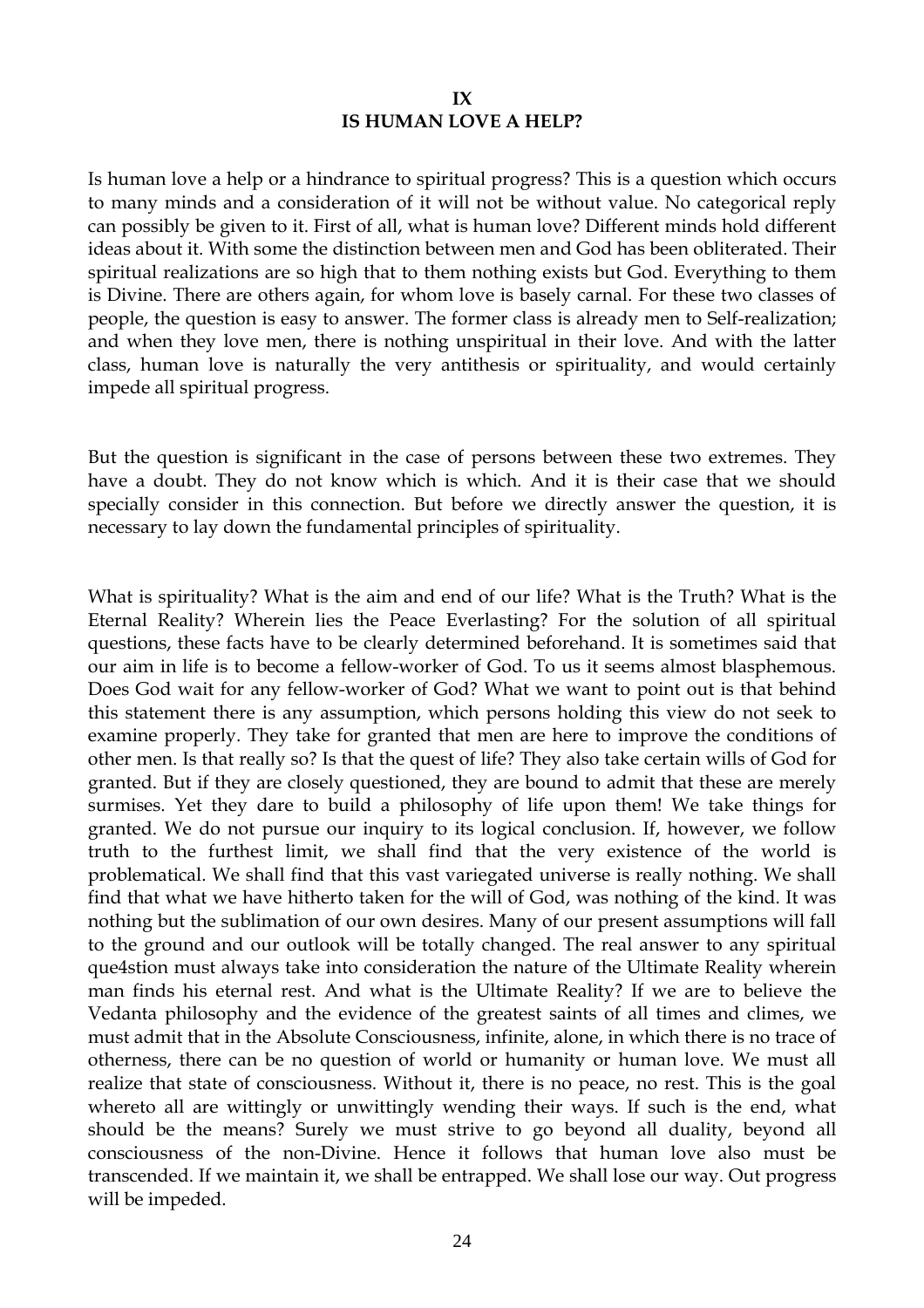It is sometimes said that by being a house-holder, by marrying and begetting children, we are able to love God in different sweet aspects, as God the father, God the mother, God the beloved, God the son, God the daughter, etc. That is to say, that human love makes Divine love more varied and thus sweeter, and more enjoyable and intense. O sweet delusion! In India and to a less degree in some other countries also, the realization of God as mother, father, etc. has not been unknown. But what has been the process? Except amongst some obscure sects who have sought to make men and women the emblems of their Divine Beloved, all the others have insisted on a complete renunciation of all domestic and social outlooks before people were fit to practice Sâdhanâ. On mistake is often made: It is true that when we have realized God, we can see Him in all human beings and serve and love Him in them. But the means to that realization is not the continuation of the old natural outlook, but its definite repudiation. Those who have tried to realize men as Divine, know what a tremendous struggle it involves, behind the normal, natural outlook are the Samskârâs of innumerable births, where in out love-relations to other men and women have been mainly and essentially through the body. We have never sought to perceive or love or serve them as spirit, above body and mind, but always as body and mind (superficial mind). It is very, very difficult to overcome those associations. Our mind realizes men and women as physical and mental only. Such tendencies have to be conquered and destroyed after a hard struggle. The very first step is to abandon those feelings, thoughts, and actions which remind us to humanity and not Divinity; and the love-relations are the most pernicious of all, because they are the most pernicious of all, because they are the deepest, and in all our previous lives have ever found expression in the through the body. A smile, a tear, a caressing word - how much these mean to the ordinary mortal! And as he tries to eliminate the human, physical element from his love, and to see the Divine shinning in and through the smile and tear, his mind refuses to relinquish its old associations. Here is the tremendous difficulty, and it therefore follows that human love must first be eschewed in order to become spiritualized. Practically considered, it is impossible for householders to spiritualize their domestic relations by continuing them in their normal form. During the period of Sâdhanâ, a strenuous effort must be made to realize God as beyond all domestic felicities. Only when the perception of Him has deepened, are we able to feel His presence also in our parents, brothers, sisters, etc. Otherwise there is a great risk that we shall confuse the ideal with the real.

It is best for the ordinary Sâdhakâ, the spiritual aspirant, not to concern himself with human love. Let him give himself heart and soul to God as He is in Himself. That will purify his mind and clarify his vision. If he indulges in human love as an ally in the path of spirituality, there is every chance of Mohâ, infatuation, stepping in, with a blurring of the spiritual vision and eventual fall. All such experiments must be carefully avoided. But the right and privilege is always left of serving others as God Himself - but observe, it must always be as God, and not as man; and there must be no reference to the usual loverelations. The human element must not be allowed to creep in; for they are fraught with danger.

We must here insist that what we have written above, only applies to sincere spiritual aspirants and not to the average man. There are many who are redeemed by the touch of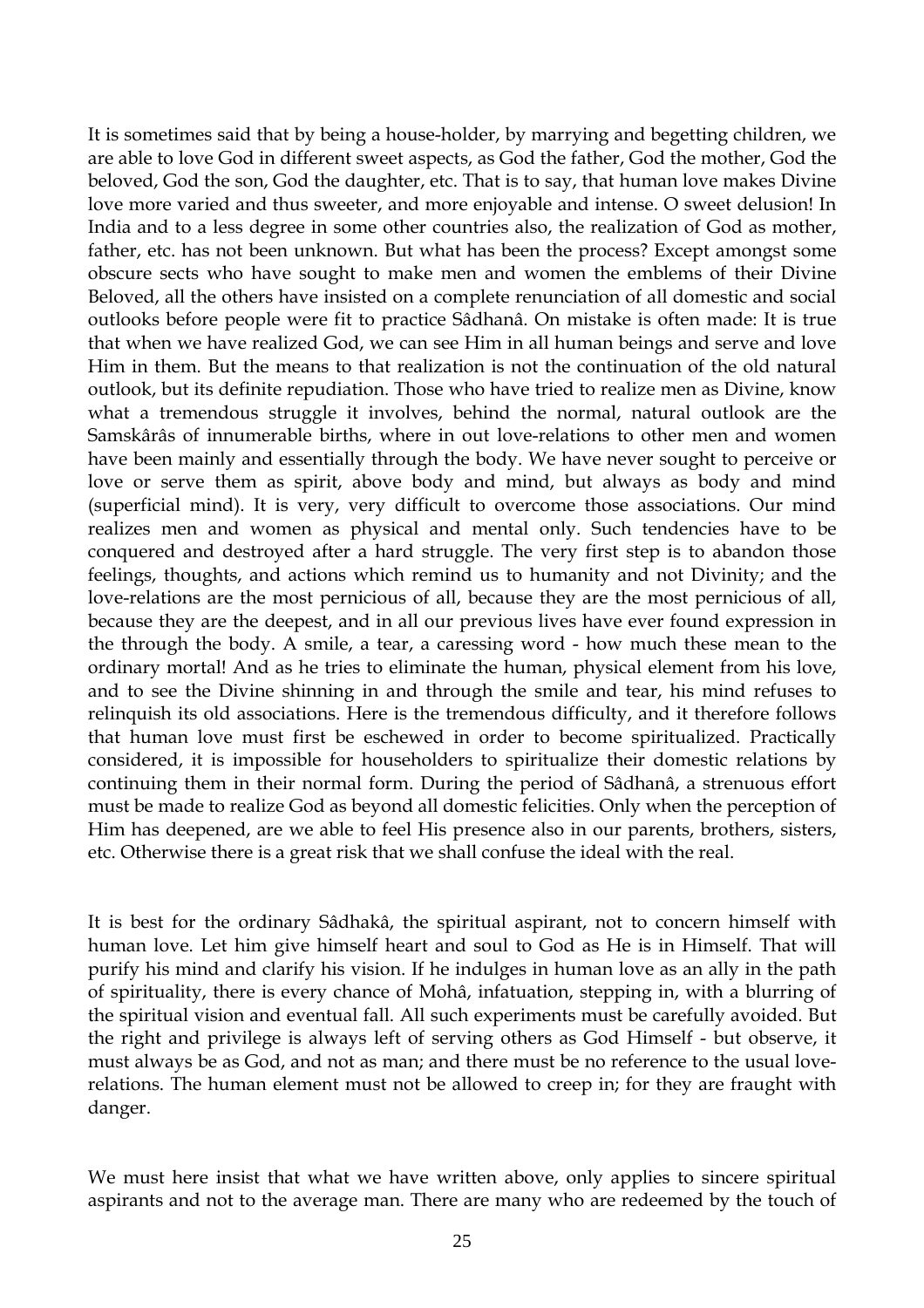human love. There are many again, whose life would dry up without the springs of human love. Most men are in this condition. Their duty then is to conceive their loverelations in the best possible sprit, to purity, ennoble, an exalt them. Then they are for their good, and essential to it. But beyond even this noble state, is the life spiritual. When a man has been sated with human love, when finite life and reality have made him restless to escape their limitations, when his heart yearns for the Infinite and Eternal, even as the mother cries for her lost child, then spiritual life begins. And then so-called, then spiritual life begins. And then so-called human love appears as a dark, deep, weed-smothered well, to quote the significant description of Sri Ramakrishna. Like the fabulous Châtaka bird, a man then cries for the rain-drops in order to slake his thirst and refuses to drink from rivers or pounds even though they be full.

The modern age with its cheap idealism, its secularity and tendency to cover the corpse with flowers, has been trying to create a glamour about normal life, the life of the senses and surface mind. Spiritual aspirants, if they are serious and sincere, must beware of its pitfalls. Men have tried in every age to idealize the real, to shut their eyes to the grim reality that this world with all its joys and sweets is after all false. But they have not succeeded yet, and they never will.

### **X THE CASE OF THE UNMARRIED**

By this time we are convinced that the only thing worth seeking after in life is God. He alone exists; all else is vanity. This conviction has taken possession of our mind. We feel that all our energies should be exclusively devoted to the realization of God. Merely talking about Him or speculating about Him does not satisfy us. We want Him as tangibly and really as we perceive the things of the senses. But how difficult it is actually to perceive Him this way! The more we want Him, the further He seems to recede from us. Moreover our mind itself is our enemy. Although consciously we want only God, our mind often has other secret desires which distract and divide us. It is therefore a continuous struggle. Further there are our worldly preoccupations. We have to attend to certain worldly duties. We have to earn our living, to serve the family and fulfill social and other obligations. There all distract the mind from the central object of life.

Of course, if we can formally renounce the world, we can avoid many of these distractions. The world values spirituality too much to grudge a pittance and shelter to persons who have renounced all for God. And of course ordinary family and social obligations no longer exist. (This, however, does not mean that we become selfish and impervious to the needs of men. We serve society in a different and deeper way by renouncing the world and devoting ourselves to spiritual pursuits.) But how many can really renounce? Even the actions of renunciation are not so easy as is imagined. There are various difficulties. Perhaps there are family entanglements, from which it is practically impossible to break away. Our mind itself may not be sufficiently prepared. Naturally, therefore, those who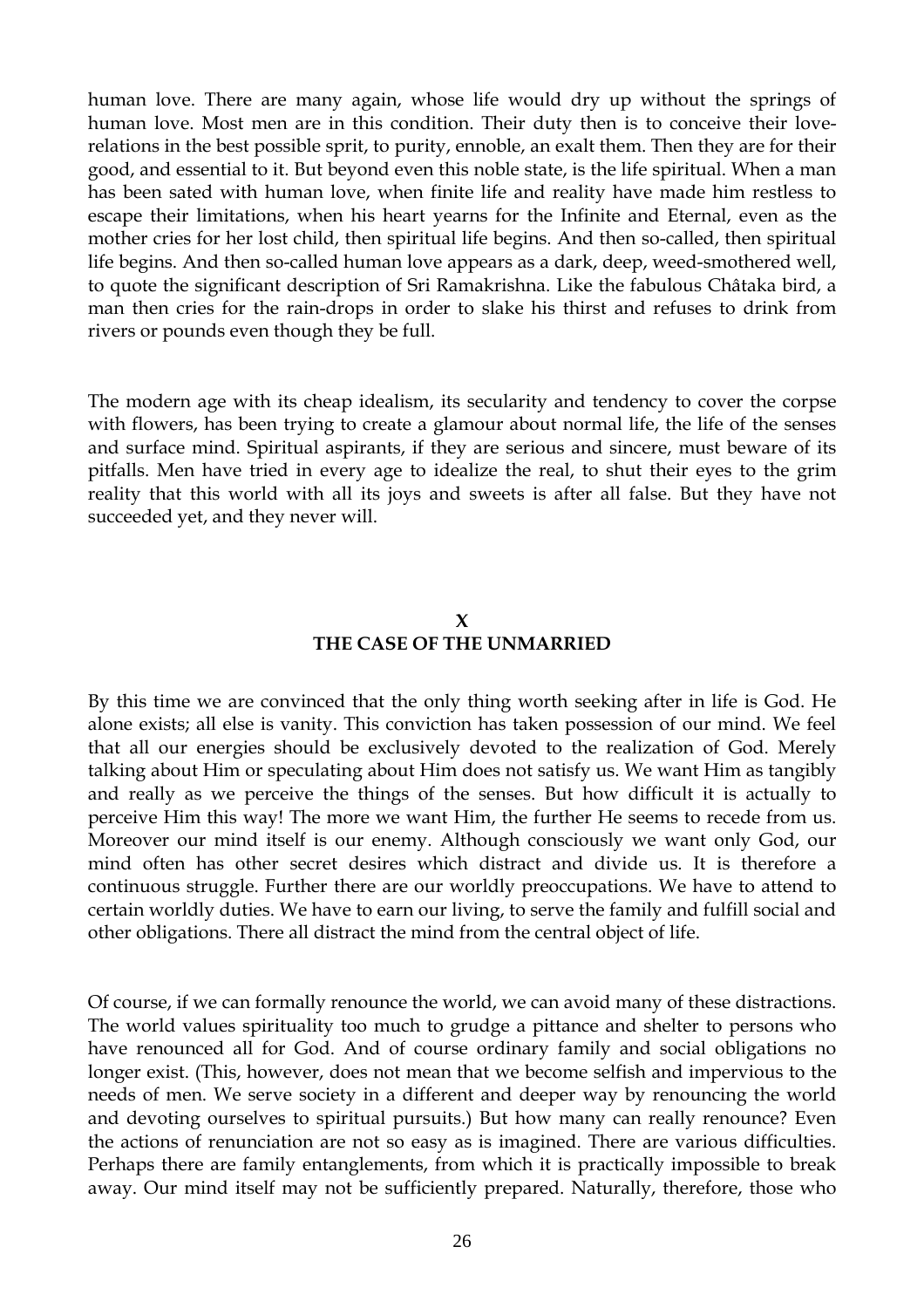have to remain in the world, in spite of their conviction that God is the only thing worth realizing, will have a hard task to pursue their heart's desire amidst the pre-occupations of the world. We shall try to consider their situation here.

Among them we must recognize two classes: the married and the unmarried. Their cases are not the same. Firstly, the unmarried. Hindu society has not been, until recently, in favour of celibates remaining in society. It has required them to go outside the pale. A man must either become a monk or a householder. The via media is not desirable. This attitude of Hindu society is not without its justification. The sex-instinct is strong, very strong, in man. And the health and purity of society depends to a large extent on the proper regulations of this instinct. Unless a man is inspired by spiritual ideals, it is extremely difficult, nay, impossible, to keep the se4xual instinct in the check. Those who are not spiritually inclined had better marry both, for their own sake and for the sake of society. Without spirituality sexuality must find expression somehow or other. It is better to give it a normal expression through marriage. A more selfish and despicable life than that of one who does not marry in order to avoid domestic and society responsibilities and yet indulges in sensuality, cannot be conceived. Such lies are a plague to society and endanger its purity. So, Hindu society does not approve of loose bachelors. Unless you posses spiritual idealism, you must marry. And if you have spiritual idealism, go out of society and live as a monk. That is a good for both you and society. You yourself will live in a better and less trying atmosphere, and society will have a clear and shinning example in you.

But circumstances have changed. Society is no longer what it was before. There is more scope for spiritually inclined celibates than ever before. There is far greater scope for service. Formerly, most social functions were a part of family duties. No distinct bodies were necessary to fulfill those functions. The service of the sick, the hungry, and the poor was part of family duty. Now separate organizations are needed for this. Society has also grown far wider in its scope. Problems are more complex. Everything is being done on an organized basis. Householders cannot do even a fraction of the work that is necessary. Celibates have, therefore, a tremendous opportunity in these days for life and activity within society. They can serve men in various ways, and service can be easily spiritualized; in fact, service can and should be done in the spirit of worship. These new opportunities are favorable to celibates living within society.

It is better for such celibates, if they have no family entanglements, to make formal renunciation. They can continue their service to men even after renunciation. But their position will be improved, and their strength increased. But if they cannot so renounce, they have to be very careful, especially about the sexual instinct. They must observe the strictest Brahmacharya. This is the foundation of everything. Without it, outward celibacy is miserable. Then there must be regular spiritual practice, and after that service. Spiritual practice consists in withdrawing the consciousness from the world, the body, and the lower mind, and concentrating it on the Divine. It may take any form - the repetition of a name of God, meditation or reasoning, or mental concentration. But everyday some definite regular practice must be made. Without it service will be a mockery and there will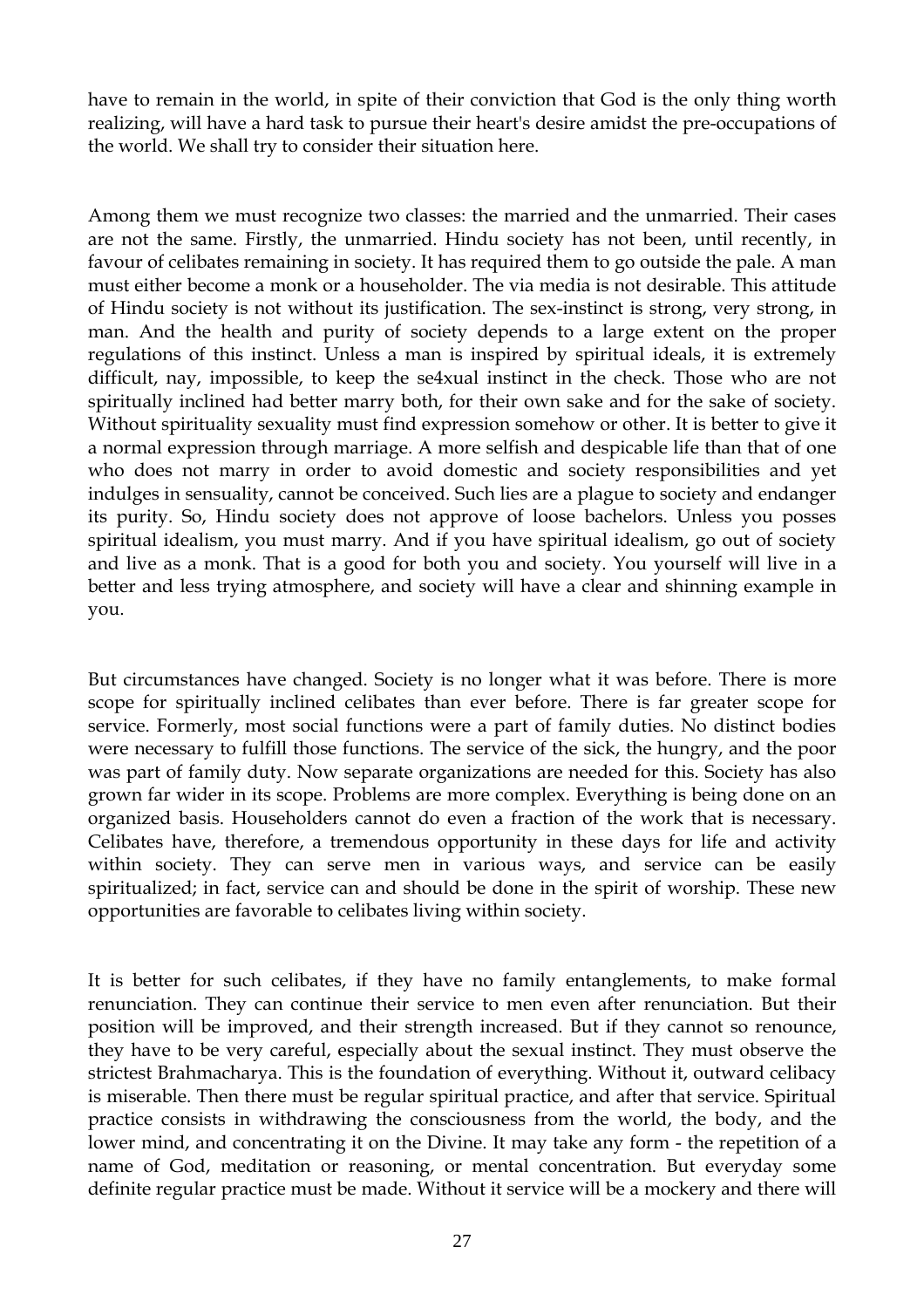be little progress in spiritual life. We are considering here the case of those who really yearn after God. They will, therefore, naturally devote a great deal of time to spiritual devotions. They may not have anything to do with service or anything of the kind. After attending to their daily worldly duties, thy may devote the rest of the time to spiritual practice. Buy if they cannot thus utilize the whole day, they should employ the remaining hours in acts of service. Perhaps in the present condition of society service must be a part of everybody's life, whether a householder (married and unmarried) or a monk. But if we are to neutralize the effect of worldly influences, we must assiduously practice, every minute of our waking life, what is called spiritualization. It consists in looking upon everything as Divine. This is a very helpful practice. It not only obliterates worldliness, but develops spiritual consciousness very quickly.

Whenever we meet a man, we consider him only a man. But we have by no means a clear conception of him. Do we consider him as a body? No. As a Mind? No. As a spirit? No. Our idea of him is a confused conglomeration of all three. What we need is to perceive him as spirit only. But this is not an easy task. We have for ages habituated ourselves to associate certain idea with the perception of what we call man. We consider him to have a certain form, a mind, good or bad, agreeable or disagreeable, and behind that an indefinite something. If we analyze our conception of man, we shall find that indefinite something is the essential being. Forms and modes of mind are as it were extraneous wrappings. Yet these wrappings predominate in our conception. Then there is the name.

Suppose you meet your friend Hari. Around this name you have associated certain ideas of body, mind, and consciousness; and you call it the man Hari. But analyze. When you meet Hari, do you meet a body only? You will certainly say, No, If that is so, why do you associate a particular body with your idea of Hari ? You know perfectly well, it is matter, it was once small, it has now gown big, and it changes continually. Besides it is very, very limited. But surely you do not think of Hari as being so limited. You rather think that he is a soul, a spirit in essence - illimitable, eternal, full of bliss. Is it not absurd to combine these two diametrically opposite ideas - body and spirit? So whenever you meet Hari, try to eliminate from your consciousness of him the element of body. Try to think of him, if you like in the beginning, as a mind. When you talk to him or behave with him, try to feel that you are behaving with a mind and not with a body, as you really do at present.

But that is only the beginning. Mind also is extraneous. You see how outer circumstances change the mind of Hari, how the mind has changed from infancy to manhood and how it is changing every moment. Infinite are the moods of mind. Which of them is really Hari? Of course you will say that of all those moods you find some to be more lasting and therefore they constitute his personality But do you ever think that even those lasting elements are not really lasting? We Hindus believe in reincarnation. We know personalities change. Hari's personality then is not eternal. If that is so, then why think of Hari as a person in that sense, having certain mental modes? Why associate him with the mind? Go beyond that. What do you now find him to be? Beyond all limitations and qualifications, what is he? He is the spirit, he is God Himself! What you have so long considered to be a man, is really God Himself, infinite, eternal Sat-Chit-Ananda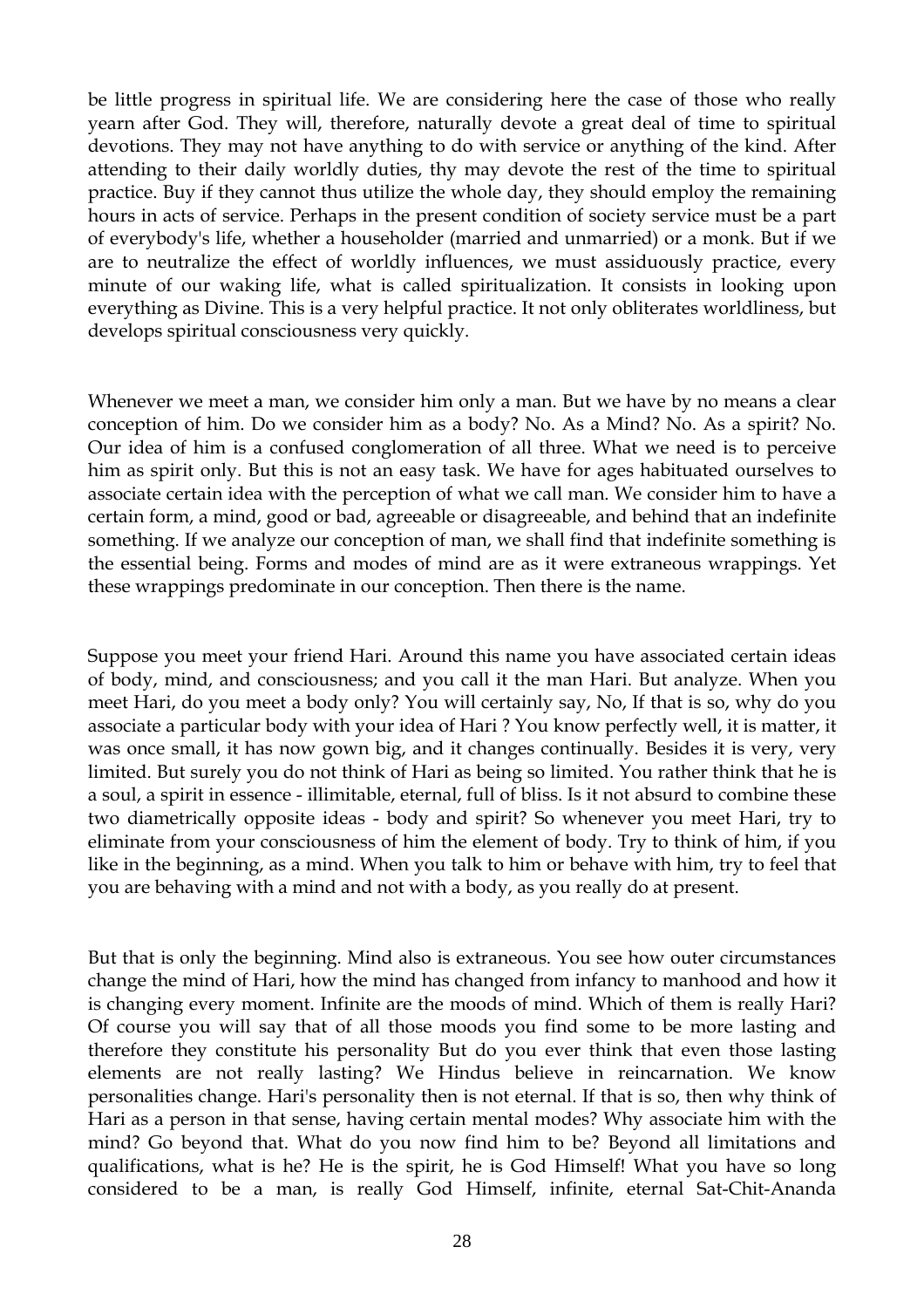(Existence-Knowledge-Bliss) Brahman. This realization is tremendous. It is revolutionary. Henceforward whenever we meet Hari, we do not feel his body or his mind, we feel him as eternal Atman and Brahman. This is spiritualization.

It is easy to conceive, but very difficult to achieve. The human name and form have been associated in our mind with certain modes of consciousness, which are the antithesis of the consciousness of Atman or Brahman. The moment the mind perceives a human form or remembers a human name, those ideas are associated; and we have to associate human name and form with the consciousness of Divinity. It is a very strenuous struggle. Every time that the mind reverts to the former association at the sight of a man, it must be made to forgo it and conceive the new association. Thus the practice must be constant, every minute of the day. But how fruitful it is to results! Of course, in the beginning, it will appear exceedingly difficult. The mind will refuse to act as desired, and ideas will become confused. But slowly the practice will begin to tell. If we can pursue this practice earnestly, in one year we shall perceive a great change in our consciousness. Men will no longer appear as they do now. With this change in our outlook upon man, will come a simultaneous change in our perception of other beings and the world. The world will reveal a new content. It will appear as instinct with Divinity. Our consciousness of our own Self will also change. We shall no longer feel ourselves as body or mind but as something finer and vaster than these.

This is a very fruitful practice. It requires a strong brain and great perseverance. But it is extremely helpful. If a man - in the world or outside it - practices this, there will be much less obstruction to spiritual progress. Especially is this true of those who remain in the world. It will neutralize the antithesis between the world and God and make other spiritual practices easier, and life as a whole fuller and sweeter.

### **XI THE CASE OF THE MARRIED**

We propose to deal briefly here with the case of the married. Naturally it is impossible within the scope of a short chapter to touch upon all the various difficulties that stand in their way. Let us, however, visualize the kind of man we wish to discuss here. He is married. He has various duties to perform, domestic, social, national, etc. He cannot easily forego any of them. He has to earn money, and it is well known that there is little money at the end of a straight, honest path. But although he is so beset with unfavorable conditions, he feels that God is the only quest of life. He is the only reality, the only solace. He feels a sleepless longing in his heart for God. What can he do? What is the most effective procedure for him?

We have mentioned in a previous chapter that family felicities in a previous chapter that family felicities are not necessarily spiritual. Much nonsense is written and spoken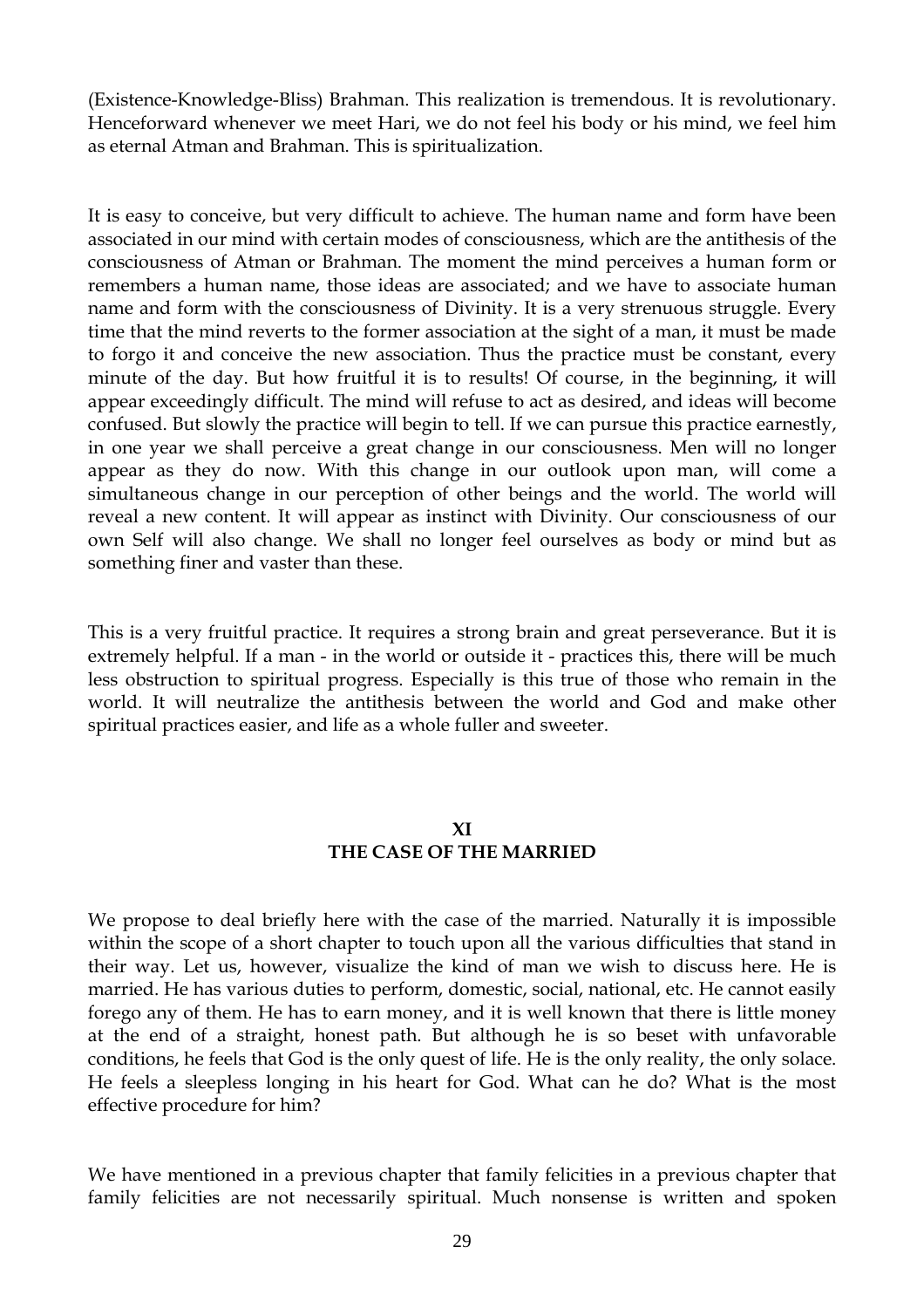nowadays about love-relations between members of a family as being Divine. It is nothing of the kind. To all intents and purposes they are all Mâyâ, that is to say, they all bind and lead astray, and do not confer spiritual freedom. Hence it is clear that a householder's spiritual path is not strewn with roses. He cannot easily over some the charm of his domestic emotions. These prove a great hindrance. They make him forget God. Then there is the question of Brahmacharya (continence). It is absolutely necessary to practice continence in order to progress spiritually. But it is superfluous to remark that this is not easy for a householder. Let it not be understood that we mean that the householder's life is not good for anyone. We do not mean that. It is quite probable that a monastic life would be worse for many. They will fare harder if they renounce the world. It all depends on a man's spiritual condition. Unless he is ready for complete renunciation, it is better and more wholesome, and at the same time more helpful, to live in the world. But it must never be forgotten that the householder's life is only a concession to our spiritual weakness, and that it is not the highest form of life, but that the highest spiritual development consists in complete renouncing and forgetting all things other than God. We must remember that whatever our present condition and form of life, the goal is all God and no world. All our heart's love must be for Him alone, and for no one else. All our powers must be laid at His blessed feet. That is the goal for all, both monks and householders. Such being the case, the position of a house-holder at once appears to be no easy one. But while there must be no delusion about it, there need also be no despair.

The householder must try to practice as much continence as possible. Sincere efforts should be made by him, if he is serious about spirituality Sri Ramakrishna said that after two children are born, the husband and wife should live like brother and sister. If the daily life of the couple is devoted to some altruistic or spiritual ideal, the overcoming of the lures of the flesh is easier. It is good to conceive some subsidiary ideal as a help to the spiritual ideal; for instance the service of neighbors, or some intellectual pursuit. But it is best if both husband and wife feel the same spiritual yearning. That will take the mind away from the body, and instead of being a hindrance to each other, the husband and wife can help each other greatly. But in all cases they must make a habit of sleeping in separate rooms, or at least in separate beds. That is a wholesome and helpful practice.

Sri Ramakrishna used to prescribe another practice to householders - to repair to solitude from time to time. The great good that accrues from this cannot be overestimated. From our birth upwards we live in the atmosphere of worldliness. We have forgotten that there is a higher atmosphere of freedom and spiritual elation beyond the murky sky. Spiritual growth is nothing if not following a long trail. We have to retrace our steps and enter a new path. The mind, however, refuses to exert itself in any original venture. It is fond of repetition; it wants to move the old ruts - that is easier. But this retracing of steps and visualizing of new horizons become easy and possible, if we go out of the worldly atmosphere from time to time. We can then sense the new. We can watch the mind and its vagaries. We can learn which ties bind us the world. We can feel the dominant tendencies of our mind, and above all feel in our inmost heart the uplifting touch of the spirit. Such withdrawal into solitude must be undertaken in a prayerful spirit, and not in a holiday mood. It is possible that at first the period of retirement will be short. Few of us know what a trial solitude and silence are. We are used to the surface of life, to its bustles and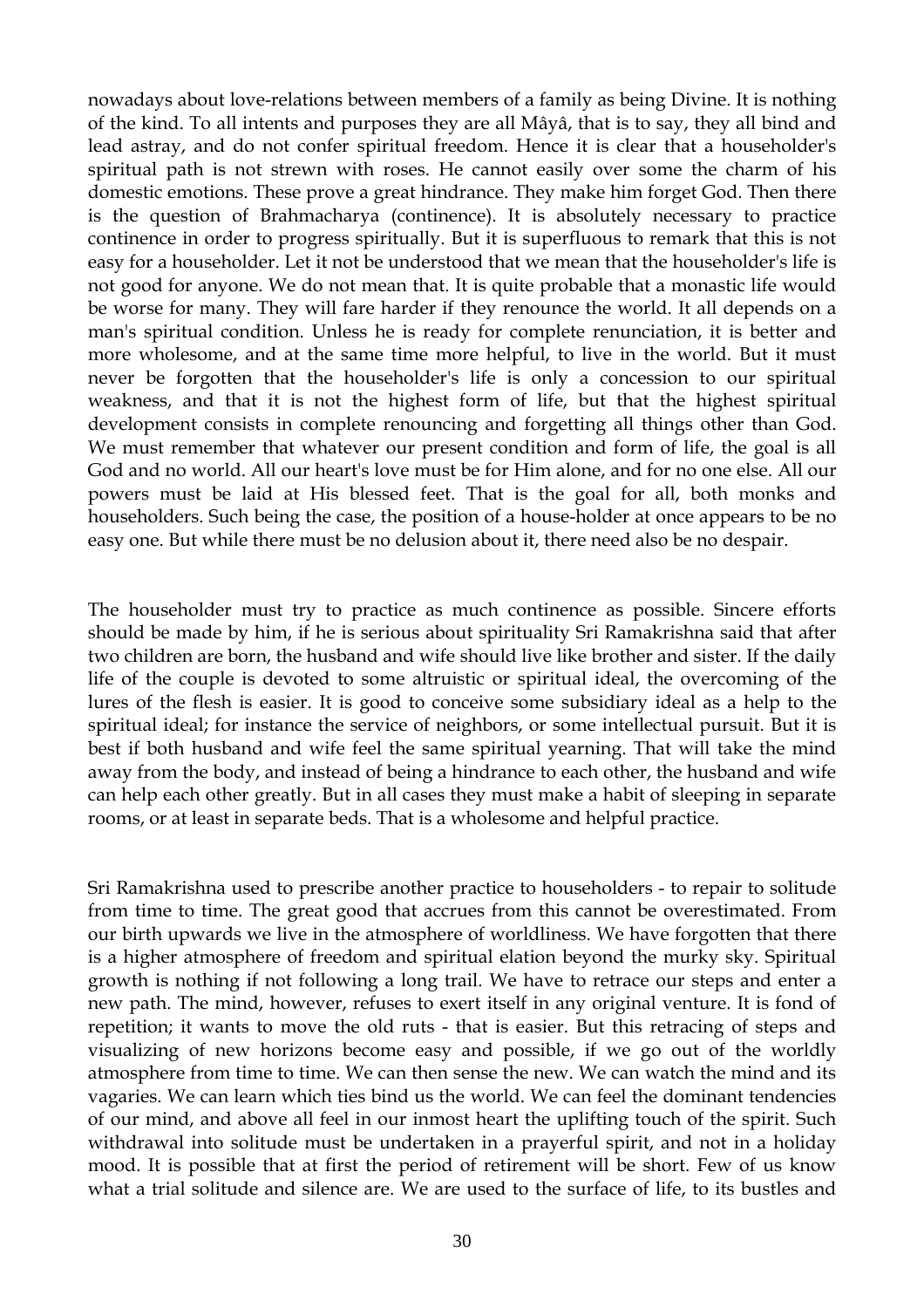distractions. We feel suffocated if we are too long alone. So at first let us have short periods of solitude for one or two days at a time. Later the periods may be extended.

A practical difficulty is that solitary places are not always available near at hand. Large meadows are helpful. To watch the infinite blue sky or the sea is helpful. To lose oneself in the star-spangled darkness of the night is helpful. And we may find out a solitary corner in our own house and spend some time in it every day. Isolation from the world - that is the need.

Another point emphasized by Sri Ramakrishna was the company of the devotees and Sâdhus (Holy men). This is extremely effective in bringing home to us the reality of God and spiritual life. Devotees are the witnesses to that reality. Through them God is made manifest. Through them we make contact with God Himself. And it is literally true that even a moment spent in the company of a true devotee produces lifelong results. Unfortunately real devotees are not plentiful. We may read the scriptures and the lives of saints - for to do so in wonderfully effective -; and we may visit temples and holy places. But a spiritual aspirant must not visit such places in the spirit of a social reformer. Social reform is good, but our purpose is somewhat different from that. One person visits a temple and returns filled with spiritual elation. Another observes the unclean conditions in the temple's vicinity and returns disgusted or filled with the idea of reforming it. Of the two, which has gained the more?

Of course, the householder aspirant should regularly practice spiritual Sâdhanâ. He must approach a Guru (spiritual teacher) and receive instruction from him. And to this practice he must devote as much time as possible. But it is clear that the greater part of his time and energy has to be devoted to unspiritual pursuits, and this is a great waste unless he uses means to counteract it. This he can receive through the practice of Karma-Yoga, and also through the practice of spiritualization, of which we spoke at length in the last chapter.

The one great advantage of the householder, whose case we are now discussion, is that he already feels a great yearning for God. He feels that he must absorb himself absolutely in God, but finds that the world is distracting his attention. Naturally his constant efforts will be to eliminate this disturbing element, and to that purpose he should employ any effective means. Let him pray sincerely to God to draw his whole mind and energy to Him so that he may perceive Him and Him alone. This earnest endeavor and sincere prayer will open out new opportunities to him. But let him be very watchful lest he should be tempted to compromise.

By the way, Sri Ramakrishna used to advise all householders to look upon their family with a dispassionate eye, loving and serving them earnestly, but knowing all the time that they were God's and not his, just as a maid servant in a rich man's house loves and serves all her master's children as her own, but knows in her heart of hearts that she has really no hold over them and may at any moment be dismissed.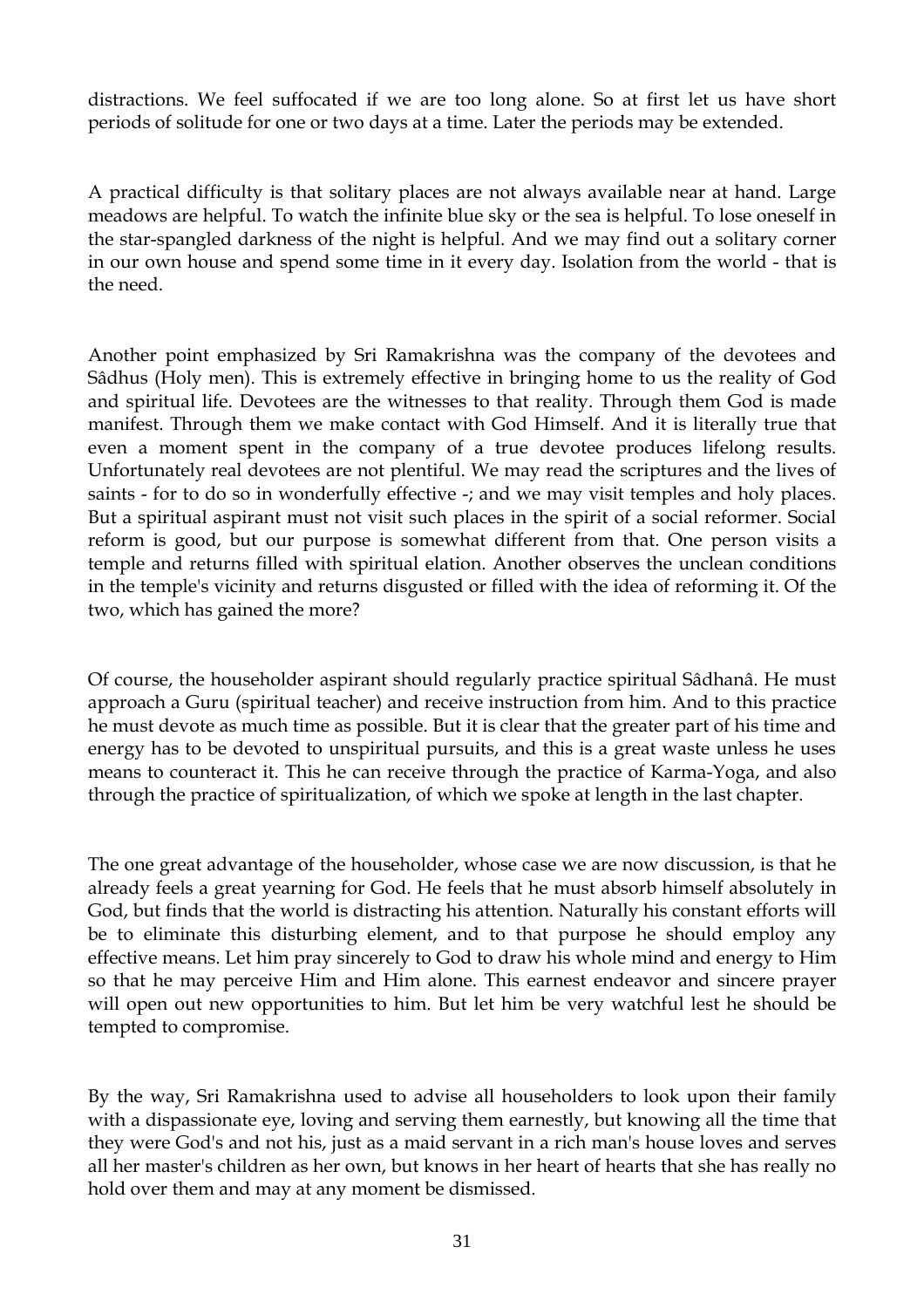### **XII KARMA-YOGÂ**

All those who remain in the world, whether married or unmarried, and even many of those who have renounced, have more or less to work. It is not for all to remain absorbed in meditation or contemplation the whole day. Until the mind has been thoroughly purified, it cannot be concentrated for long together on God. It will go out and seek worldly objects. In order to take advantage even of these outgoing tendencies of the mind and its occupations with the activities and objects of the world, Karma-Yogâ should be properly understood and practiced.

The philosophy of Karma-Yoga is simple. It is a fact that our body is a part of the vast material universe, and our mind, of the infinite cosmic mind. Now the cosmic body and mind have behind them, manipulating and controlling them, the Universal Soul or God. If that is so, then our own small portions of body and mind have really God behind them as controller and manipulator. What is then the need of interposing our own ego between God and the body and mind? Let us withdraw it. It is un-necessary. The body and mind belong to God and not to it. Let it no longer have anything more to do with them and their activities. Henceforth let God move them. If we can actually realize this state, we shall immediately find ourselves free from the body and mind and identified with Brahman Himself - we shall realize our true self. But it is not easy to attain to this state. Nevertheless, that is the goal and that the spirit in which we should try to do all our work. A Karma-Yogi should always feel that he is not connected with the activities of the body and mind - he is not the mover of them. This non-attachment is the very essence of Karma-Yogâ.

The best exposition of Karma - Yoga is to be found in the Gitâ. In the Gitâ unmixed Karma-Yogâ is not generally propounded. For, very few are capable of practicing it. For most men Karma - Yoga has to be related with Bhakti-Yogâ or Jnana - Yogâ in order to make its practice easier. Thus the Gita prescribes that we must dedicate the fruits of our actions to the Lord. If we have devotion to the Lord, we shall find this very easy to do. Whatever we do, whether apparently good or evil, must be offered at the feet of the Lord, so that the works may not affect us and we may through the continual practice of such surrender learn non-attachment. Or if we are followers of Jnana-Yogâ, we may easily practice non-attachment in work, for the Jnana-Yogâ itself will impel us to consider ourselves to be beyond all actions and their effects. Therefore in practice, it is best that Karma-Yoga should be combined with Bhakti-Yogâ. First, Karma-Yogâ may be practiced for the purification of the mind. Most people are selfish and full of unclean desires. They are always engaged in satisfying those low, selfish desires. How can such minds ever conceive spiritual ideals? Yet they must be uplifted higher and higher if they are to become spiritual at all. For such, and practice of unselfish Kara is good. Let them work for the good of others. Of course they will not be able to do even such services in an unattached way at first, but that does not matter in their case. Let them first practice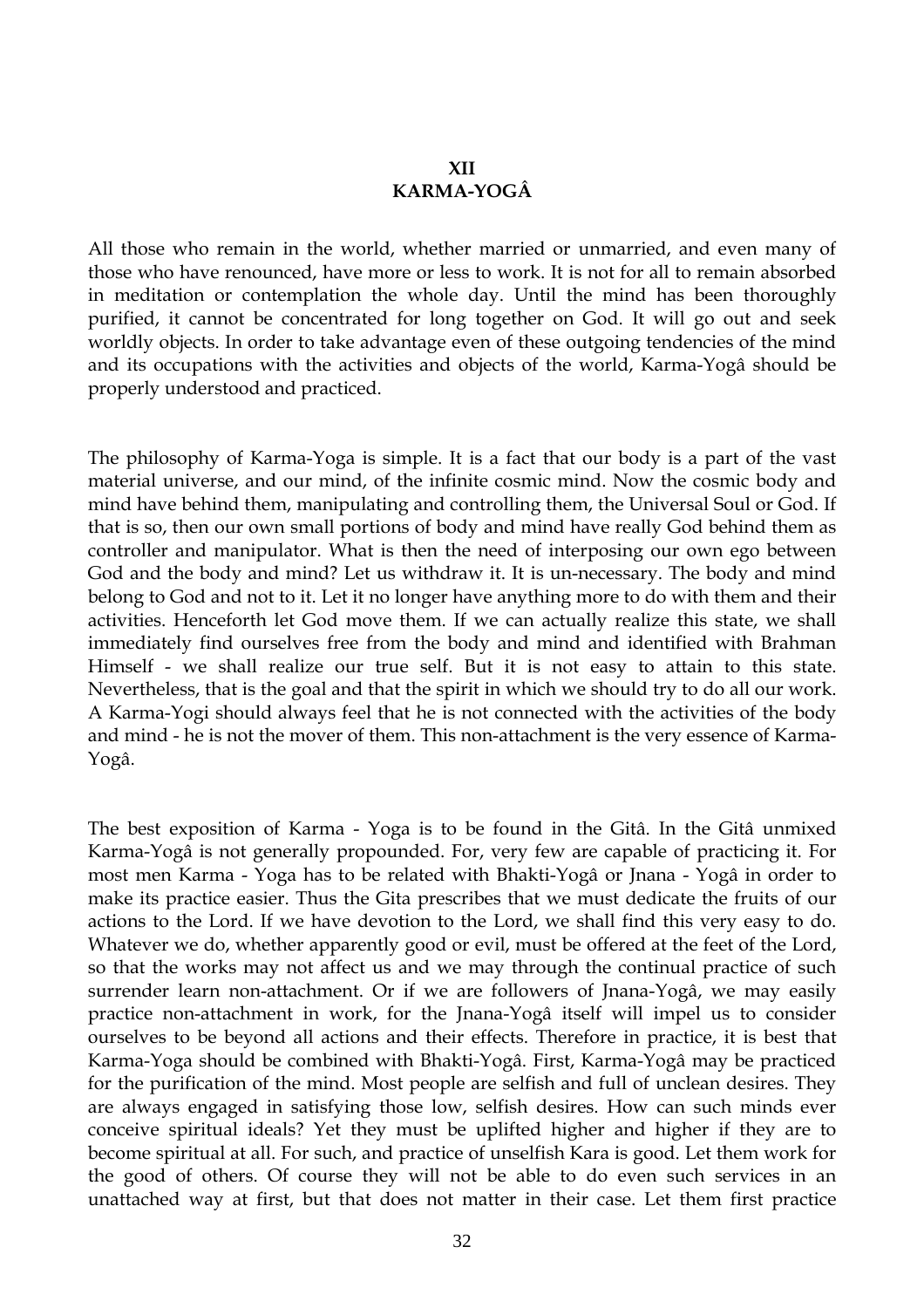unselfish work which in itself is difficult for them. Let such unselfish work purify the mind. When the mind has been sufficiently purified, they will intuitively feel that there is such a being as God or Atman existing, who is eternal and beyond the changing world; and they will feel a longing to realize Him. It will then be possible for them to dedicate their works and their results to God. This is the first stage of the practice of Karma-Yogâ to work for the purification of the mind.

In the second stage, work is done in the sprit of worship. We are now so imbued with the idea of Divine existence that we do not want to feel separated from Him for one single moment. We want to adore Him every minute of our life. That is easy so long as we pray to Him, or repeat Him name, or meditate on Him, or sing His praise, or read books concerning Him, or worship Him in the shrine. But there will be other hours when we shall not be connected with God in an such conscious way. We shall perhaps have to work for our living and discharge social duties. Then we must strive to conceive these apparently secular actions also as worship. Every moment of our life becomes worship. Of course here also we dedicate everything to the Lord. In fact the desire to so dedicate is the very essence of all worship. And we try to be non-attached. But the spirit of worship makes it all very sweet and natural.

But the ego still persists. We do not yet feel that God is the doer and not we. We do not feel that God is manipulating our mind and body. When the sprit of worship grows intense, self-effacement comes. Our Self is lost in the consciousness of God. God suffuses our life and being and the world. In that condition we feel that everything is the Lila of God - His divine sport. We are one with Him, and become partners in His Lila. This is the third stage. Great saints and prophets have realized this state. Their thoughts and actions are no longer theirs, but are of God Himself.

Obviously we have to consider especially the case of those who are at the second state. They are eager to realize God and devote all their time and energy of Him. What ought they to do? Of course so long as they are consciously engaged in meditation or worship, they have little to worry about. But what ought they to do with their duties, for example, in office, or family and social circles? These also they must conceive as worship. Suppose a man is a clerk. He must conceive his clerical work as worship. He must begin his office work with an earnest prayer that what he is going to do may be a worship of the Lord Himself. In his heart of hearts he must feel that his work at the desk is not for the satisfaction of his official superiors but for the satisfaction of the Lord. In the shrine he offers flowers, leaves, and fragrance to the Lord but in the office his offering is his official work. In this spirit let him begin his work; let him remember this motive again and again in the midst of it; and when the daily work is done, let him dedicate it to God. Let him, at the end of his day, offer all his thoughts, actions, and desires, his body, mind, and soul to the Lord. In this way, even his office work will be spiritualized. Suppose another man is a mechanic in a factory, let him also consider that his work is worship. The fact is, every work must be lifted out of its apparent setting and offered at the feet of the Lord as we offer a flower. Thus a new setting will have to be created for every work within our soul in intimate relation with God, sweetened by our own devotion and interpenetrated by the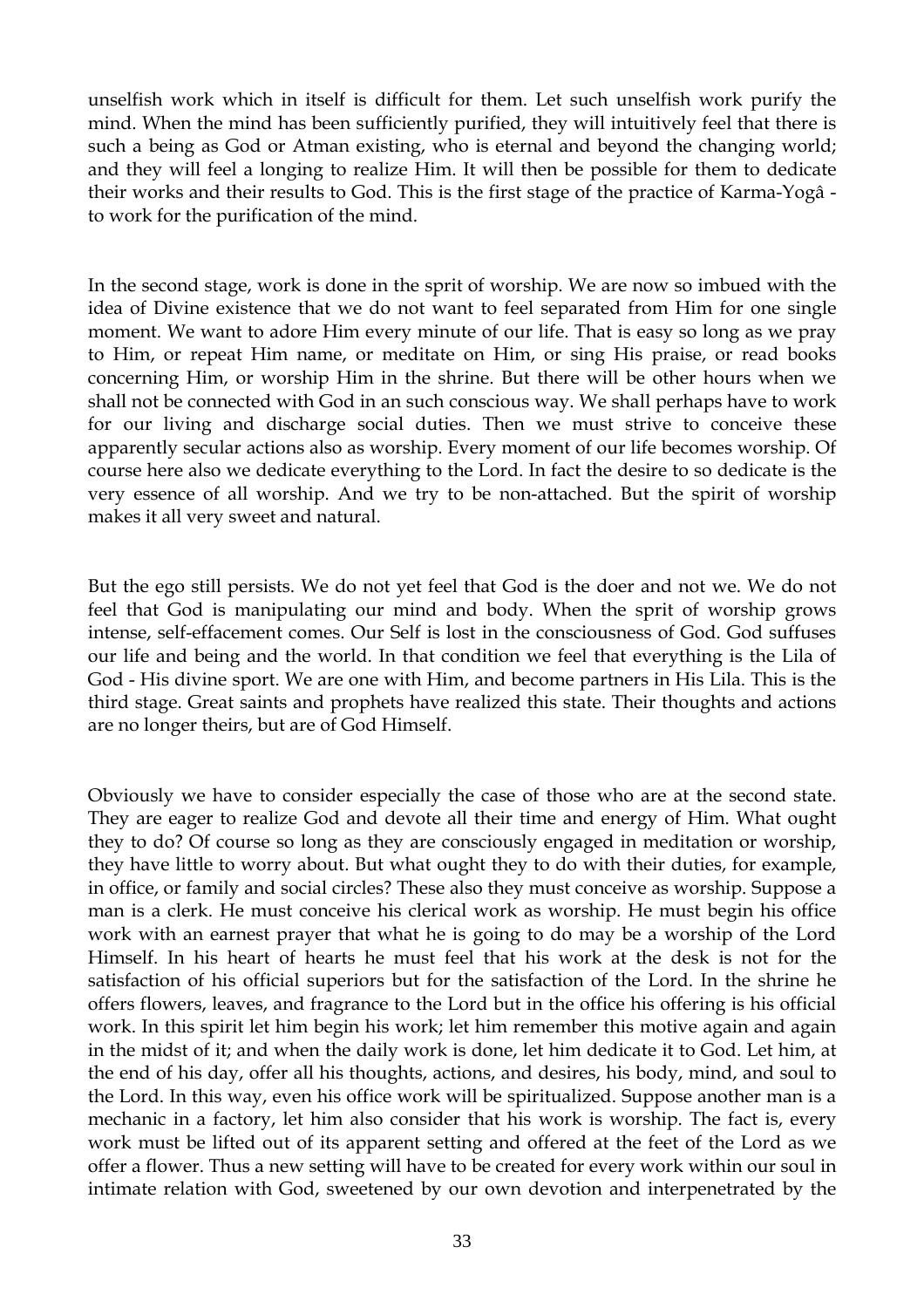Divine presence. It is an inner world where God alone reigns, to which we shall have to transfer every single act.

We must remember, however, that our purpose is not to work, but to be absorbed in God. No doubt at the height of Karma-Yogâ, this God-absorption comes of itself. But those who are not Karma-Yogins par excellence, those who are essentially Bhakti-Yogins or Jnana-Yogins, will try to minimize work and lose themselves in the consciousness of God. Their effort should be to decrease the amount of apparently secular occupations of the day and to increase the period of meditation and prayer, so that there may not be any interposition of work even in the sprit of worship. In this way they may reach a condition when their whole day will be engaged in pure meditation and worship of the Lord, in a deep and prolonged ecstasy.

But perhaps it is necessary to repeat the warning of the Gitâ that mere outward renunciation of work is not real renunciation. It should be inward above all. The mind must naturally, spontaneously, detach itself from all work. The condition of Divine saturation should be natural and not forced. For in the latter case; there is bound to be a reaction and ultimate waste of time and energy. It is better, therefore, not to give up work forcibly, but to try and perform it in the spirit of worship. When the spirit of worship has grown intense, the outer work will drop away of itself, without any conscious effort on our part.

It is needless to say that we have here dealt with Karma-Yogâ as a spiritual discipline. It has a collective and national aspect, which need not concern us here.

#### **XIII**

#### **BRAHMACHARYA**

At this juncture it is necessary to consider Brahmacharya (continence) for a short space. It concerns equally the married and the unmarried, for it is the very basis of spiritual progress. Brahmacharya has been differently interpreted and doubtless it has many implications. But its simple and essential meaning is abstention from sexual thought and deed in every form. The grossest form of sexuality is sexual intercourse. This, of course, must be given up entirely. But persistence in the practice of Brahmacharya leads to the realization tat this gross form is really the expression of inner impulses. The control and eradication of these impulses is the essential thing. Without it, mere outward abstention avails little. The root of sex-consciousness goes deep into our mind and life. It may almost be said to be contemporaneous with the very beginning of individual life. The idea of duality is in a sense the prop of the sexual consciousness. Therefore, Sri Ramakrishna said that until a man has realized God he cannot completely rid himself of lust. To recognize sexual difference in men and women is a kind of sexuality. When one has completely eradicated lust, one will not feel that difference. Only the Atman will be apparent, existing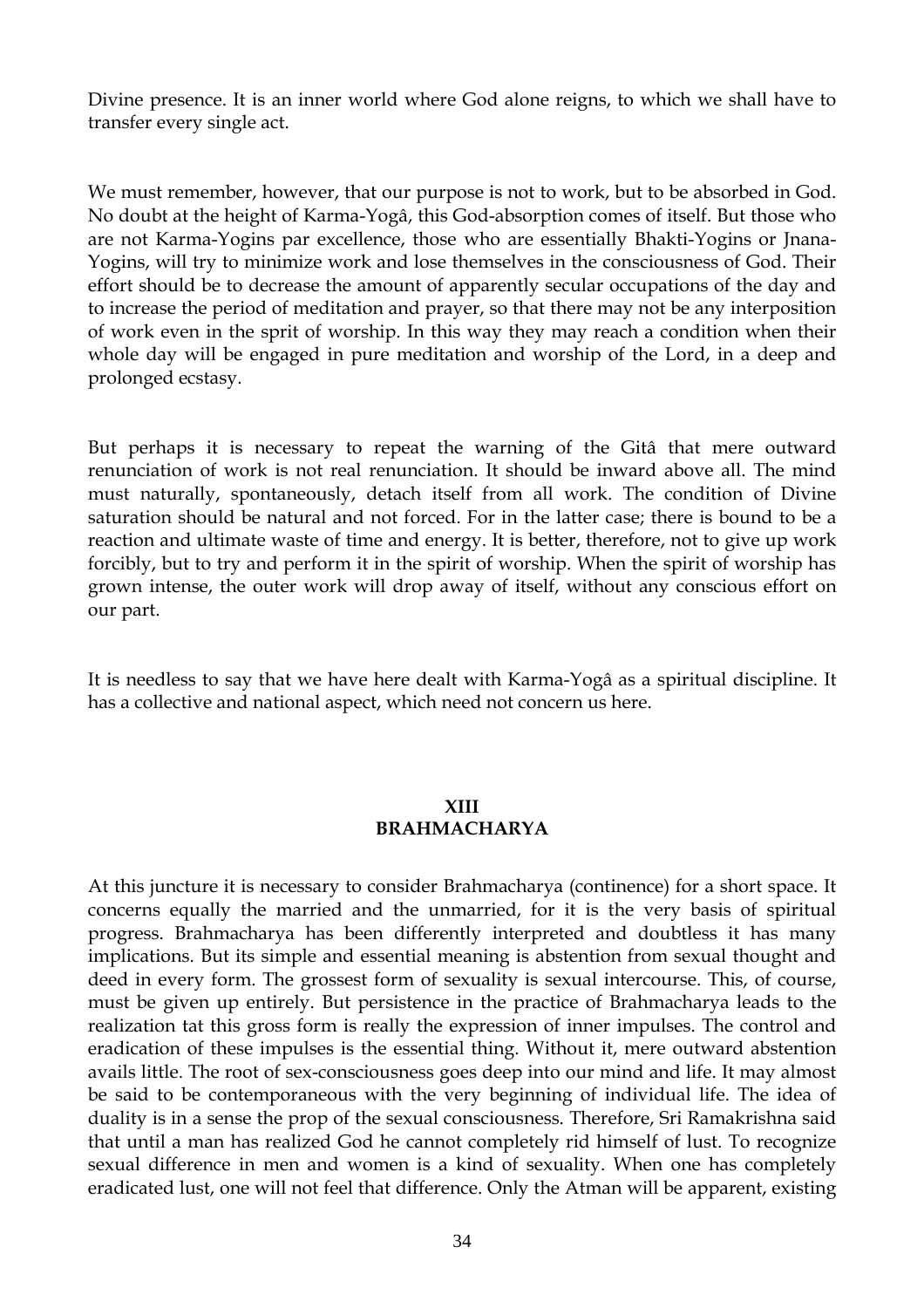in all, beyond all distinction of sex and body. Brahmacharya has all these wide significances among its implications. But of course, in the beginning, one cannot rise at once to such heights, but must begin on the lower plane. Nevertheless, the goal should never be forgotten. We must emphasize that we have said above about the forms of sexconsciousness, is not at all imaginary. They are true and real; and until we have eradicated them, we have not become true Brahmachârins.

If sex-consciousness is indeed so pernicious what should be our attitude towards it? Should we encourage it, or try to kill it in every way we can? It may be asked whether sexual control is essential to spiritual progress, and if so, why the Rishis of old married and begot children. We say with as much emphasis as we can command that it is absolutely necessary. There are reasons. Hindu readers know that our Sâdhakâs and scriptures have recognized the presence of certain Chakras or occult circles in our body. These, according to them, are generally seven in number. The lowest Chakras, Muladharâ, Swâdhisthâna, and Manipura are situated in the lower parts of the trunk of the body, against the sexual organ and the stomach. Anâhata is situated opposite the heart, Vishuddhi against the throat, Âjna against the junction of the brows and Sahasrahâra the brain. The mind or our self-consciousness has its centre of gravity, at any particular moment, in one of these mystic centers. We feel the uprising of the mind and its going down. Wherever the mind is, the energy and blood are concentrated there. This is our common experience. When we have a high, pure thought, we feel that the upper parts of the body, the heart and the brain are stimulated. But when the thought is impure, it is the lower parts that are stimulated. What we do not generally perceive is that corresponding to these gradations of subjective experiences there are also gradations of objective realities. A man, whose mind is essentially located in the lower Chakras has one experience of reality. He who has his mind in the higher circles, has quite a different experience. To the former, the world is a hellish business (of course he does not feel it as hell); he does not see anything divine in it; it is material and sensuous to him. He is full of the body-idea. He aggrandizes himself physically. He is eager for physical comfort and enjoyment. He does not feel attracted to anything higher. His, in short, is an animal existence, and his experience is also animal. But if he can somehow remove his mind from those lower regions and locate it in the higher circles, his vision of the world immediately changes. He no longer finds it material and sordid. He perceives it as instinct with divine light and life. The world is no longer material to him, but spiritual. His own likes and dislikes, his desires and aspirations, his relations with others, all undergo a complete change. If he can lift his mind to the highest circle, there will be God only and nothing else.

This correspondence of the subjective Chakras with the visions of the objective reality is an essential consideration in the determination of the value and need of Brahmacharya. If we are to rise to the higher visions of reality - and spiritual progress means nothing but that we must lift our mind to the higher subjective planes. But how can we do that if we stimulate the lower Chakrâs by thought and action? If we indulge in sexual thought and action and action, our lower circles will be excited and the mind perforce will remain there, and there will, therefore, be nothing but a low, sordid vision of reality for us, not the higher ones. So it is urgent, nay, absolutely necessary that there must on no account be any stimulation of the lower circles.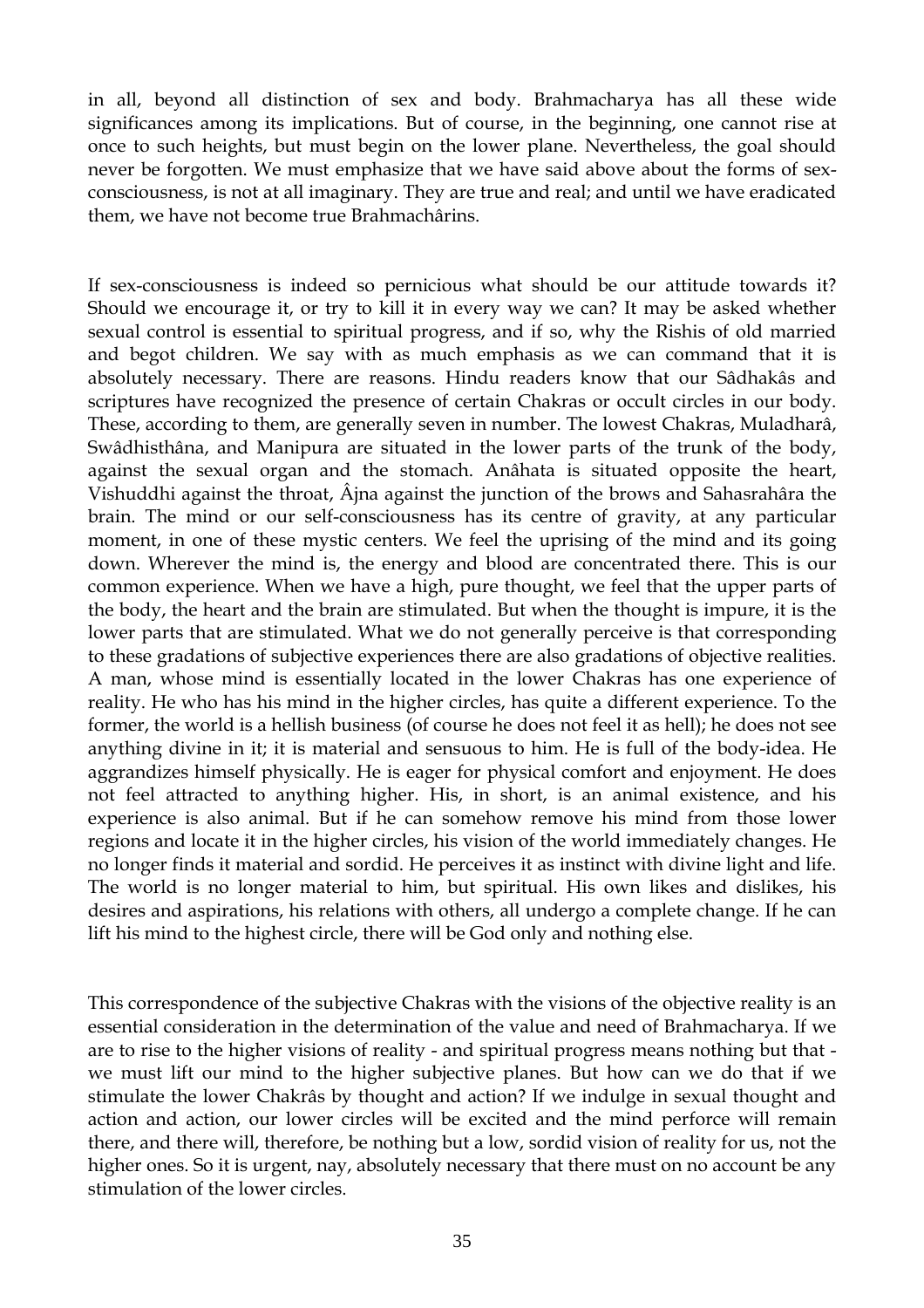Sexual abstention is absolutely necessary for spiritual progress. There is a further reason. Spiritual practice causes a great strain on the nerves and the brain. A nervous system and brain which are impaired by incontinence, are too weak to bear that great strain. They will give way before a high spiritual impulse; and the result will be total collapse and incurable disease. Besides, the perception of the higher phases of reality requires the activity of very sensitive nerves. Without Brahmacharya they die and become inoperative. Higher experiences are impossible for people who are not Brahmachârins. As regards the Rishis, we know so little about them that it is extremely difficult to say anything definitely about their actions. There is no doubt that the word Rishi was loosely applied. A physician was a Rishi; a grammarian was a Rishi; a wirter of law-codes was a Rishi; and of course a man of spiritual realization was also a Rishi. Naturally all Rishis were not spiritual, and not all of those Rishis who practiced spirituality, were highly spiritual. How then can we deduce anything definite from their conduct as regards the essential conditions of high spiritual life? Then, it may be that though they begot children in the prime of life, in after-life, when they gave themselves seriously to spiritual practice, they observed strict Brahmacharya. That this supreme claim of Brahmacharya is not new-fangled, is clear from the fact that in the Upanishads themselves there are statements declaring the necessity of Brahmacharya for spiritual realization. Moreover, even in those ancient times there was a body of men who never entered the world or came into contact with women, but observed complete continence. At all events actual experience is a thousand fold superior to historic evidence. Let us practice Sâdhanâ and we shall feel for ourselves what a place Brahmacharya holds in spiritual life.

There are many modern ideas prevailing in our country now, which consider Brahmacharya as unnatural and detrimental to all-round development. These are all foolish ideas and Hindus at least should scorn to listen to them. It may be that sexual restraint will generate some pathological symptoms. What does it matter? Do we not gain something infinitely superior? Let us put it to the test. In spite of suffering we must proceed on our way. Surely, surely, if we can believe the saints and sages of all climes and times, the way will lead to the golden gate. Without effort, Brahmacharya cannot be practiced. Restraint is necessary, although it may produce complexes, but the complexes will not be the only products of our endeavor. There will also be spiritual illumination. And that alone counts.

It is quite true that all cannot and should not practice Brahmacharya. We are, of course, considering the case of those who are seriously aspiring after spirituality and not of all and sundry. Without spiritual enthusiasm, Brahmacharya cannot be practiced. A yearning after God is the primary condition of the practice of Brahmacharya. The secret is to forget the body. It is often found that when one is intent on the practice of Brahmacharya, too much attention is given to small physiological details and the details of food and living. There is too much consciousness of the practice of continence. This ultra-awareness is psychologically harmful and in the long run is not productive of success. The more we dwell on sexuality, whether with the desire of indulging or of checking it, the less we shall succeed in getting rid of it. To forget it is the way to success. Let the thought of God so engulf you that you will not think of the body or its comforts. For this, the repetition of the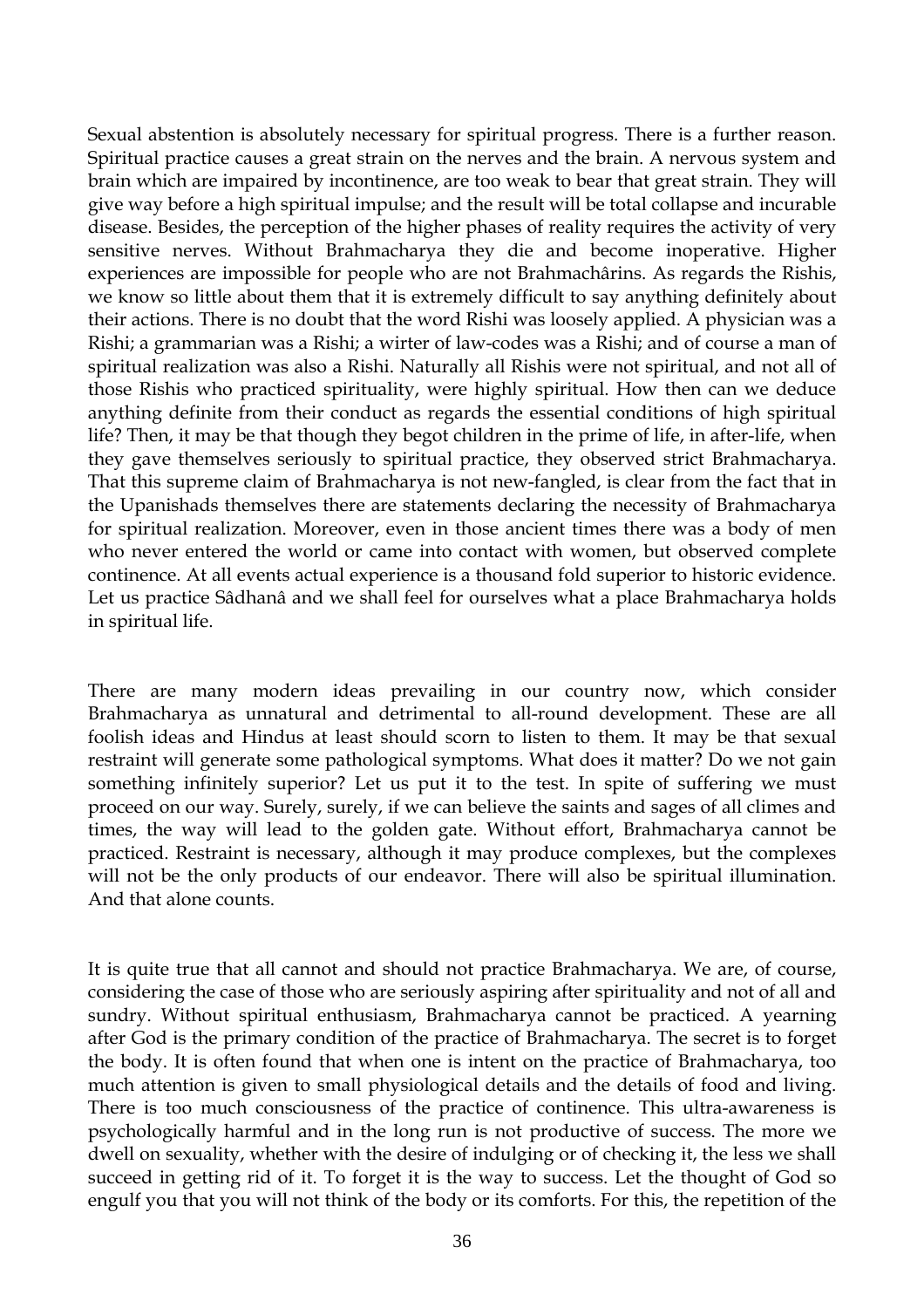name of God is very efficacious. Of course, some helpful habits may be formed. They are necessary. But let them not become obsessions. Some restrictions about food are necessary. We must not come in contact with man or things that are reminiscent of sexuality. It is urgent that we should give up the company of those who indulge in sexuality. Too much culture of the softer feeling is harmful. We must not sleep too long or too little. The night meal should be spare; and we should not go to bed until it is at least half digested. It is good habit to repeat the name of God and thus glide into sleep. Too much warm clothing should not be used. Nor should the body be unnecessarily tormented. But let us repeat, nothing is of any avail unless there is an all-absorbing passion for God in our heart. It is on its wings that we shall be able to cross the morass of sexuality.

There is no need for perturbation if there are nocturnal emissions. They do not much matter at first. Let us push forward inspite of these. By and by as our mind becomes calm and pure, even these nocturnal emissions will become rare. But of course we must always be careful not to agitate our mind in any way, for such agitations produce bad dreams and peaceful sleep is a necessity, It is a good and very beneficial practice to observe partial or complete fast on the day after a nocturnal emission, praying and thinking of God. This has a wonderful counter-effect.

To those who want instruction for success in their practice of Brahmacharya, our best advice is that they should practice regular Sâdhanâ and forget the body and the world in the thought of God. This is the only way to success; there is none other.

#### **XIV**

# **THE QUESTION OF FOOD**

We have said in the last chapter that the aspirant should not take exciting food. The question of food is an important one. Some space, therefore may be legitimately devoted tot its consideration. Among the Hindus the choice of food is hedged round by many restrictions. They cannot take all kinds of food. Their food must not be touched by certain persons and certain castes. Food cannot be taken by them anywhere and at any time. Many of these limitations have moral and spiritual considerations behind them. But many others are foolish and unnecessary. There is no doubt that many of the restrictions have their origin in primitive customs and conditions which are no longer existent or valid today, and nothing but custom makes them still current. Restriction of food has also its sociological aspect.

Though eating is a simple affair, psychologically it is a very important one. It has important bearings on our moral and spiritual nature. Most of us are physical in our outlook. We are mixed up with the body. Naturally that which nourishes and sustains the body, has also a tremendous influence on our mind, and it is affected by the kind of food we take. But that is not all. Our vital and even mental life is largely maintained by the energy derived from food. Without food, life ebbs away and the mind becomes confused. Therefore food has direct relations with our vital and mental being as well. The fact is, in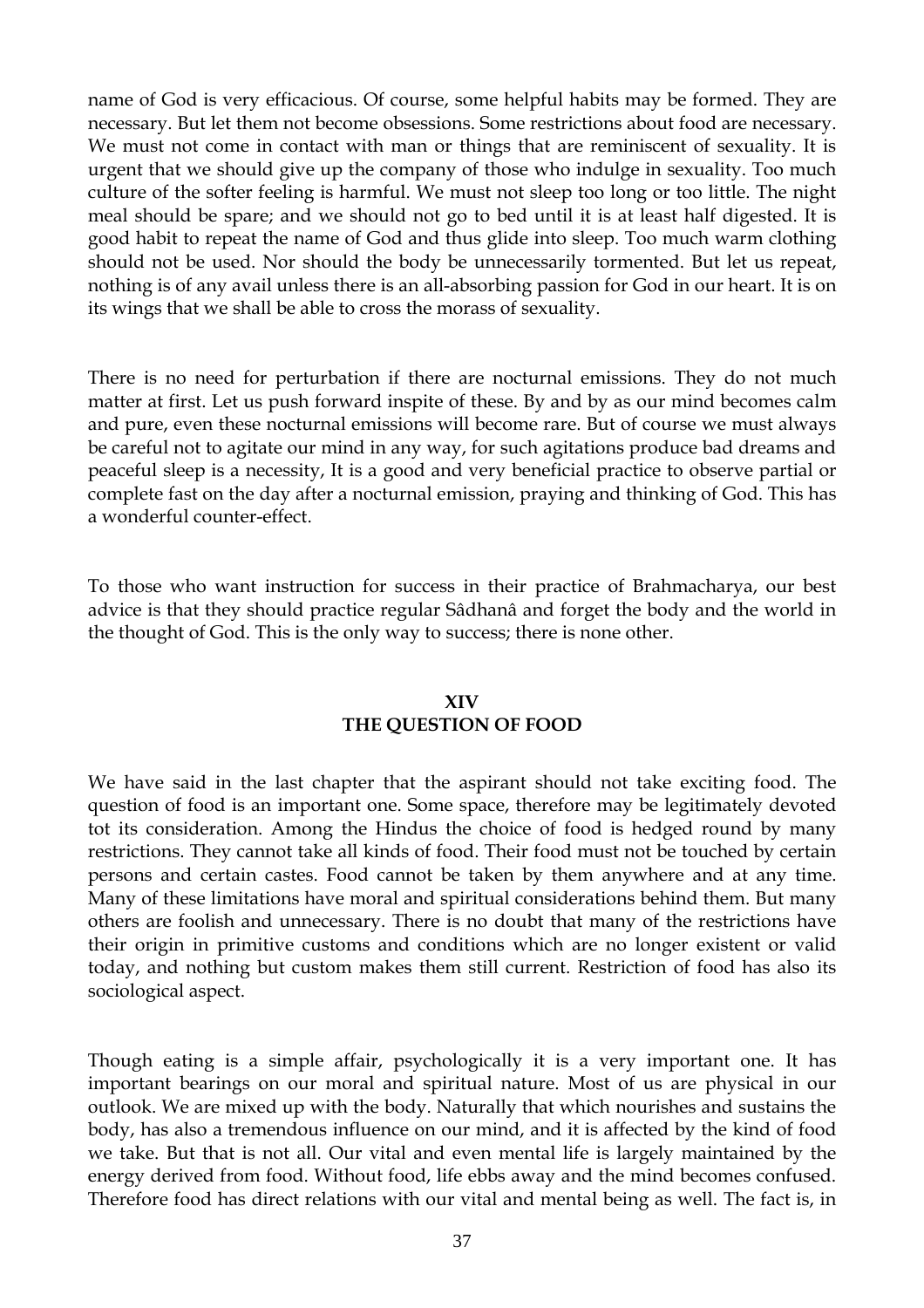our present state of spiritual development, we are reacted upon from both sides the top and the bottom. It would be untrue to say that all our mental ideas and energies are derived through the gross body and its related objects. It would be also untrue to maintain that all our ideas and feelings arise wholly out of our deeper being. Both sides contribute to our Self at present, and hence such extraneous considerations as food cannot be wholly set aside.

But spiritually, the most important consideration about food is perhaps the mysterious psychological changes that it brings about. We do not eat at anybody and everybody's table. Somehow we feel a sort of inner kinship with the persons with whom we eat. If that is so, it is extremely undesirable to eat indiscriminately with all. We must eat only with choice people. A dish carefully prepared at once softens our heart towards the person that has taken so much care. There is at once a grateful, cordial relationship, though it may not be quite expressed. Why is that so? No doubt the effect of eating goes much deeper than merely the body or the surface mind.

Among the Hindus, therefore, vegetarian diet has been much in vogue. In many provinces, fish and flesh are taboo among large sections of the population. Vegetables are more innocent. Vegetarianism conforms to the ideal of non-violence and is, therefore, moral. Animal food implies destruction of life. And what is most important, vegetable food is more helpful to spirituality than animal food. In the pre-Buddhistic period, however, such insistence on vegetable diet was not much in evidence. Infact, an Upanishad has explicitly advised a diet of beef as the best help to bring forth a son spiritually endowed. It is chiefly the influence of Jain and Buddhistic teaching that is responsible for the present extensive vegetarianism in India. But is such insistence necessary and wholesome? If so, to what extent?

In settling the question of food in the case of an ordinary man we must always remember that food has two different values; to give strength and endurance. Strength and endurance are two wholly different things. Strength depends upon the size of muscles; but endurance depends upon the state of the blood. There are certain foods which go preeminently to the making of muscles - the animal foods. There are other kinds of food, vegetarian in nature, which keep the blood free from fatigue-producing acidity. Fatigue, it has been found, is mostly caused by an excess of acid in the physical system. This excess is most often caused by animal food. Hence it will be seen that the kinds of food that Hindus generally take are best suited to endow them with the power of endurance. And God knows they have to endure much. But is mere endurance enough? We have tried this way for centuries. We are past masters in the art of suffering and passive resistance. But that is not enough in the worldly life. There muscular strength is also extremely necessary. What the ordinary man wants is a balanced combination of strength and endurance. Mere vegetable diet is, therefore, not enough for us. There may be a predominance of vegetables in our food, but there must also be sufficient meat. Another important consideration is that a purely vegetable diet provides sufficient nourishment only when it contains enough milk or milk-products such as ghee, butter, etc. But milk is costly. Pure milk and milkproducts are hard to procure. A good nourishing vegetable diet is much more expensive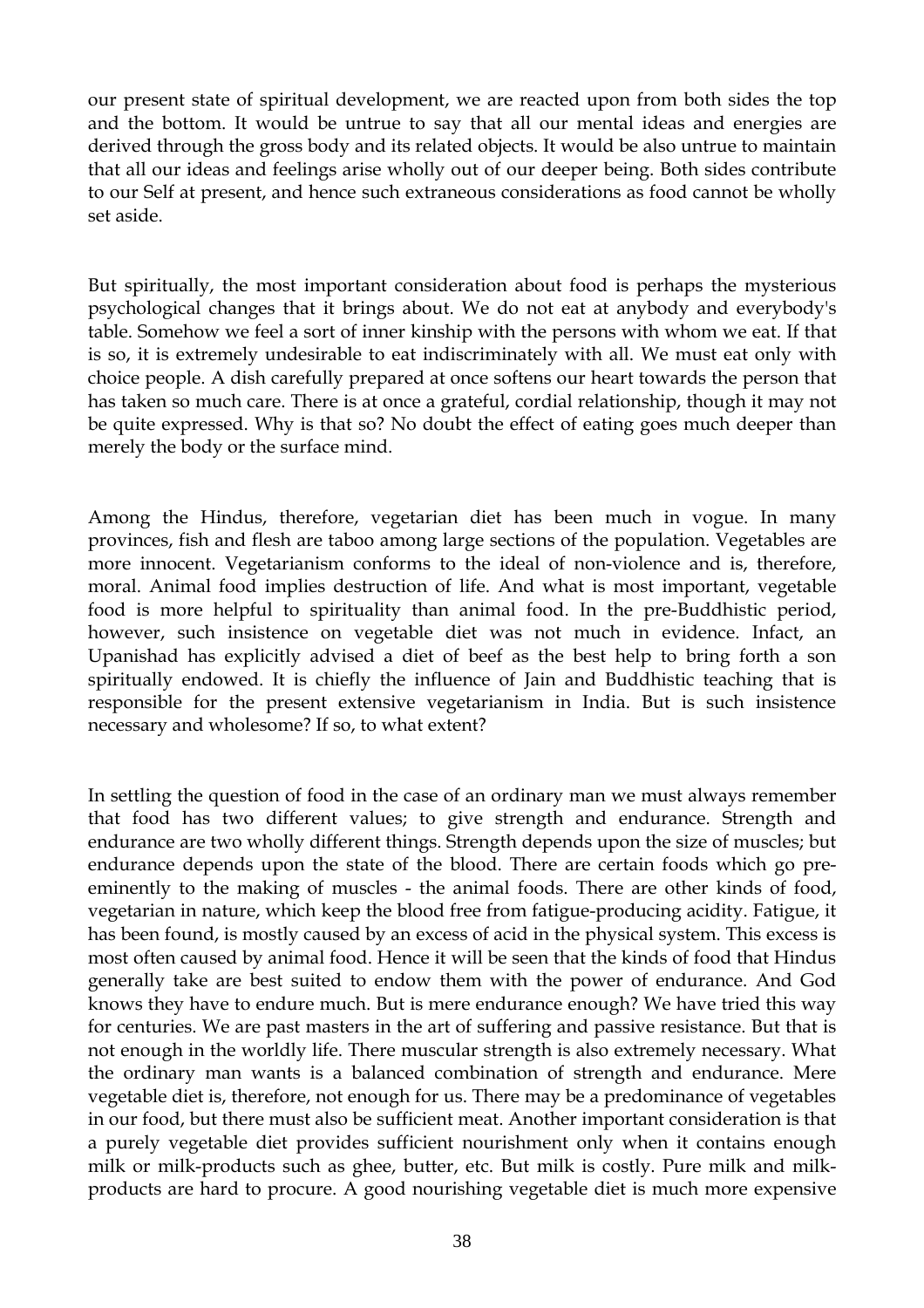than a nourishing meat diet. In the circumstances, therefore, meat should be introduced on the menu of the average Indian.

As regards the question of non-violence in food, the average man, full as he is of violence in food, the average man, full as he is of violence in various forms, need not be unnecessarily squeamish about it. Let him develop strength, he would be more of a man than he is now, and truly able to practice non-violence. At present it is hypocrisy. And does he not kill also when he eats plants? After Sir J. C. Bose's demonstrations, it is idle to pretend that vegetarianism is innocent. Besides that is not the Vedic ideal. This extreme form of non-violence has been superimposed on Hinduism by Jainism and Buddhism, and it is well known that Buddha himself never insisted on his monks living on vegetables only - he permitted them to take meat. As in many other things, the prevailing outlook on food must also change.

So far, the concern was the food of the average person. But our main concern is the food of the spiritual aspirant. What kinds of food should he take? Should he take meat or live only on vegetables? Experience has shown that vegetarianism is most helpful in the spiritual life, generally speaking. Those who have to live a life of pure contemplation will do well to take a purely vegetable diet. Milk food is still better. Such foods do not stimulate the passions. On the other hand, they create a cool, calm balance in the bodily elements. Of vegetables, they must avoid strong things, such as onion, chillies and other spices, or sour fruits and greens. Sri Ramakrishna used to say that one should take a full meal in the daytime, but a very spare one at night. Occasional fasting is very helpful both physically and mentally, especially if the day is spent in spiritual contemplation. As regards contact in food, we must remember that the strictness at present existing is more social than real, and more a tradition than a necessity of present circumstances. The niceties that Hindus often observe in this respect are ludicrous. One must not look at the food of another, for then the food will be polluted! One must not touch it, that also pollutes! One must not come nearer to it than the prescribed limit, or the food will be contaminated! And so on and so forth. These regulations might once have had some meaning for the average man. But now they are useless. They only serve to create mental narrowness. The ordinary man will be the better for ignoring them. We do not mean that we are to take food with every one indiscriminately. Each must decide that question for himself according to his individual tastes and inclinations and other necessary considerations. But there is no meaning in the present formal observances.

This, however, does not mean that food cannot be polluted by sight or contact. But such pollution can affect only the spiritually advanced, and not the ordinary man. Only spiritual aspirants and spiritually advanced people need be cautions about it. They must not take food from every one indiscriminately. Their food must be pure both physically and psychically. We may mention here a warning that Sri Ramakrishna used to utter to his disciples: A food anyway related to the Shrâdha ceremony, the service to the dead, must never be partaken of by the spiritual aspirant - that is extremely harmful.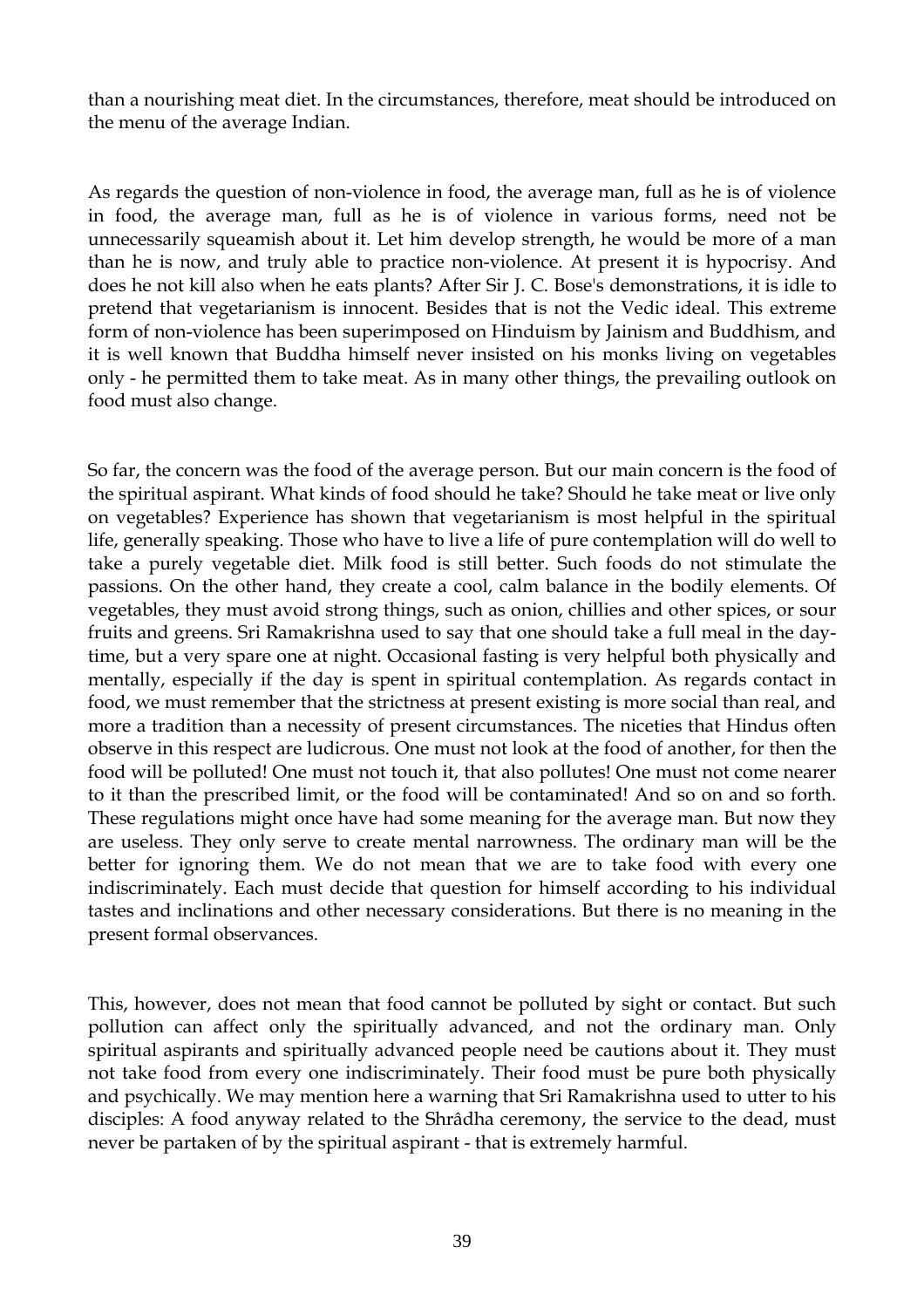From what we have said so far about the food of the spiritual aspirant it must not be inferred that he cannot take meat also. The above is only a general prescription. There are exceptions. If a man has to do physical works also in pursuit of his spiritual ideal, he may take strength-giving food, as that is a necessity for him. Then there is the question of temperament. Spiritually all aspirants do not adopt the same attitude. There are those who are of the heroic mould. Animal food does not harm them the least, because it is in conformity with their nature. There is also the question of habit. Habit goes a long way to neutralize evil effects, if there is a tendency to overcome them. These facts should never be forgotten. Even spiritual aspirants should, therefore, settle the question of food individually each according to his temperament and necessity. And this utterance of Sri Râmakrishâ should never be forgotten: If a man is devoted to God, and if he takes beef, he is much greater and better than one who is devoid of devotion but takes only rice and ghee. Food never made men spiritual. It is a help or a hindrance, that is all; it is not the essential thing itself. The essential thing, the only thing that counts, is a keen eagerness to realize the Truth. If we have that, no food can hold us back. If we have it not, no food can help us on.

Food, before it is taken, should be consecrated to God. And while it is actually eaten, there must be the constant recollection that it is not we who are partaking of it - for we are not the body - but that it is an offering that is being made to the Being within us. This protects us to a large extent from physicality in food.

#### **XV**

### **THE NECESSITY OF THE GURU**

In the last chapter we said that the choice of food depends essentially on one's spiritual outlook and temperament. Some kinds of food are suitable to some kinds of spiritual temperament. Some kinds of food are suitable to some kinds of spiritual temperament, others to other kinds. But the question of questions is how to discover what one's temperament is. No doubt a guess may be made by a person himself. But there is a great chance that he will be mistaken. This is no exaggerated fear. Those who have undergone some spiritual struggle already, know that when we come to close grips with our mind and nature in order to mould them properly, they reveal undreamt of complexities. The mind assumes unthinkable forms. There are so many twists and angles and contortions! The likes of today become the dislikes of tomorrow. What we have all along thought to be our predominant tendencies, leave us all of a sudden, and their places are taken by quite novel inclinations. In such circumstances, a mind's own judgment proves indeed the proverbial broken reed. Some outside help becomes necessary to point out the way. Hence, the necessity of a Guru.

The modern mind is so unnaturally egotistic and individualistic that it is inclined to think that the necessity of a Guru is illusory. Is not the truth already in us? Is not God everywhere? Why should we need an intermediary? These are all fine sayings, but quite meaningless. Yes, God is everywhere. And the truth is inherent in us. But it is a fact that in spite of His omnipresence and omnipotence, we wallow in the mire of worldliness for so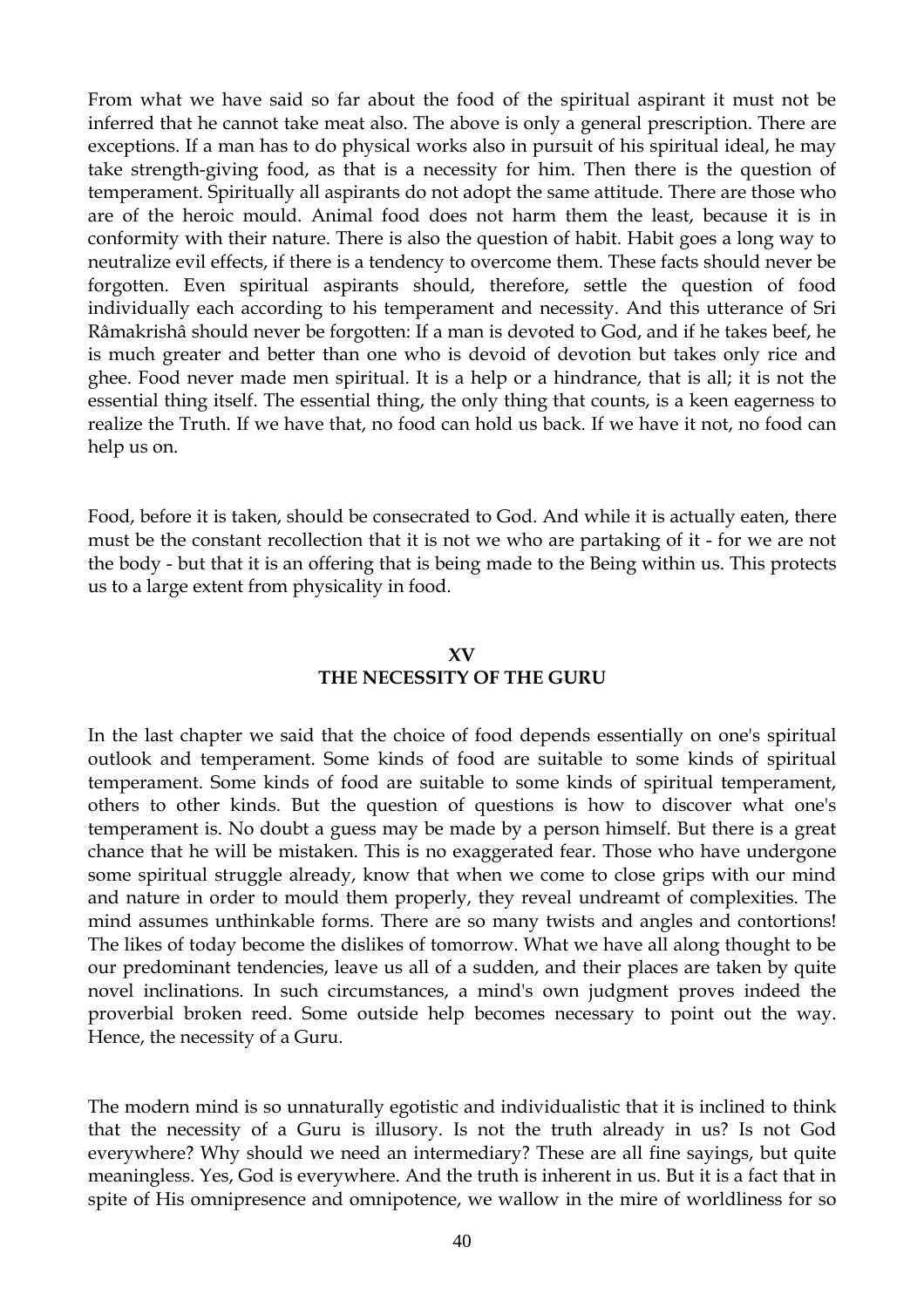many lives, and that in spite of our being the possessors of the treasure of truth, we continue to be as ignorant as ever. It is best, therefore, to give up such meaningless babble and proceed as serious-minded, practical persons. Somehow or other, God has made our access to Him extremely difficult. Again and again the saints of God have declared that it is only rarely that a man can realize God. And even then, through what troubles and tribulations! No argument can avail here. We can only meekly accept the statement of the inexorable truth: 'That is His will - He does not let Himself be known easily.' Knowing this, man has to do his utmost to realize Him. And in this attempt, there is supreme need for a Guru.

We know so little about our real selves! And so little, again, of reality! It is all mysterious. Precise knowledge of anything is so difficult to attain! The little learning that we acquire with the utmost labour of a whole life, has to be done with the help of so many persons! Without their help, our progress will be very slow, if not impossible. And yet the learning and knowledge of even the greatest scholar is nothing, is a mere speck, compared with the infinity that remains to be explored. And what is God realization? It is nothing less than knowing this Infinity, It is the totality of knowledge. Consider, then, the amount and kind of help we must have before we can make any real progress in the path of spiritually. This path is beset with innumerable obstacles. It is a narrow path, not straight or broad. Who can tell us if we are going along the correct path or have lost our way? Nobody, but the Guru.

Nor is that all. A mere knowledge of the path, mere direction is not enough. You must also have the power to walk it unflinchingly and tirelessly. You require to infuse new strength into your mind - a power and a courage that will take you all through the tremendous struggles of the spiritual life. We know we have infinite strength within us. But this also we know that strength has not availed us much in the past, that it is somehow under a magic lock and key and will not come out. The Guru infuses strength into the disciple. And when there are difficulties in the way, when we lose the path or get entangled, he graciously places our feel again on the right path and unties the knots that bind us. Even the bravest heart, without these aids, will quail before the difficulties and fail to reach the goal.

Such has been the experience of all who have reached God. The modern outlook in this respect is, therefore, erroneous. The fact is the such on outlook is the very antithesis of the spiritual outlook. The modern man cries: 'What! should I make myself an unquestioning slave to another? Is it not unbecoming to the dignity of man? And so on and so forth. But the self that thus cries out, is the creation and sustainer of ignorance. It is by rejecting and transcending it that we gain the spiritual outlook. If we hold on to this ignorance begotten self, how can we ever be spiritual? It is a mistake to think that the submission required of the disciple is slavery. There is a tremendous element of freedom in it. For you do not submit to an ordinary, erring man. The Guru is not a man like us, selfish, bound by desires, caught in the meshes of the ego, and ignorant. His personality is not like ours, finite, narrow and crooked. It is almost one with the Impersonal. His mind is suffused with the Light Divine. His thoughts and actions do not proceed from the little self, the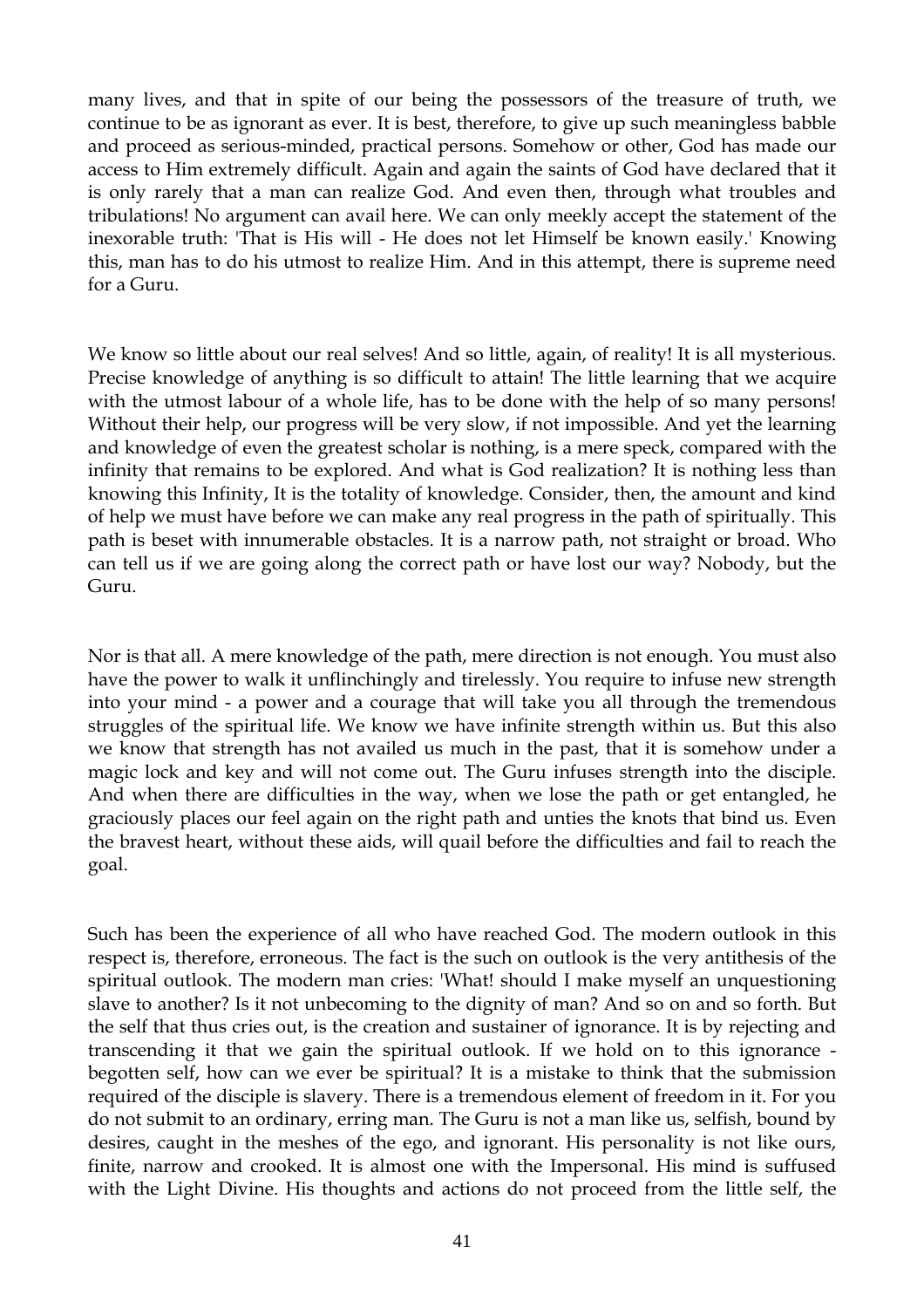play-ground of passion, but from a Divine source. Even his body is a transformed one. He is the very Ideal personified. To serve him, is to serve the Ideal itself - the Ideal becomes man. To submit to him is to identify oneself with God Himself. Through the Guru we come in contact with the Ishtâ (the Chosen Deity) Himself. The Guru and Ishtâ are identical, they are not different. Through the Guru, by submitting to him and serving him, we make the acquaintance of the mysteries of the Lord and the intricacies of spiritual life. Therefore, the hold books have prescribed that we must realize the Lord by questioning men of realization and by serving them. Without service, their instruction will not fructify in our lives.

And here is a deep truth. All words are not the same. These are words and words; and the same words, again, have different effects according to circumstances. The words of a man of realization have a peculiar potency. On the surface, they may be simple and commonplace. Any other man perhaps could speak them. Perhaps we ourselves know them. Yet there is a world of difference. To listen to them from the lips of a man of God is to derive a unique benefit. But even the words of a man of God do not act in the same way upon all. Much depends on the Shraddhâ, faith, earnestness, and reverence of the listener. Our Shraddhâ evokes a great power in the heart of the speaker, and his words become surcharged with a peculiar power, and that power tells tremendously on our own life. Much depends on our own attitude. If we are not earnest, even the words of a man of realization prove comparatively futile in our life. Hence, the necessity of service.

But, it may be legitimately asked: Are all Gurus of such transcendental character? It is true, they are not. Therefore, it is absolutely necessary that before we make one our Guru, we should closely examine him and watch him for a long time, and if he fulfils all our expectations, then we may submit to him, but not until then. Once, however, we have accepted him as our Guru, even if we subsequently discover any defects in him, we must never pay attention to them. We must know him as God Himself and give him our wholehearted allegiance. And indeed, is not God in every man? And is anything impossible to a strong faith?

### **XVI SIGNS OF A TRUE GURU**

Of course the Guru has to be very carefully sought for. Not all can be a Guru. Neither can every man be a disciple (shishya). The Guru and the disciple must possess the necessary qualifications. We are considering here the case of an aspirant who is eager to realize God, who has been convinced of the evanescence of this world, who is not attached to the things of this world, and who is full of Viveka (discrimination) and Vairagyâ (detachment). He is qualified to be a disciple. With regard to the Guru we must remember that a man of realization is very rare. Not one in a million has realized the truth. Moreover if a man has realized God, he does not want to let it be known, but he would prefer to keep it a secret. That makes the finding of a capable Guru much more difficult. Then again, not all realize God in all aspects. Suppose a man has realized God -- say as Vishnu --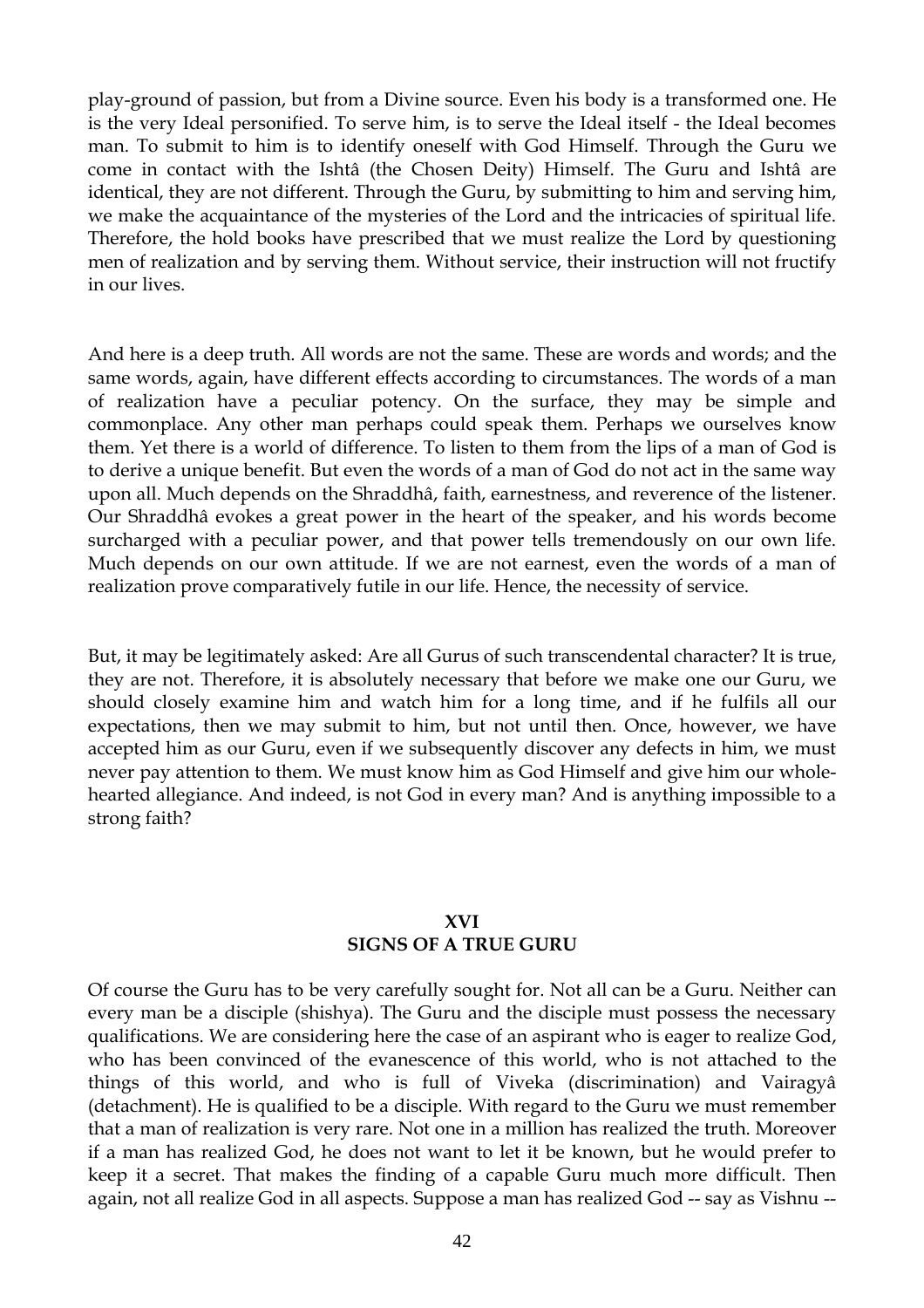he can be of full help only to a Vaishnavâ aspirant. A worshipper of Shakti will have to approach one who has realized God as Shakti, to be his disciple. That makes the choice still narrower. The fact is, as we said in the last chapter, the way to God is beset with all possible obstacles. Only an adamantine resolve can overcome them.

It is easy for us, ignorant as we are, to be deceived by pseudo-Gurus. And in truth there are plenty of them always about. We have no idea of true spirituality. A few occult powers are enough to delude us. Yet occult powers have nothing to do with spirituality. An audacious claim by any striking person, or one advanced by any well-established society, may hook us for adherence to any nonsensical creed. We are so credulous! Many are caught in the snares of these frauds, and suffer greatly. And as a result, their life is a failure and they lose faith in religion itself. But there are signs by which we may know the right person. If we are sincere, if we seek only God and do not practice religion with any ulterior purpose, we shall instinctively know if the person claiming to be a Guru is genuine or not. Our sincerity itself will be our guide. But instinct alone is not enough. We must employ our reason also. Swami Vivekananda has precisely described the signs and qualifications of a true Guru in his Bhakti-Yogâ. We cannot do better than quote from it:

'We must see that he knows the spirit of the scriptures... The teacher who deals too much in words, and allows the mind to be carried away by the force of words, loses the sprit.... It is the knowledge of the spirit of the scriptures alone that constitutes the true religious teacher.... "The various methods of joining words, the various methods of speaking in beautiful language, the various methods of explaining the diction of the scriptures, are only for the disputations and enjoyment of the learned, they do not conduce to the development of spiritual perception." ...... You will find that no one of the great teachers of the world ever went into these various explanations of the text; there is with them no attempt at "text-torturing", no eternal playing upon the meaning of words and their roots. Yet they nobly taught .....

'The second condition necessary in the teacher is - sinlessness. The question is often asked: "Why should we look into the character and personality of a teacher? We have only to judge of what he says, and take that up. "This is not right. If a man wants to teach me something of dynamics or chemistry, or any other physical science, he may be anything he likes, because what the physical sciences require is merely an intellectual equipment; but in the spiritual sciences it is impossible from first to last, that there can be any spiritual light in the soul that is impure. What religion can an impure man teach? The sine qua non of acquiring spiritual truth for one's self, or for imparting it to others, is the purity of heart and soul. A vision of God, or a glimpse of the beyond, never comes until the soul is pure. Hence with the teacher of religion we must see first what he is, and then what he says. He must be perfectly pure, and then alone comes the value of his words, because he is only then the true "transmitter". What can he transmit, if he has not spiritual power in himself? There must be the worthy vibration of spirituality in the mind of the teacher, so that it may be sympathetically conveyed to the mind of the taught. The function of the teacher is indeed an affair of the transference of something, and not one of mere stimulation of the existing intellectual or other faculties in the taught. Something real and appreciable as an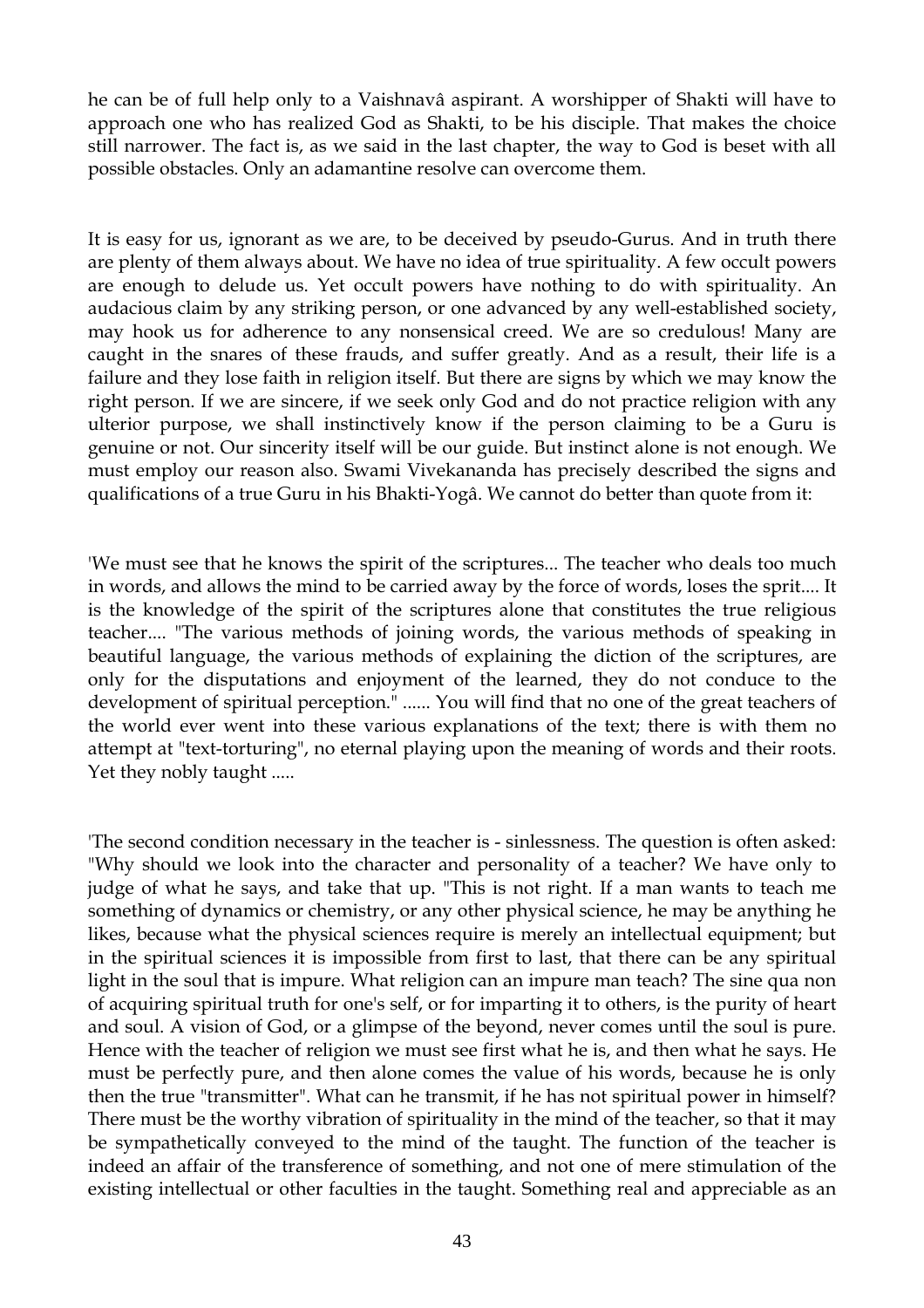influence comes from the teacher and goes to the taught. Therefore the teacher must be pure.

The third condition is in regard to the motive. The teacher must not teach with any ulterior selfish motive, for money, name, or fame; his work must be simply out of love, out of pure love for mankind at large. The only medium through which spiritual force can be transmitted, is love. Any selfish motive, such as the desire for gain or for name will immediately destroy this conveying medium. God is love, and only he who has known God as love, can be a teacher of godliness and God to man.

'When you see that in your teacher these conditions are fulfilled, you are safe; if they are not, it is unsafe to allow yourself to be taught by him, for there is the great danger that if he cannot convey goodness to your heart, he may convey wickedness. This danger must by all means be guarded against. "He who is learned in the scriptures, sinless, unpolluted by lust, and is the greatest knower of Brahman" is the real teacher.'

Why is the Guru expected to know the secret of the Scriptures? Book-learning and intellectualism have no place in religion, we know. And so why should he know the Scriptures? The idea is that the teacher must not preach things which are antagonistic to the Scriptures. If he does, we must be on our guard. He is not genuine. For the Scriptures are not mere records of intellectual cogitations, but of actual, living experiences, which are true for all time, because they relate to things that are eternal - the soul of God. If someone suddenly claims to have found out something which negates all these previous experiences, we must mistrust him. Either he is self-deluded or he is a fraud. We must in any case beware of him. He is not a safe guide.

As regards the other conditions, the motive is obvious. A Guru must be pure both as regards Kamini and Kanchana, lust and gold, especially Kamini. Nowadays specious philosophies are advocated, lauding sexual intercourse as holy and sacramental. These are all the language of self-deluded fools who consider their present condition as something praiseworthy and have no idea of the true nature of high spiritual realizations and the conditions upon which they depend. We must never listen to them. What to speak of sexaction, even the slightest sexual thought is a great bar to spiritual progress. If, therefore, anyone indulges in any kind of sexuality, however refined, he is quite unfit to be a real Guru. He is himself far from the truth.

The would-be disciple must watch the Guru carefully, watch him by day and by night and be perfectly sure that he fulfils the above conditions. If he does, then the disciple will know that he has indeed met a god among men, and he may, and indeed should, surrender himself completely at his feet.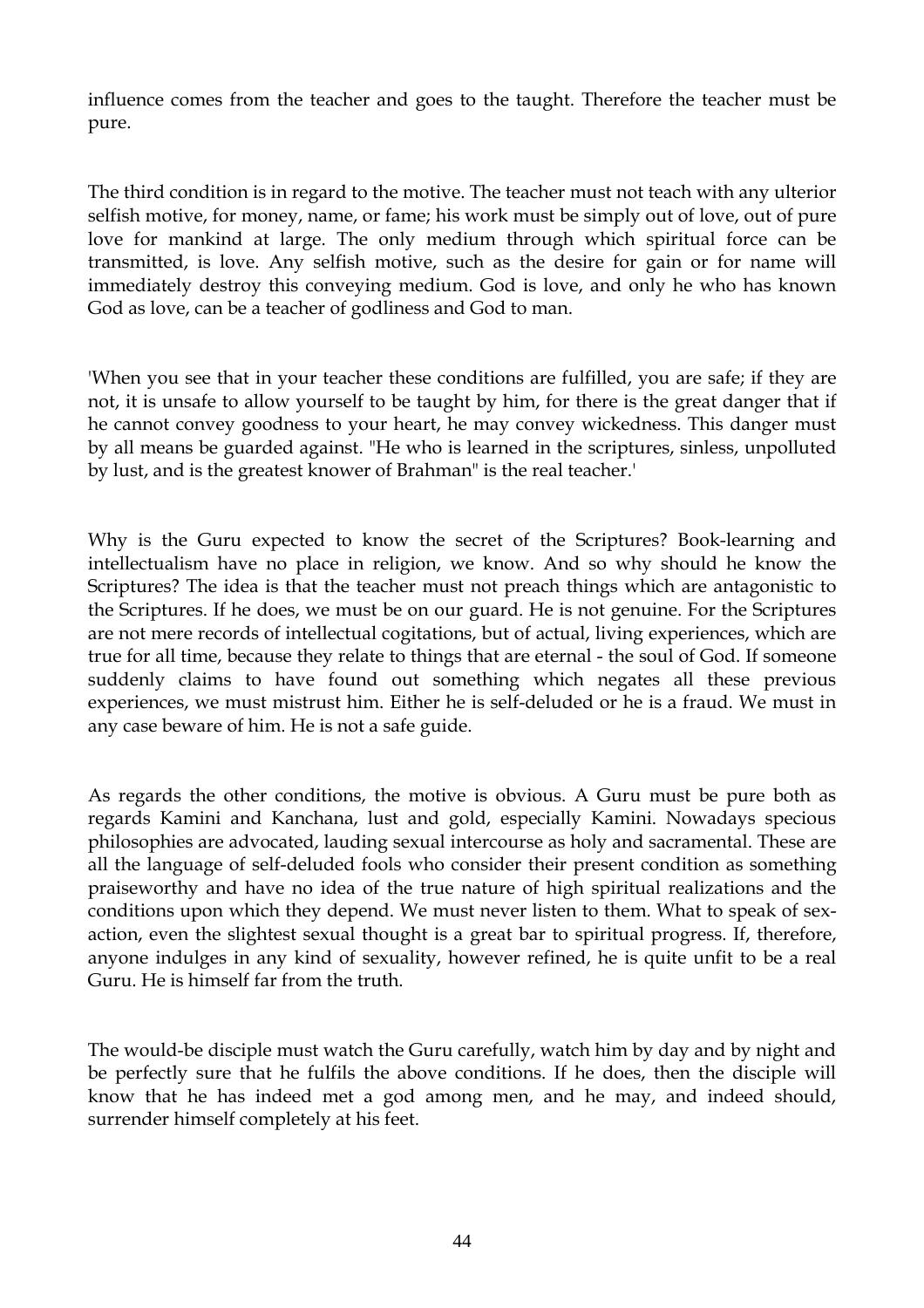We know such Gurus are very rare. But then, are real aspirants plentiful? They are also very rare. Most of us are only aspirants in name. We are half-hearted. We do not want God sincerely. But when once the yearning for Him has flamed up in our heart, we shall find the true Guru. The saints of God have assured us that there is this provision in the laws Divine that when we want Him seriously, He sends teachers to guide us to His sacred feet. So there need be no cause for despair. There should be, on the other hand, even greater attempts to make ourselves pure and sincere.

There is an idea prevalent amongst a large section of people that once they have been initiated by a Guru, they need not do anything further: the Guru himself will now do everything and lead them on to God. There is also the other idea that a Guru by initiating a disciple takes on himself the entire burden of the disciple's sins. Though no doubt there is some truth behind these ideas, their wide prevalence is due more to our inherent indolence than to the core of truth existing in them. There are teachers and teachers. Not all men of realization possess such powers. Only Divine Incarnations and a few of their greatest associate-disciples possess them. They can give instant Illumination to a man and free him for ever from his sins. But others, however great, cannot do so. The disciple will receive power from them, the spark that will light the fire within him to burn away all impurities. But the disciple himself must blow the fire, and try assiduously to realize the truth and conquer obstacles for himself. Indolence cannot avail. The sooner we get rid of this complacent philosophy, the better.

The search for the Guru must necessarily be a long one. Till then, what shall we do? Let us pray earnestly to God to vouchsafe us His grace in the form of a true Guru. And let us grow more and more in the spiritual qualities. Much can be done by one's own sincere effort. We may carefully prepare the soil of our heart, so that when we meet the Guru, he may at once sow the mighty seed which is to grow the tree of ambrosial fruits.

Let us watch and pray.

# **CONCLUSION**

We have accompanied the reader at last to the sacred feet of the Guru. The Guru will instruct him about the actual practices that are to lead him to the Holy of Holies. At that point his actual spiritual practice will begin. He has now entered the mansion of the Lord. We can accompany him no further. We do not presume to help him further. We have tried to instruct him in the preliminaries of practical religion in accordance with our light. Perhaps we have been able to help a little, perhaps not. We now take farewell of the reader, and wish him all prosperity in his voyage towards the peaceful haven of God.

Om Shantih! Shantih!! Shantih!!!